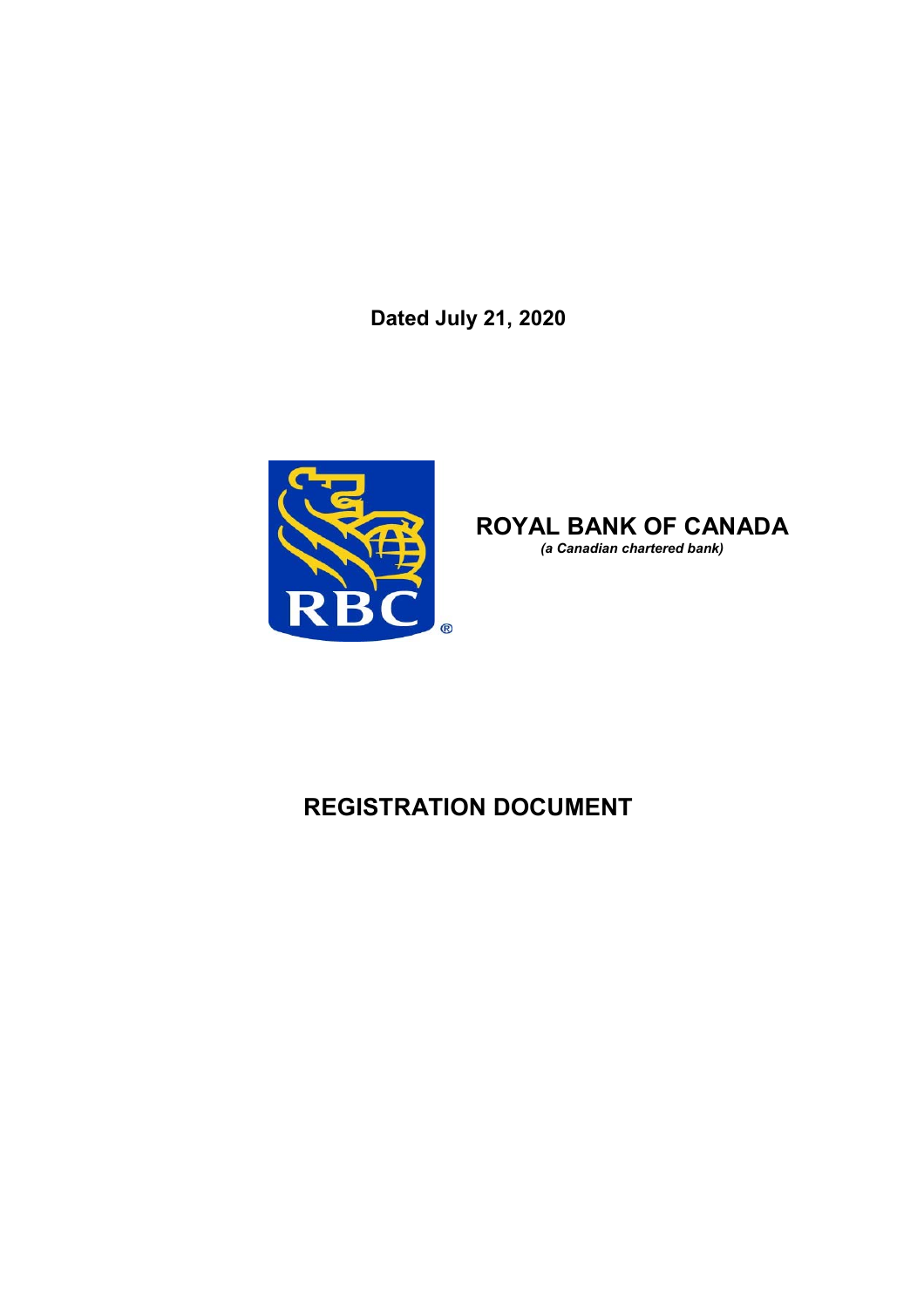# **INTRODUCTION**

#### **What is this document?**

According to Article 8(6) of Regulation (EU) 2017/1129 (the "**Prospectus Regulation**"), a prospectus may be drawn up as a single document or separate documents. A prospectus composed of separate documents shall divide the required information into a registration document, a securities note and a summary note. This document constitutes a registration document ("**Registration Document**") prepared in accordance with Article 6 of the Commission Delegated Regulation (EU) 2019/980 of 14 March 2019 relating to wholesale non-equity securities for the purpose of giving information with respect to Royal Bank of Canada (the "**Bank**" or the "**Issuer**") and its subsidiaries (together with the Bank, the "**RBC Group**"). The Registration Document contains information describing the Bank's business activities as well as certain financial information and material risks faced by it which, according to the particular nature of the Bank and the debt or derivative securities which it may offer to the public or apply to have admitted to trading on a regulated market during the period of twelve months after the date hereof, is necessary to enable investors to make an informed assessment of the assets and liabilities, financial position, profit and losses and prospects of the Bank. Some of the information is incorporated by reference into the Registration Document.

Information on any debt or derivative securities issued by the Bank may be found in a separate securities note containing disclosure on such debt or derivative securities (and, where appropriate, in the relevant summary note applicable to the relevant debt or derivative securities) which, together with this Registration Document, constitutes a prospectus issued in compliance with Article 8(6) of the Prospectus Regulation.

#### **How do I use this Registration Document?**

You should read and understand fully the contents of this Registration Document, including any documents incorporated by reference. This Registration Document contains important information about the Issuer, as well as describing certain risks relating to the Issuer and its business. An overview of the various sections comprising this Registration Document is set out below.

- The *Caution Regarding Forward-Looking Statements* section sets out considerations that should be taken into account when reading any statement relating to future events and circumstances.
- A *Table of Contents* section, with corresponding page references, is set out on page vi.
- The *Risk Factors* section describes the principal material risks that the Issuer believes could affect its results of operations or financial conditions and its ability to satisfy its obligations under any debt or derivative securities issued by it.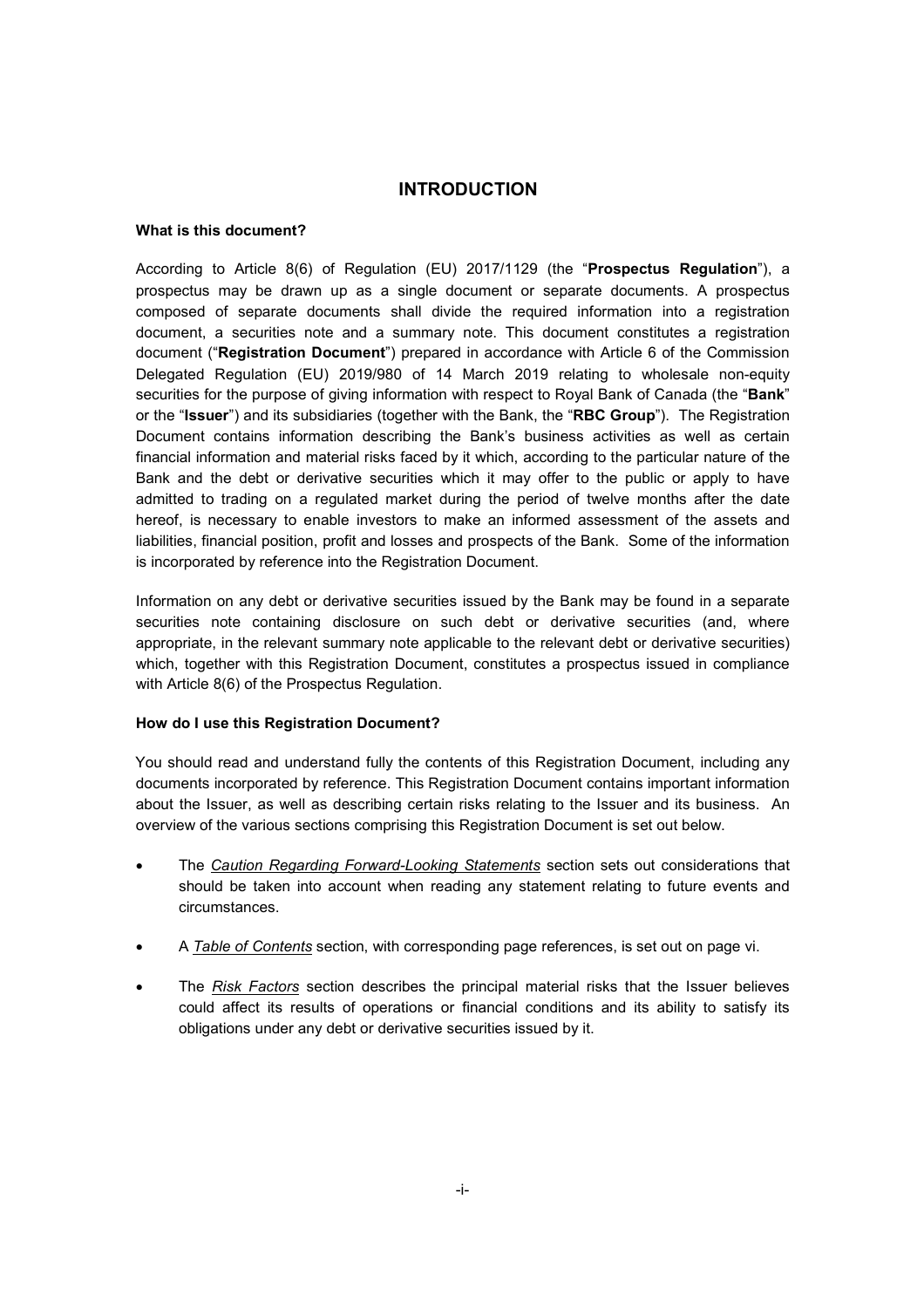- The *Documents Incorporated by Reference* section sets out the information that is incorporated by reference into, and forms part of, this Registration Document. This Registration Document should be read together with all information which is deemed to be incorporated into the Registration Document by reference.
- The *Description of Royal Bank of Canada* section provides certain information about the Bank, including its history and development, principal activities and markets, principal markets in which it competes, organisational structure, Issuer ratings, summary financial information, directors, major shareholders and material contracts.
- The *General Information* section sets out further information on the Issuer which the Issuer is required to include under applicable rules. These include the availability of certain relevant documents for inspection and confirmations from the Bank.

#### **Responsibility for the information contained in this Registration Document**

The Bank accepts responsibility for the information in this Registration Document. To the best of the knowledge of the Bank, the information contained in the Registration Document is in accordance with the facts and the Registration Document makes no omission likely to affect its import.

This Registration Document has been approved by, the Financial Conduct Authority (the "**FCA**"), as competent authority under the Prospectus Regulation. The FCA only approves this Registration Document as meeting the standards of completeness, comprehensibility and consistency imposed by the Prospectus Regulation, and such approval should not be considered as an endorsement of the Issuer that is the subject of this Registration Document. This Registration Document will be valid for 12 months following the date of approval and will expire on July 21, 2021. The obligation to supplement this Registration Document in the event of significant new factors, material mistakes or material inaccuracies does not apply once the Registration Document is no longer valid.

#### **Credit Rating Agency Regulation notice**

Each of Moody's Investors Service, Inc. ("**Moody's USA**"), Standard & Poor's Financial Services LLC ("**S&P USA**"), Fitch Ratings, Inc. ("**Fitch**") and DBRS Limited ("**DBRS**") has provided issuer ratings for the Issuer as specified under "*Description of Royal Bank of Canada – Issuer Ratings*".

In accordance with Article 4.1 of the Regulation (EC) No. 1060/2009, as amended by Regulation (EU) No. 513/2011 (the "**CRA Regulation**"), please note that the following documents (as defined in the section entitled "Documents Incorporated by Reference") incorporated by reference in this Registration Document contain references to credit ratings from the same rating agencies as well as Kroll Bond Rating Agency ("**KBRA**"), which provided an unsolicited rating:

- (a) the 2019 AIF (pages 13, 14, 28, 29 and 30);
- (b) the 2019 Annual Report (page 77); and
- (c) the Second Quarter 2020 Report to Shareholders (page 42).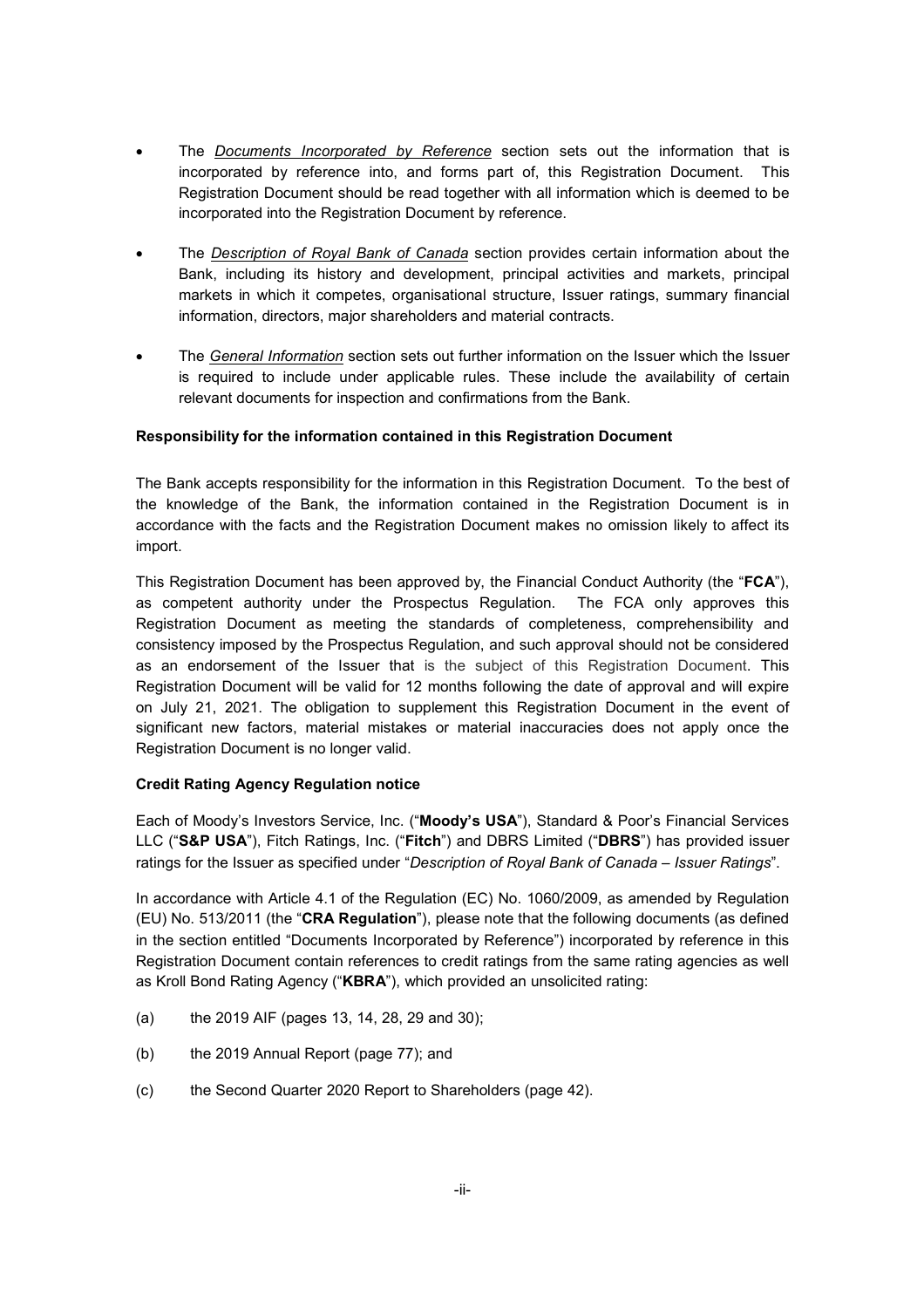None of S&P USA, Moody's USA, Fitch, DBRS or KBRA (collectively, the "**non-EU CRAs**") is established in the European Union or the United Kingdom or certified under the CRA Regulation. However, S&P Global Ratings Europe Limited, Moody's Investors Service Ltd., DBRS Ratings Limited and Fitch Ratings Limited, which are affiliates of S&P USA, Moody's USA, DBRS and Fitch, respectively, and which are established in the European Union or the United Kingdom and registered under the CRA Regulation have endorsed the ratings of their affiliated non-EU CRAs. KBRA is certified under the CRA Regulation. See "*Description of Royal Bank of Canada – Issuer Ratings*".

#### **Use of certain defined terms in this Registration Document**

All references in this Registration Document to "**\$**", "**C\$**" or "**Canadian dollars**" are to the lawful currency of Canada. In this Registration Document, the term "**PRA**" shall mean the Prudential Regulation Authority.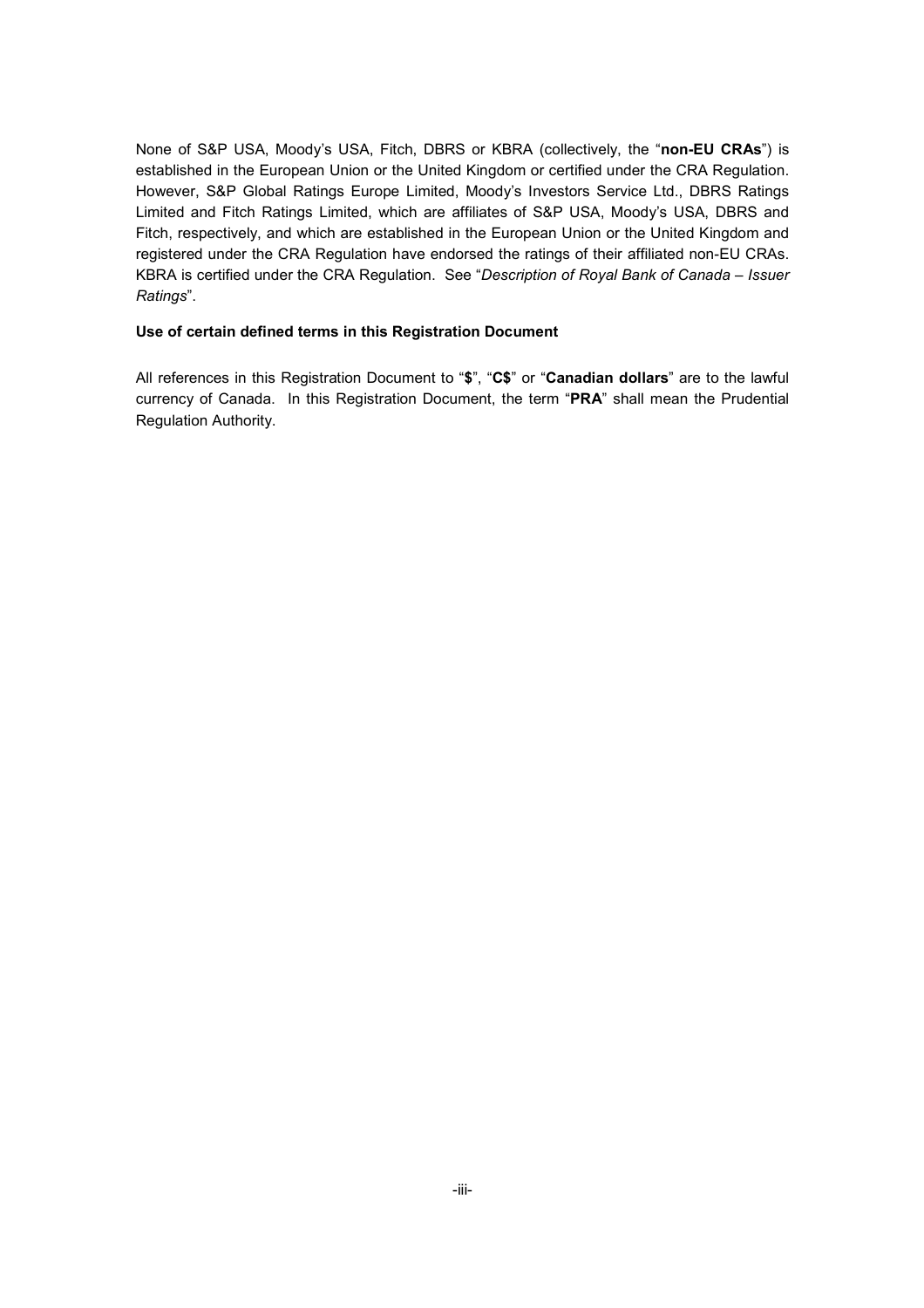#### **CAUTION REGARDING FORWARD-LOOKING STATEMENTS**

From time to time, the Issuer makes written or oral forward-looking statements within the meaning of certain securities laws, including the "safe harbour" provisions of the *United States Private Securities Litigation Reform Act of 1995* and any applicable Canadian securities legislation. The Issuer may make forward-looking statements in this Registration Document and in the documents incorporated by reference herein, in other filings with Canadian regulators, the United States Securities and Exchange Commission or other securities regulators or, in reports to shareholders and in other communications, including statements by the Issuer's President and Chief Executive Officer. The forward-looking statements contained in this Registration Document and in the documents incorporated by reference herein include, but are not limited to, statements relating to the Issuer's financial performance objectives, vision and strategic goals, the Economic, market and regulatory review and outlook for Canadian, U.S., European and global economies, the regulatory environment in which the Issuer operates, the Strategic priorities and Outlook sections for each of the Issuer's business segments, and the risk environment including the Issuer's liquidity and funding risk, and the potential continued impacts of the coronavirus (COVID-19) pandemic on the Issuer's business operations, financial results and financial condition and on the global economy and financial market conditions. The forward-looking information contained in this Registration Document is presented for the purpose of assisting the holders and potential purchasers of the debt or derivative securities issued by the Issuer and financial analysts in understanding the Issuer's financial position and results of operations as at and for the periods ended on the dates presented as well as the Issuer's financial performance objectives, vision and strategic goals, and may not be appropriate for other purposes. Forward-looking statements are typically identified by words such as "believe", "expect", "foresee", "forecast", "anticipate", "intend", "estimate", "goal", "plan" and "project" and similar expressions of future or conditional verbs such as "will", "may", "should", "could" or "would".

By their very nature, forward-looking statements require the Issuer to make assumptions and are subject to inherent risks and uncertainties, which give rise to the possibility that the Issuer's predictions, forecasts, projections, expectations or conclusions will not prove to be accurate, that the Issuer's assumptions may not be correct and that the Issuer's financial performance objectives, vision and strategic goals will not be achieved. Readers are cautioned not to place undue reliance on these statements as a number of risk factors could cause the Issuer's actual results to differ materially from the expectations expressed in such forward-looking statements. These factors – many of which are beyond the Issuer's control and the effects of which can be difficult to predict – include: credit, market, liquidity and funding, insurance, operational, regulatory compliance, strategic, reputation, legal and regulatory environment, competitive and systemic risks and other risks discussed in the risk sections of the Issuer's 2019 MD&A (as defined in the section entitled "Documents Incorporated by Reference") contained in the Issuer's 2019 Annual Report (and incorporated by reference herein) and in the "Risk management" and "Significant developments: COVID-19" sections of the Issuer's Second Quarter 2020 MD&A (as defined in the section entitled "Documents Incorporated by Reference") contained in the Issuer's Second Quarter 2020 Report to Shareholders (and incorporated by reference herein); including information technology and cyber risk, privacy, data and third-party related risks, geopolitical uncertainty, Canadian housing and household indebtedness, regulatory changes, digital disruption and innovation, climate change, the business and economic conditions in the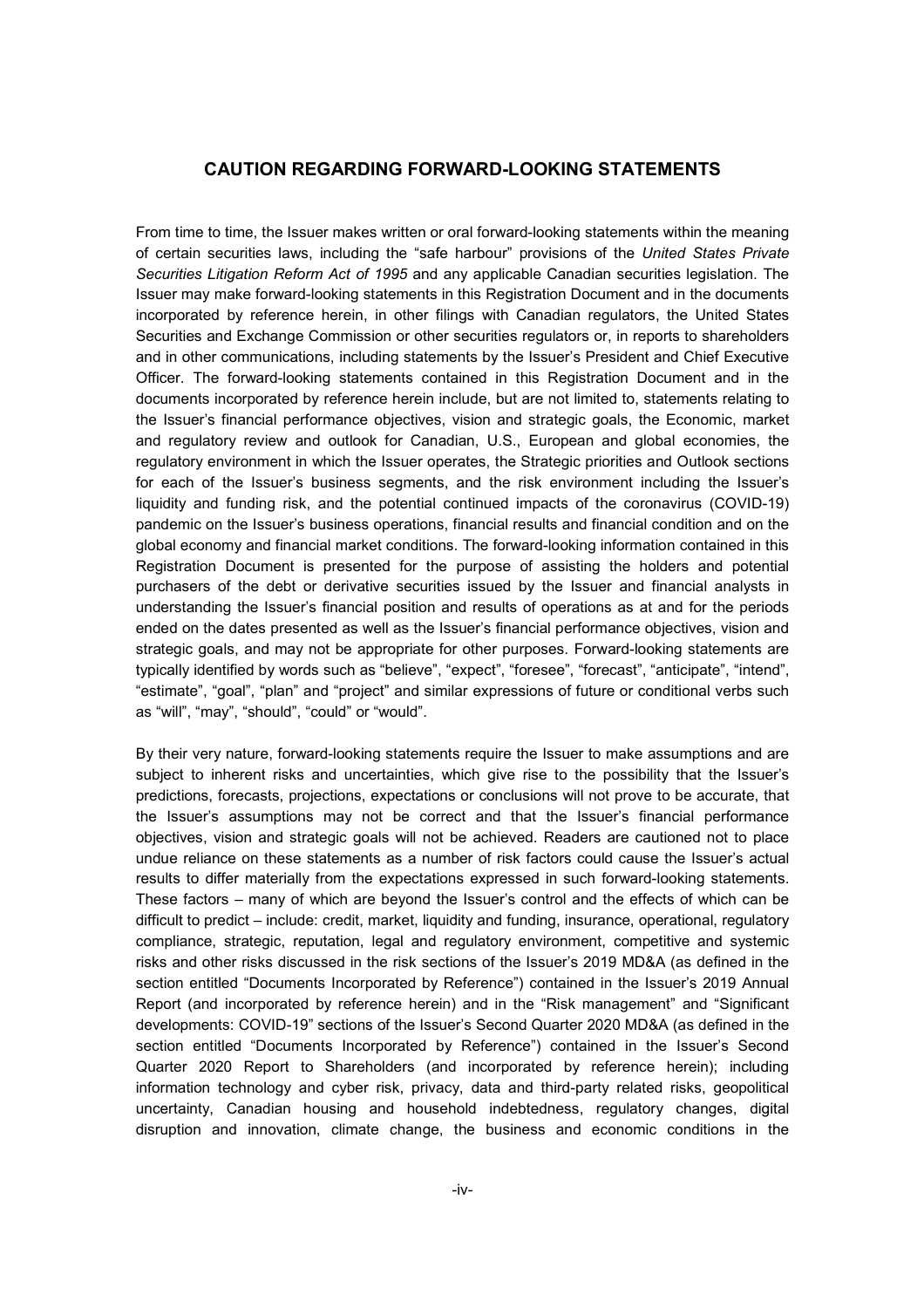geographic regions in which the Issuer operates, the effects of changes in government fiscal, monetary and other policies, tax risk and transparency, environmental and social risk and the emergence of widespread health emergencies or public health crises such as pandemics and epidemics, including the COVID-19 pandemic and its impact on the global economy and financial market conditions and the Issuer's business operations, financial results and financial condition.

The Issuer cautions that the foregoing list of risk factors is not exhaustive and other factors could also adversely affect the Issuer's results. When relying on the Issuer's forward-looking statements to make decisions with respect to the Issuer, investors and others should carefully consider the foregoing factors and other uncertainties and potential events. Material economic assumptions underlying the forward-looking statements contained in this Registration Document and in the documents incorporated by reference herein are set out in the "Economic, market and regulatory review and outlook" section and for each business segment under the "Strategic priorities" and "Outlook" headings of the Issuer's 2019 MD&A contained in its 2019 Annual Report, as updated by the "Economic, market and regulatory review and outlook" and "Significant developments: COVID-19" sections of the Issuer's Second Quarter 2020 MD&A contained in its Second Quarter 2020 Report to Shareholders, which sections are incorporated by reference herein. Except as required by law, none of the Issuer, any dealer appointed in relation to any issue of debt or derivative securities by the Issuer or any other person undertakes to update any forward-looking statement, whether written or oral, that may be made from time to time by or on behalf of the Issuer.

Additional information about these and other factors can be found in the risk sections of the Issuer's 2019 MD&A contained in its 2019 Annual Report and the Risk management and Significant developments: COVID 19 sections of the Issuer's Second Quarter 2020 MD&A contained in its Second Quarter 2020 Report to Shareholders, which sections are incorporated by reference herein.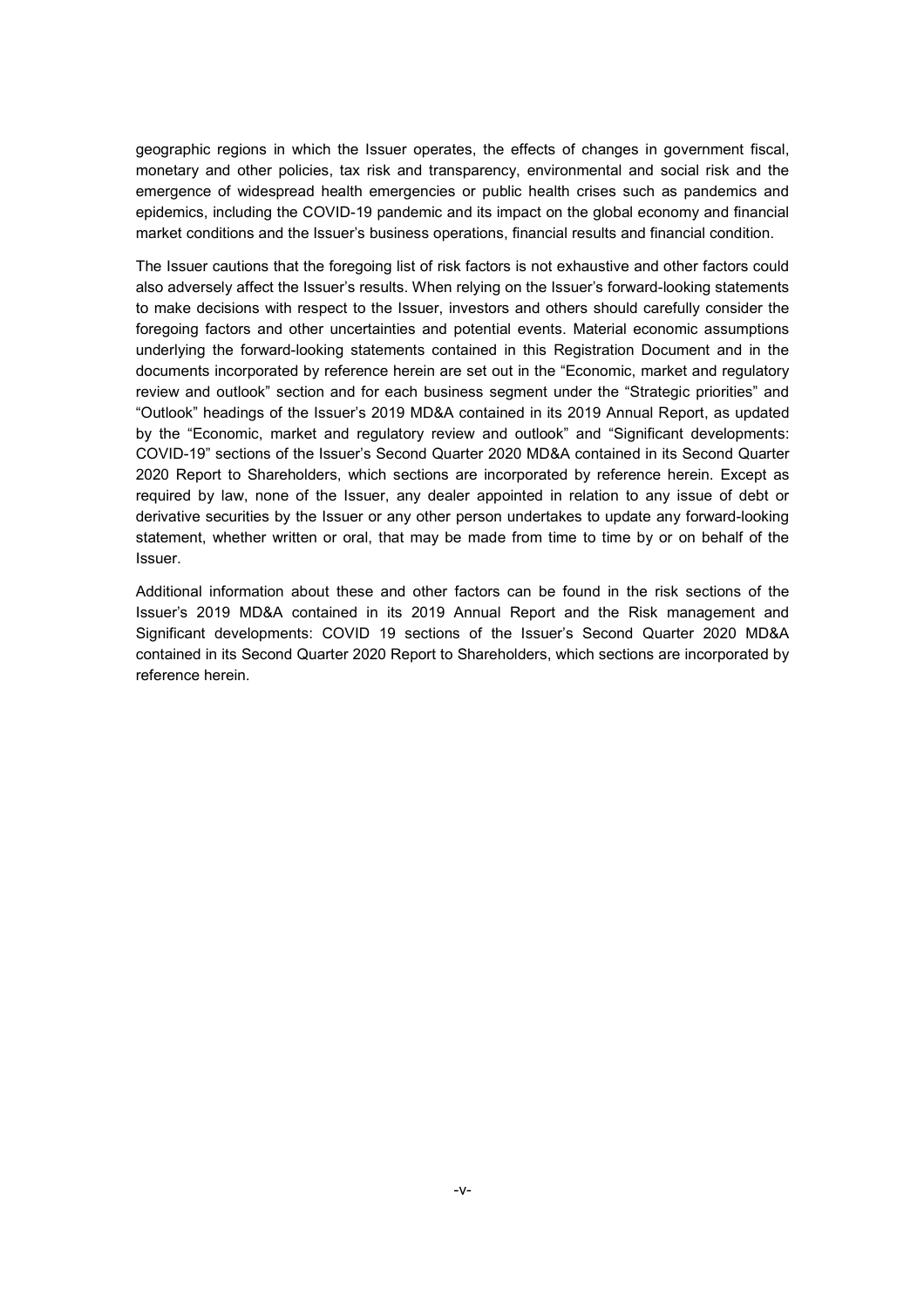# **TABLE OF CONTENTS**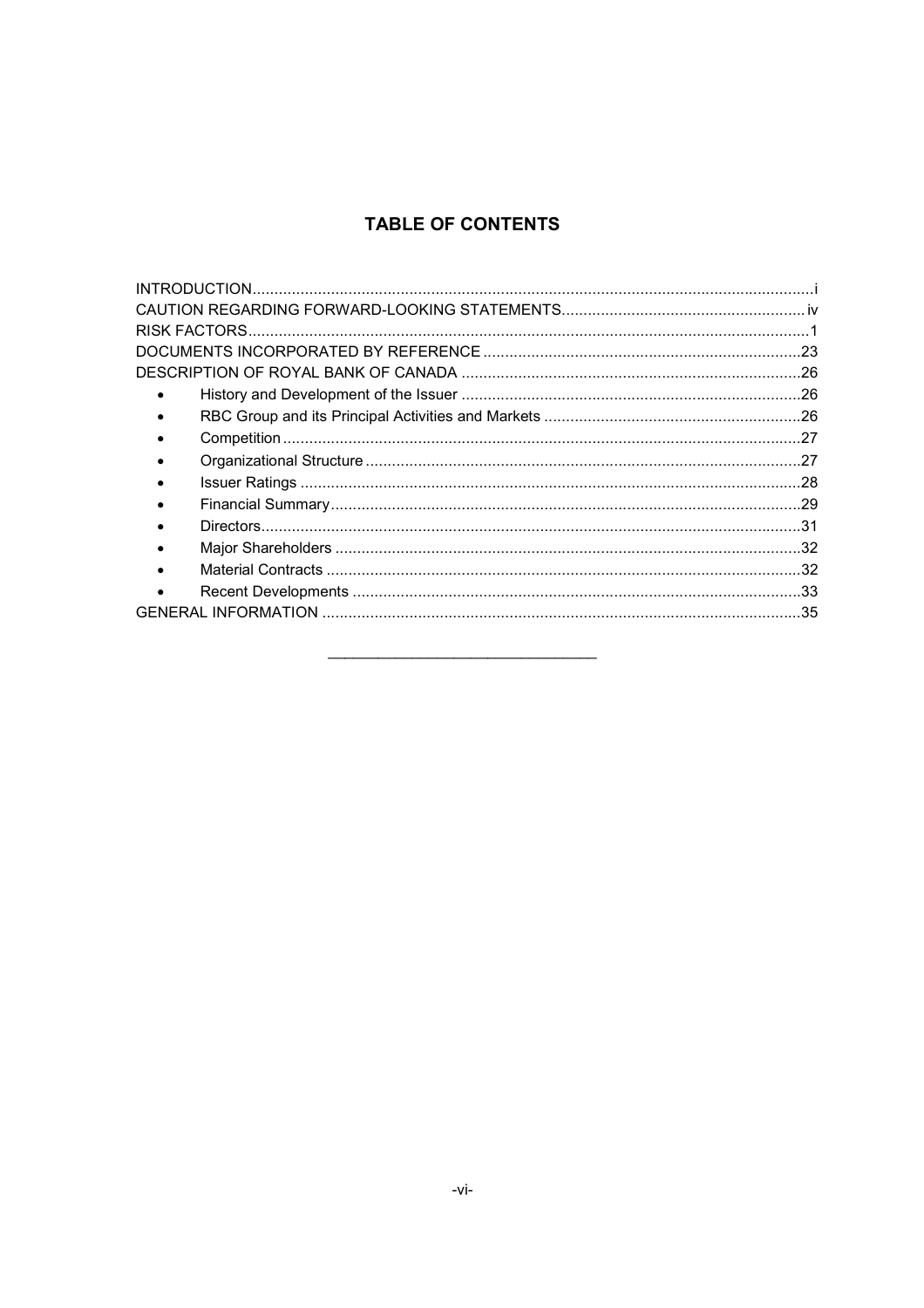### **RISK FACTORS**

*The Issuer believes that the following factors, which are specific to the Issuer, may affect its ability to fulfil its obligations under its non-equity securities. Most of these factors are contingencies which may or may not occur.*

*The Issuer believes that the factors described below represent the material risks inherent in investing in non-equity securities issued by it at the date of this Registration Document. If any or a combination of these risks actually occurs, the business, results of operation, financial condition and/or prospects of the Issuer could be materially and adversely affected, which could result in the Issuer being unable to pay interest, principal or other amounts on or in connection with any nonequity securities issued by it or materially and adversely affect the trading price of any such nonequity securities.* 

*Prospective investors should note that the risks relating to the Issuer summarised in this section are risks that the Issuer believes to be essential to an assessment by the prospective investor of whether to make an investment in the non-equity securities and the Issuer does not represent that the statements below regarding the risks of investing in its non-equity securities are exhaustive. Additional risks and uncertainties not presently known to the Issuer or that it currently believes to be immaterial could also have a material impact on its results of operations or financial condition or affect the ability of the Issuer to pay interest, principal or other amounts on or in connection with the non-equity securities issued by it. As the risks which the Issuer faces relate to events and depend on circumstances that may or may not occur, prospective investors should also read the detailed information set out elsewhere in this document (including information incorporated by reference) and any applicable securities note (and, where appropriate, summary note), final terms or pricing supplement to reach their own views prior to making any investment decisions.* 

### **Risks relating to the Issuer**

Prospective investors should consider the following risks to which the Issuer's businesses are exposed.

#### **1. Top and emerging risks**

An important component of the Issuer's risk management approach is to ensure that top risks and emerging risks, as they evolve, are identified, managed, and incorporated into the Issuer's existing risk management assessment, measurement, monitoring and escalation processes. These practices ensure a forward-looking risk assessment is maintained by management in the course of business development and as part of the execution of ongoing risk oversight responsibilities. Top and emerging risks are discussed by the Issuer's senior management and the Board on a regular basis.

The Issuer has developed separate definitions for Top Risks and Emerging Risks, as well as supplementary internal guidance, to support enterprise-wide identification and assessment of all material risks, including those that are not readily apparent.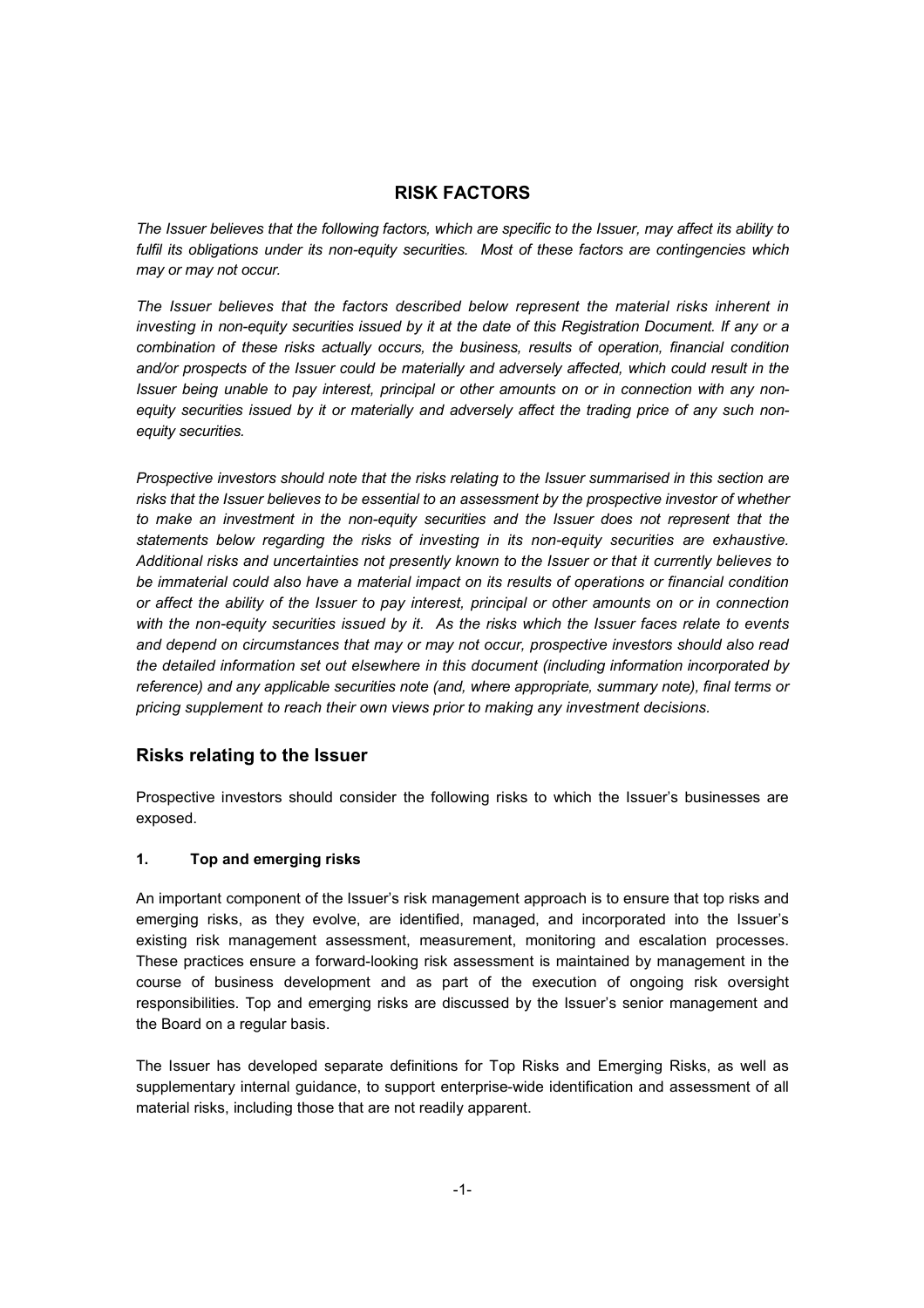A Top Risk is a risk already identified and well understood that could materially impact the Issuer's financial results, reputation, business model, or strategy in the short to medium term. An Emerging Risk is one that could materially impact the Issuer's financial results, reputation, business model, or strategy, but is distinguished by a lack of clarity with respect to the probabilities, impacts, timing, and/or ranges of potential outcomes.

The tables below set out the risk factors that the Issuer currently considers its top and emerging risks, respectively, but it should be highlighted that the risks set out in these tables are not exhaustive and investors should consider all the risk factors disclosed in the Risk Factors section.

| <b>Top Risks</b>                                                  | <b>Description</b>                                                                                                                                                                                                                                                                                                                                                                                                                                                                                                                                                                                                                                                                                                                                                                                                                                                                                                                                                                                                                                                                                                                                                                                                                                                                                                                                                                                                                                                                                                                                                                                                                                                                                                                                                                      |
|-------------------------------------------------------------------|-----------------------------------------------------------------------------------------------------------------------------------------------------------------------------------------------------------------------------------------------------------------------------------------------------------------------------------------------------------------------------------------------------------------------------------------------------------------------------------------------------------------------------------------------------------------------------------------------------------------------------------------------------------------------------------------------------------------------------------------------------------------------------------------------------------------------------------------------------------------------------------------------------------------------------------------------------------------------------------------------------------------------------------------------------------------------------------------------------------------------------------------------------------------------------------------------------------------------------------------------------------------------------------------------------------------------------------------------------------------------------------------------------------------------------------------------------------------------------------------------------------------------------------------------------------------------------------------------------------------------------------------------------------------------------------------------------------------------------------------------------------------------------------------|
| <b>Information</b><br><b>Technology and</b><br><b>Cyber Risks</b> | Information technology (IT) and cyber risks remain as top risks, not only<br>for the financial services sector, but for other industries worldwide. The<br>Issuer is subject to heightened cybersecurity risks which includes risks<br>in the form of cyber-attacks, data breaches, cyber extortion and similar<br>compromises, due to the size, scale, and global nature of the Issuer's<br>operations, its heavy reliance on the internet to conduct day-to-day<br>business activities, its intricate technological infrastructure and the<br>Issuer's use of third party service providers. Additionally, clients' use of<br>personal devices can create further avenues for potential cyber-related<br>incidents as the Issuer has little or no control over the safety of these<br>devices. As the volume and sophistication of cyber-attacks continue to<br>increase, the resulting implications could include business interruptions,<br>service disruptions, financial loss, theft of intellectual property and<br>confidential information, litigation, enhanced regulatory attention and<br>penalties, and reputational damage. Furthermore, the adoption of<br>emerging technologies, such as cloud computing, artificial intelligence<br>(AI) and robotics, call for continued focus and investment to manage<br>the Issuer's risks effectively and if not managed effectively may have an<br>adverse effect on the Issuer's financial performance and condition.<br>Resulting implications from the cybersecurity risks described above<br>could include business interruptions, service disruptions, financial loss,<br>theft of intellectual property and confidential information, litigation,<br>enhanced regulatory attention and penalties, and reputational damage. |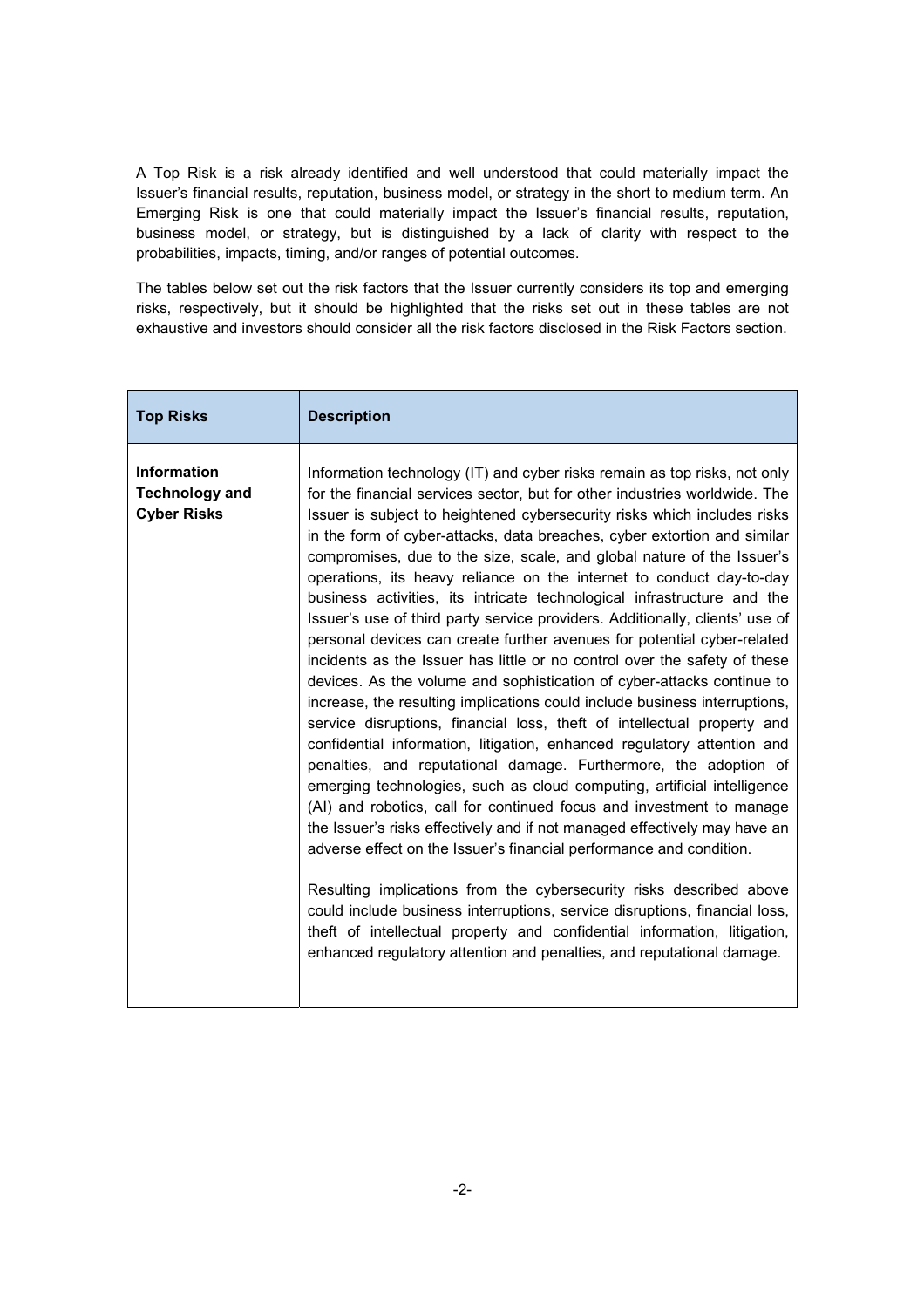| Privacy, Data<br>management and<br><b>Third Party Related</b><br><b>Risks</b> | The management, use, and protection of data is a top risk given the<br>high value attributed to data and the potential exposure to operational<br>risks, reputational risks, and regulatory compliance risks.<br>Ineffective or inconsistent data governance and management may<br>compromise the privacy and integrity of the data the Issuer's manages<br>which could have financial, reputational and regulatory compliance<br>impacts for the Issuer. The use and management of data and the<br>governance over data, are becoming increasingly important as the<br>Issuer continues to invest in digital solutions, as well as, expanding its<br>business activities.<br>growing importance of effective privacy and<br>The<br>information<br>management practices and controls has been demonstrated by the<br>pace and size of recent regulatory enforcement and regulatory<br>developments relating to privacy, such as the General Data Protection<br>Regulation by the European Union (EU) and the California Consumer<br>Privacy Act (CCPA).<br>Further, as the Issuer continues to partner with third party service<br>providers and adopt new technologies and business models (e.g., cloud<br>computing), the Issuer's potential exposure to these risks increases.<br>Failure to effectively onboard and manage service providers may<br>expose the Issuer to service disruption, financial loss, and other risks<br>that may negatively impact its financial performance and condition. |
|-------------------------------------------------------------------------------|---------------------------------------------------------------------------------------------------------------------------------------------------------------------------------------------------------------------------------------------------------------------------------------------------------------------------------------------------------------------------------------------------------------------------------------------------------------------------------------------------------------------------------------------------------------------------------------------------------------------------------------------------------------------------------------------------------------------------------------------------------------------------------------------------------------------------------------------------------------------------------------------------------------------------------------------------------------------------------------------------------------------------------------------------------------------------------------------------------------------------------------------------------------------------------------------------------------------------------------------------------------------------------------------------------------------------------------------------------------------------------------------------------------------------------------------------------------------------------------------------------|
| <b>Geopolitical and</b><br><b>Global Uncertainty</b>                          | Significant uncertainty about the impacts of the COVID-19 pandemic,<br>trade policy and geopolitical tensions continue to pose risks to the<br>global economic outlook. In April 2020, the International Monetary Fund<br>(IMF) projected global growth in calendar 2020 to fall to -3%; a baseline<br>scenario which would mark the worst recession since the Great<br>Depression and far worse than the global financial crisis of 2008.<br>Uncertainty around the duration and intensity of the health and financial<br>crisis could result in global GDP declining further if the pandemic does<br>not recede this year, and even if the pandemic does recede there could<br>be longer-term effects on economic growth and commercial activity.<br>Estimates around the expected recovery beyond this fiscal year are<br>equally uncertain, as the timelines for economic recovery are largely<br>dependent on the duration of the pandemic, including the possibility of<br>subsequent waves, and the effectiveness of the fiscal and monetary<br>policy measures introduced in response.                                                                                                                                                                                                                                                                                                                                                                                                          |

 $\overline{1}$ 

 $\overline{\phantom{a}}$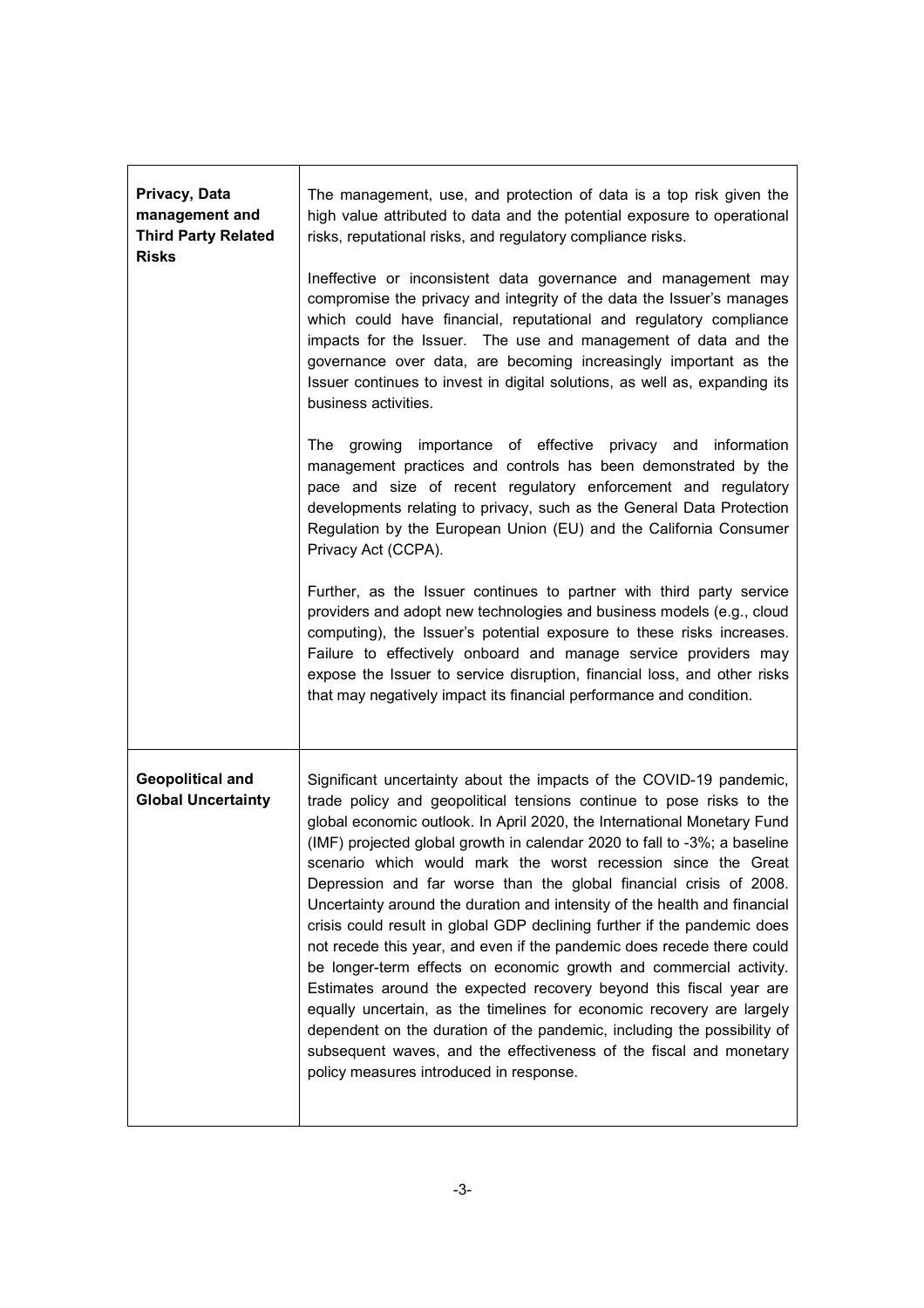|                                                          | Trade policy also remains a source of uncertainty, as the Brexit<br>transition period deadline of December 31, 2020 remains in place,<br>despite delayed negotiations between the U.K. and the European Union<br>(EU) and requests from the IMF to extend the transition. In March 2020,<br>Canada ratified the Canada-United States-Mexico Agreement reducing<br>lingering uncertainty about trade within North America, but the post-<br>pandemic future of global trade policy remains uncertain as countries<br>may look to decrease reliance on the global supply chain. Finally, global<br>financial markets remain vulnerable to geopolitical tensions, such as<br>those between Russia and the Organization of the Petroleum Exporting<br>Countries (OPEC), which could result in increased market and<br>commodity price volatility, and the uncertain future of the U.S.-China<br>trade relationship. The Issuer's diversified business model, as well as<br>its product and geographic diversification, continue to help mitigate the<br>risks posed by global uncertainty. Nonetheless, global uncertainty and<br>in particular its impact on the Canadian and US economies may still<br>have an adverse impact on the Issuer's financial performance and<br>condition.                                                                                                                                                                                                                                                                     |
|----------------------------------------------------------|---------------------------------------------------------------------------------------------------------------------------------------------------------------------------------------------------------------------------------------------------------------------------------------------------------------------------------------------------------------------------------------------------------------------------------------------------------------------------------------------------------------------------------------------------------------------------------------------------------------------------------------------------------------------------------------------------------------------------------------------------------------------------------------------------------------------------------------------------------------------------------------------------------------------------------------------------------------------------------------------------------------------------------------------------------------------------------------------------------------------------------------------------------------------------------------------------------------------------------------------------------------------------------------------------------------------------------------------------------------------------------------------------------------------------------------------------------------------------------------------------------------------------------------------------------|
| <b>Canadian Housing</b><br>and Household<br>Indebtedness | The Government of Canada, and a number of provincial governments,<br>have introduced measures to respond to concerns related to housing<br>affordability in certain markets and elevated levels of Canadian<br>household debt. Lower mortgage rates, along with a solid labour market<br>and strong population growth, helped spark a recovery in the Canadian<br>housing market in 2019. The turnaround, however, has been slower in<br>Western Canada due to the presence of additional cooling measures in<br>British Columbia, coupled with more modest economic growth in<br>Alberta and Saskatchewan. Low interest rates should help ease upward<br>pressures on household debt service ratios but should interest rates<br>begin to rise, this could have materially negative credit implications for<br>the Issuer's broader consumer lending activities and adversely affect its<br>financial performance and condition. As at April 30, 2020, the Issuer's<br>retail credit risk exposure, which includes residential mortgages, home<br>equity lines of credit, credit cards, unsecured lines of credit and<br>overdraft protection products, was C\$579,845 million reflecting<br>exposures at default.<br>Risks in this area continue to be closely monitored with further<br>regulatory responses possible depending on market conditions and any<br>heightened concerns that may be raised. If this risk is not properly<br>managed, it may have a negative impact on the Issuer's financial<br>performance and condition and prospects. |

 $\overline{1}$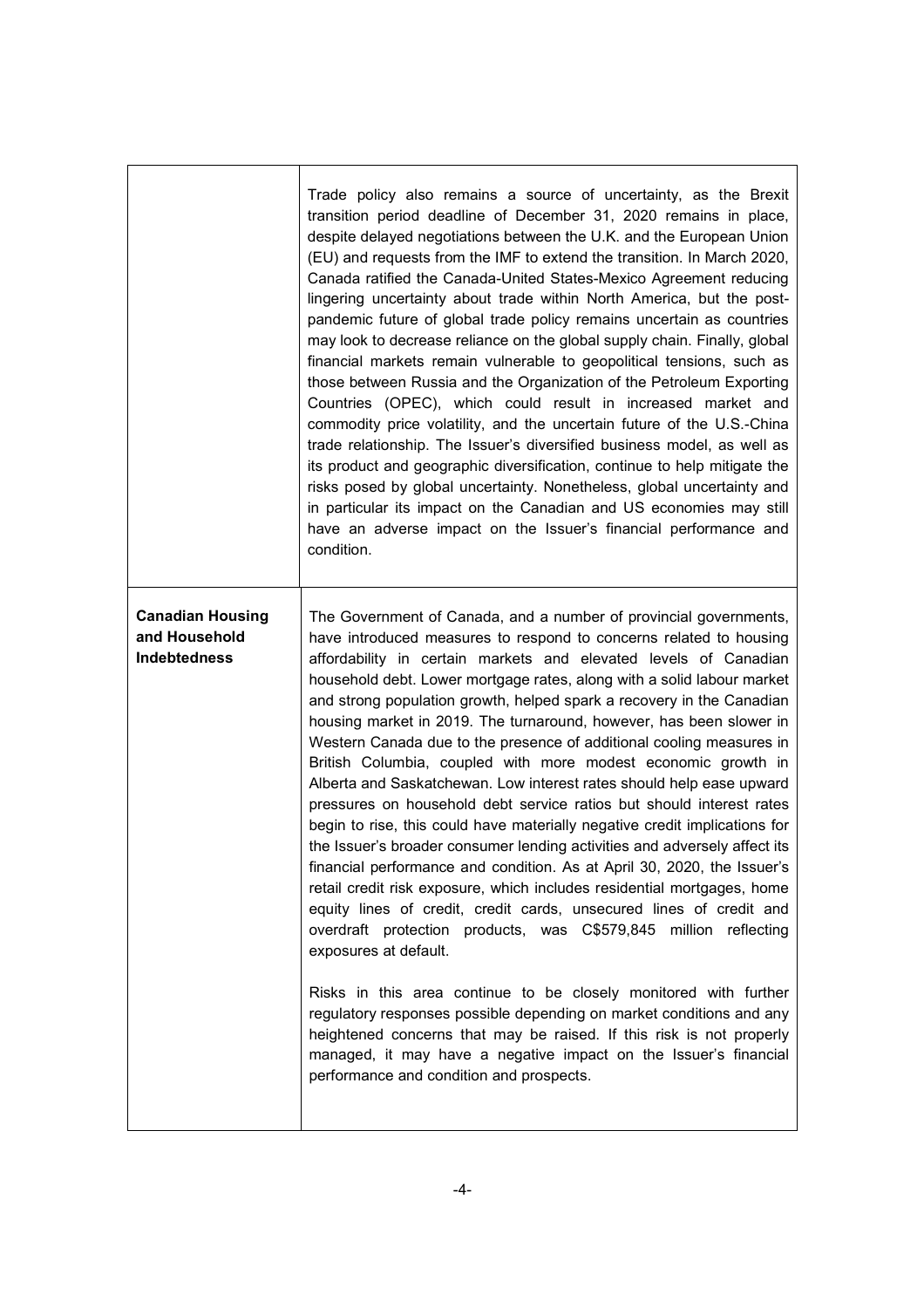| <b>Regulatory Changes</b> | The Issuer operates in multiple jurisdictions, and the continued<br>introduction of new or revised regulations leads to increasing focus<br>across the organization on meeting higher regulatory requirements<br>across a number of different markets. See "Business segment results"<br>on pages 21 to 42 of the 2019 MD&A incorporated by reference in the<br>Registration Document for information on the Issuer's business<br>segments and the jurisdictions in which they operate. Financial and<br>other reforms coming into effect, across multiple jurisdictions, such as<br>the Canadian anti-money laundering regulations and Interest rate<br>benchmark reform, continue to provide challenges and impact the<br>Issuer's operations and strategies and may negatively impact its<br>financial performance and condition and prospects. |
|---------------------------|----------------------------------------------------------------------------------------------------------------------------------------------------------------------------------------------------------------------------------------------------------------------------------------------------------------------------------------------------------------------------------------------------------------------------------------------------------------------------------------------------------------------------------------------------------------------------------------------------------------------------------------------------------------------------------------------------------------------------------------------------------------------------------------------------------------------------------------------------|

| <b>Emerging Risks</b>                       | <b>Description</b>                                                                                                                                                                                                                                                                                                                                                                                                                                                                                                                                                                                                                                                                                                                                                                                                                                                                                         |
|---------------------------------------------|------------------------------------------------------------------------------------------------------------------------------------------------------------------------------------------------------------------------------------------------------------------------------------------------------------------------------------------------------------------------------------------------------------------------------------------------------------------------------------------------------------------------------------------------------------------------------------------------------------------------------------------------------------------------------------------------------------------------------------------------------------------------------------------------------------------------------------------------------------------------------------------------------------|
| <b>Digital Disruption</b><br>and Innovation | Demographic trends, evolving client expectations, the increased power<br>to analyse data and the emergence of disruptors are creating<br>competitive pressures across a number of sectors. Established<br>technology companies, newer competitors, and regulatory changes<br>continue to foster new business models that could challenge traditional<br>banks and financial products. In addition, these trends and<br>developments are eliciting re-energized efforts from traditional<br>competitors to meet the evolving needs of clients and compete with<br>non-traditional competitors. Finally, the adoption of new technologies,<br>such as AI and machine learning, presents opportunities for the Issuer,<br>but could result in new and complex risks that would need to be<br>managed effectively and if not managed properly may adversely impact<br>its financial performance and condition. |
| <b>Climate Change</b>                       | Extreme weather events and the global transition to a low carbon<br>economy could result in a broad range of impacts, including potential<br>strategic, reputational, structural and credit related risks for the Issuer<br>and its clients. In addition, climate change regulations, frameworks, and<br>guidance are rapidly emerging and evolving across the globe.<br>Increasing regulatory expectations create a new set of compliance risks<br>that need to be managed. If not managed effectively, these could lead<br>to negative reputational and financial impacts.                                                                                                                                                                                                                                                                                                                               |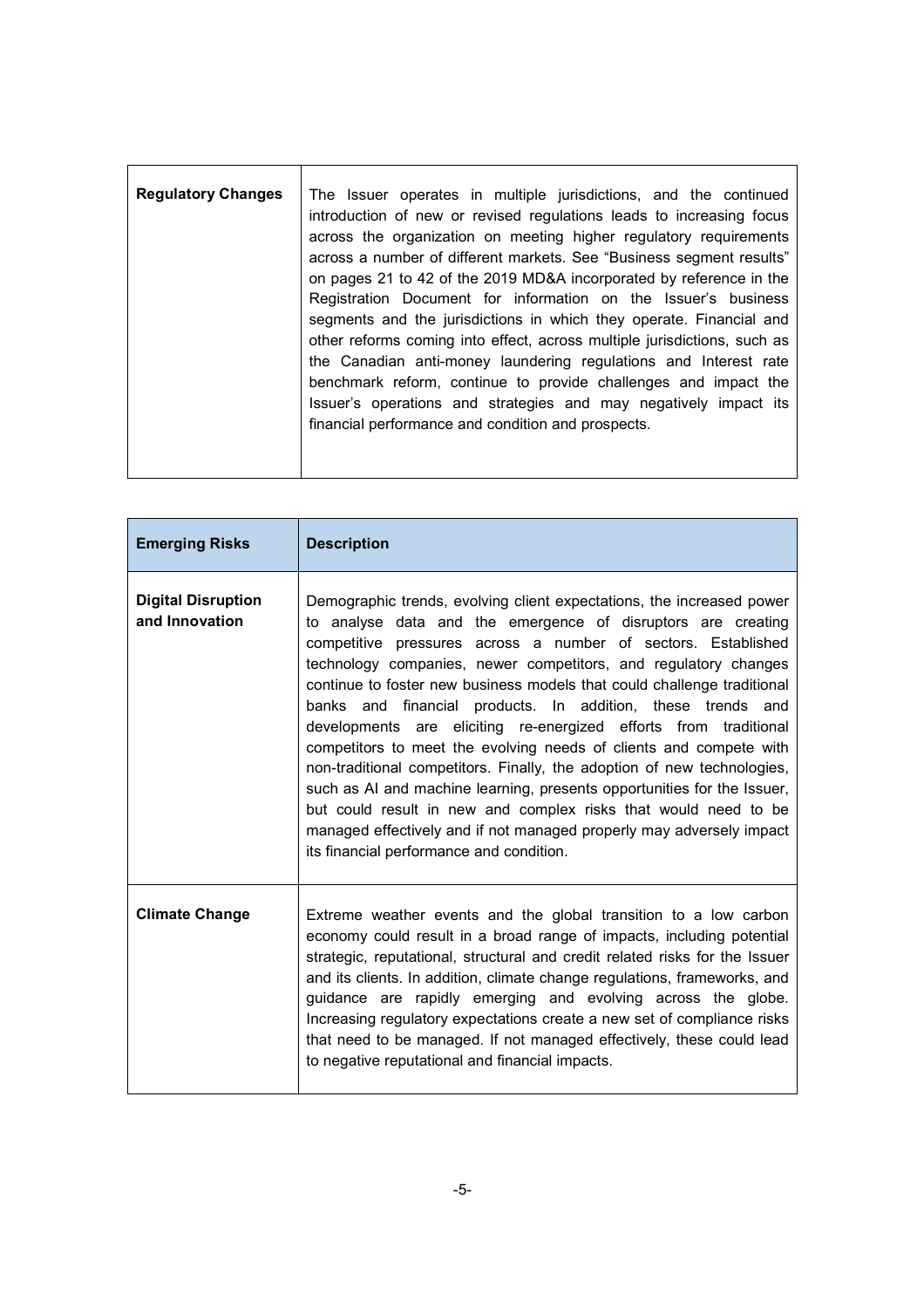#### **2. Transactional/Positional risks**

#### *Credit risk*

Credit risk is the risk of loss associated with an obligor's potential inability or unwillingness to fulfill its contractual obligations on a timely basis and may arise directly from the risk of default of a primary obligor of the Issuer (e.g., issuer, debtor, counterparty, borrower or policyholder), indirectly from a secondary obligor of the Issuer (e.g., guarantor or reinsurer), through off-balance sheet exposures, contingent credit risk and/or transactional risk. Credit risk includes counterparty credit risk from both trading and non-trading activities.

Credit risk is inherent in a wide range of the Issuer's businesses. This includes lending to businesses, sovereigns, public sector entities, banks and other financial institutions, as well as certain high net worth individuals and small businesses, which comprise the Issuer's wholesale credit portfolio and residential mortgages, personal loans, credit cards, and small business loans, which comprise the Issuer's retail credit portfolio.

The Issuer's gross credit exposure includes lending-related and other credit risk and tradingrelated credit risk. Lending related and other credit risk includes: loans and acceptances outstanding, undrawn commitments, and other exposures, including contingent liabilities such as letters of credit and guarantees, debt securities carried at fair value through other comprehensive income (FVOCI) or amortized cost and deposits with financial institutions. Trading-related credit risk includes: Repo-style transactions, which include repurchase and reverse repurchase agreements and securities lending and borrowing transactions, and derivatives. The Issuer's gross credit exposure as at April 30, 2020 was C\$1,549,968 million. See the table "Credit Risk exposure by portfolio, sector and geography" on page 26 of the Second Quarter 2020 MD&A incorporated by reference in the Registration Document for further information.

Credit risk also includes (i) counterparty credit risk; and (ii) wrong-way risk. Counterparty credit risk is the risk that a party with whom the Issuer has entered into a financial or non-financial contract will fail to fulfil its contractual agreement and default on the obligation. It incorporates not only the contract's current value, but also considers how that value can move as market conditions change. Counterparty credit risk usually arises from trading-related derivative and repo-style transactions. Derivative transactions include forwards, futures, swaps and options, and can have underlying references that are either financial (e.g., interest rate, foreign exchange, credit or equity) or non-financial (e.g., precious metal and commodities). For more information on derivatives instruments and credit risk mitigation, see Note 8 of the 2019 Audited Consolidated Financial Statements incorporated by reference into the Registration Document.

Wrong-way risk is the risk that exposure to a counterparty is adversely correlated with the credit quality of that counterparty. There are two types of wrong-way risk: (i) specific wrong-way risk, which exists when the Issuer's exposure to a particular counterparty is positively correlated with the probability of default of the counterparty due to the nature of the Issuer's transactions with them (e.g., loan collateralized by shares or debt issued by the counterparty or a related party); and (ii) general wrong-way risk, which exists when there is a positive correlation between the probability of default of counterparties and general macroeconomic or market factors. This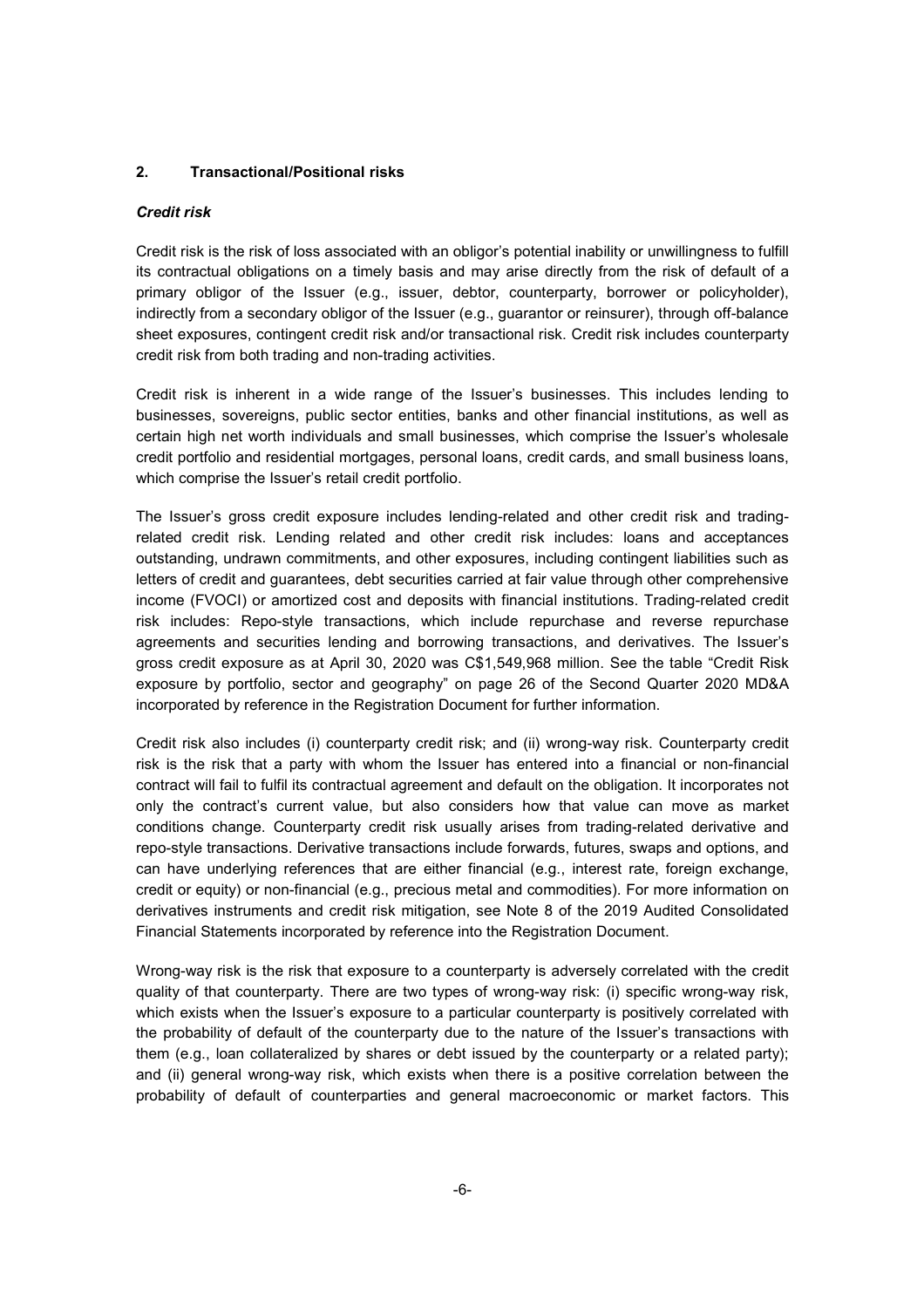typically occurs with derivatives (e.g., the size of the exposure increases) or with collateralized transactions (e.g., the value of the collateral declines).

Geographically, as at April 30, 2020, Canada represented approximately 64% of the Issuer's credit risk exposure while the United States represented 22%, Europe 10% and the other international regions 4%. Accordingly, deterioration in general business and economic conditions in Canada and the United States could adversely affect the credit quality of the Issuer's borrowers and counterparties and could thus affect the value of the Issuer's assets and require an increase in credit losses.

The Issuer has put in place specific frameworks to manage credit risk. See pages 57 to 58 of the 2019 MD&A incorporated by reference in the Registration for more information. Notwithstanding such frameworks, the Issuer has set aside provisions to absorb expected losses across its loans and other commitments. For example, for the year ended October 31, 2019, the Issuer's total provisions for credit losses (PCL) was C\$1,864 million and for the three months ended April 30, 2020, the Issuer's total PCL was C\$2,830 million<sup>1</sup>. See the table entitled "Provisions for credit losses" on page 63 of the 2019 MD&A and page 30 of the Second Quarter 2020 MD&A incorporated by reference in the Registration Document.

Failure to manage credit risk effectively may have an adverse impact on the Issuer's financial condition and performance.

#### *Market risk*

-

Market risk is defined to be the impact of market prices upon the financial condition of the Issuer. This includes potential gains or losses due to changes in market determined variables such as interest rates, credit spreads, equity prices, commodity prices, foreign exchange rates and implied volatilities.

The measures of financial condition impacted by market risk are as follows:

1. Positions whose revaluation gains and losses are reported in Revenue, which includes:

a) Changes in the fair value of instruments classified or designated as fair value through profit and loss ("**FVTPL**"), and

b) Hedge ineffectiveness.

<sup>1</sup> The unprecedented challenges brought on by the COVID-19 pandemic in the second quarter of 2020 led to increased provision for credit losses of \$2,830 million, up \$2,404 million compared to same three-month period in 2019.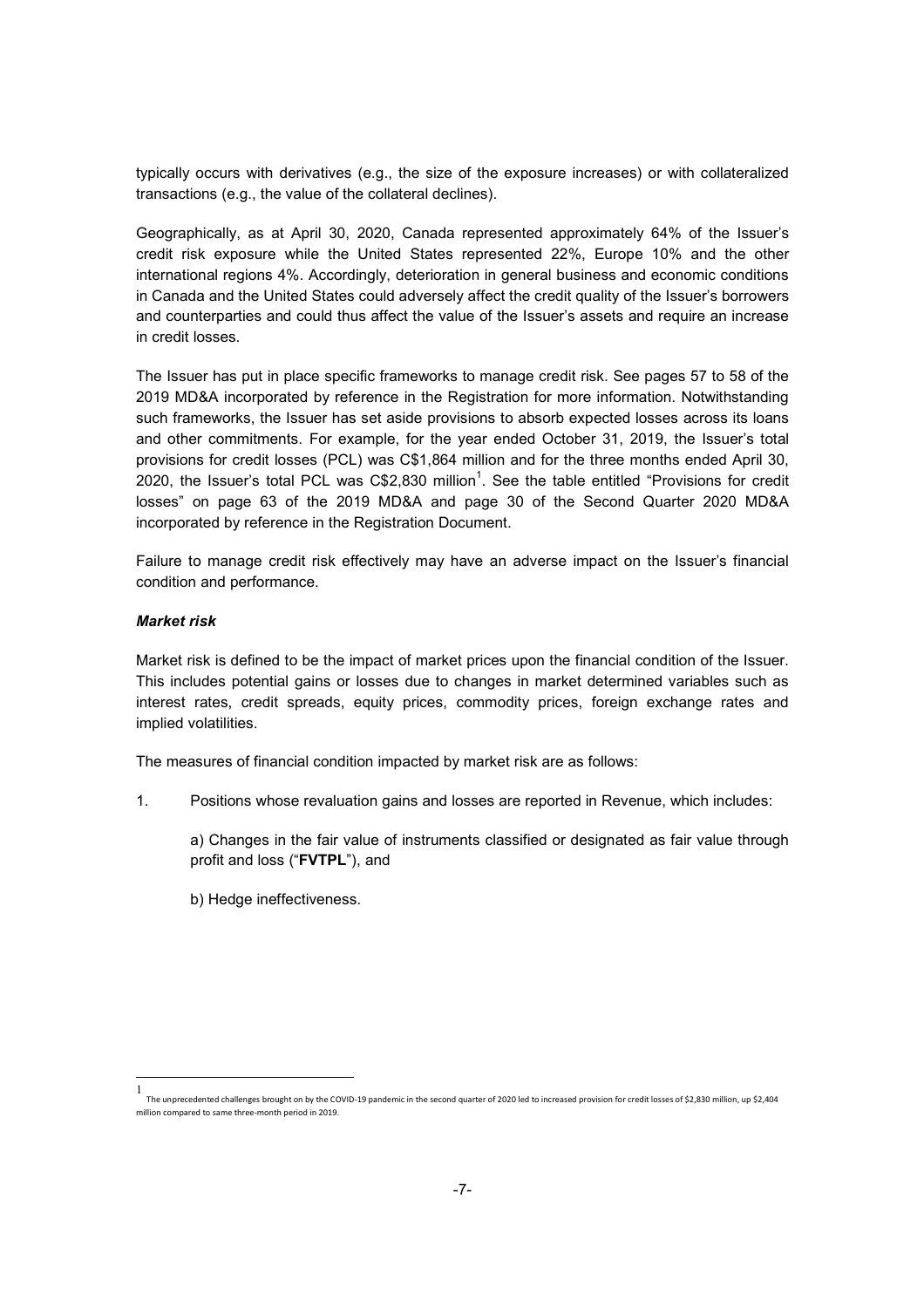2. Common Equity Tier 1 ("**CET1**") capital, which includes:

a) All of the above, plus

b) Changes in the fair value of FVOCI securities where revaluation gains and losses are reported as Other comprehensive income (OCI),

c) Changes in the Canadian dollar value of investments in foreign subsidiaries, net of hedges, due to foreign exchange translation, and

d) Changes in the fair value of employee benefit plan deficits.

3. CET1 ratio, which includes:

a) All of the above, plus

b) Changes in Risk-weighted Assets ("**RWA**") resulting from changes in traded market risk factors, and

c) Changes in the Canadian dollar value of RWA due to foreign exchange translation.

4. The economic value of the Bank, which includes:

a) Points 1 and 2 above, plus

b) Changes in the economic value of other non-trading positions, net interest income, and fee based income, as a result of changes in market risk factors.

Market risks arise primarily through the Issuer's trading activities but also though non-trading activities.

#### *FVTPL positions*

The market risk of trading portfolios is managed on a daily basis and is measured by two main probabilistic measures of potential loss: Value-at–risk (VaR) and Stressed Value-at-risk (SVaR).

**VaR** is a statistical measure of potential loss for a financial portfolio computed at a given level of confidence and over a defined holding period. The Issuer measures VaR at the 99<sup>th</sup> percentile confidence level for price movements over a one-day holding period using historic simulation of the last two years of equally weighted historic market data. These calculations are updated daily with current risk positions, with the exception of certain less material positions that are not actively traded and are updated on at least a monthly basis.

**SVaR** is calculated in an identical manner as VaR with the exception that it is computed using a fixed historical one-year period of extreme volatility and its inverse rather than the most recent two-year history. The stress period used is the interval from September 2008 through August 2009. SVaR is calculated daily for all portfolios, with the exception of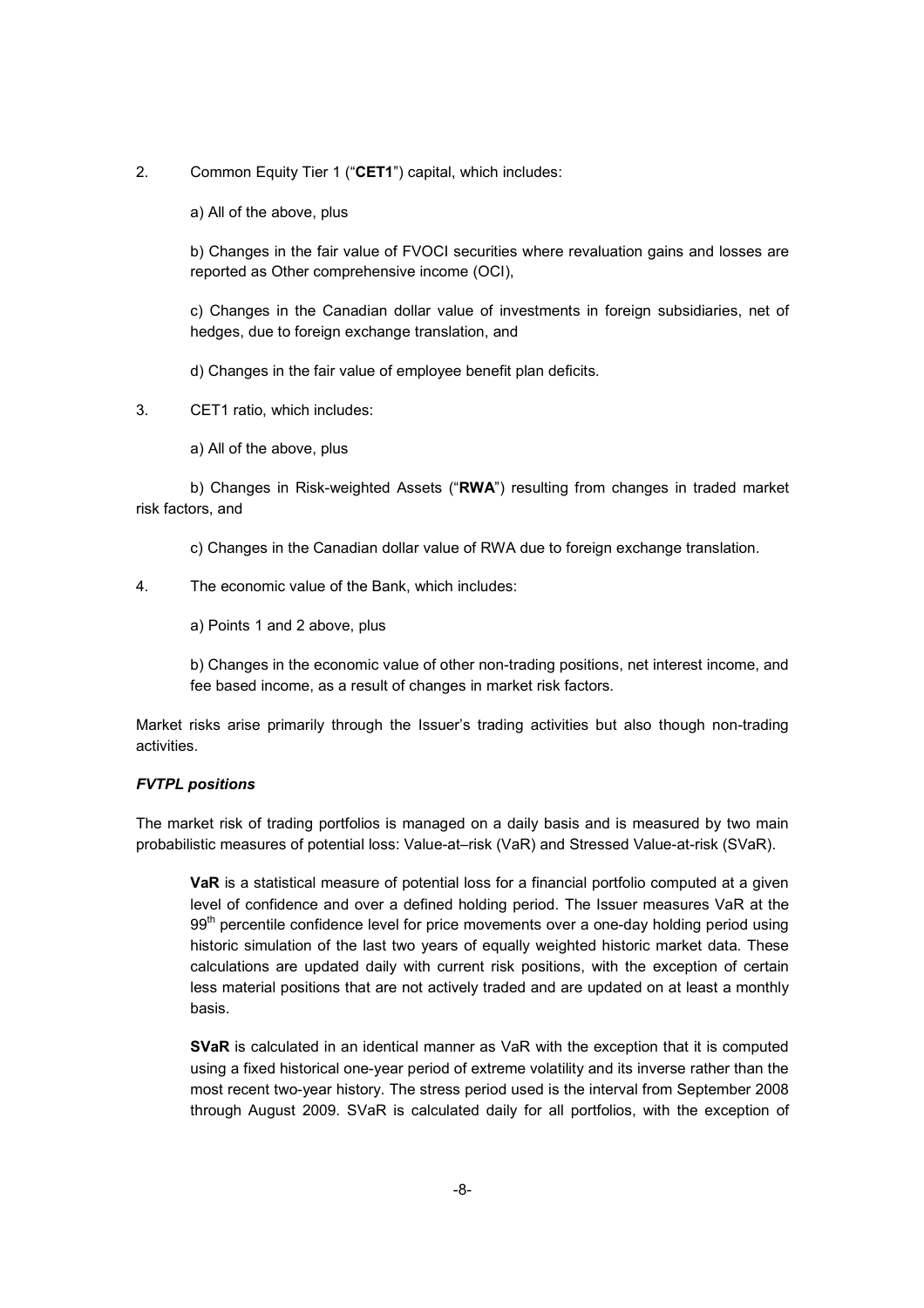certain less material positions that are not actively traded and are updated on at least a monthly basis.

See the table under "Market risk measures-FVTPL positions" on page 67 of the 2019 MD&A and on page 34 of the Second Quarter 2020 MD&A, both incorporated by reference in this Registration Document for the impact of market risk on FVPTL positions for 2019 and the three months ended April 30, 2020.

#### *Structural Interest Rate risk*

The interest rate risk arising from traditional banking products, such as deposits and loans, is referred to as Structural Interest Rate Risk (SIRR) and is subject to limits and controls. SIRR measures also include related hedges as well as the interest rate risk from securities held for liquidity management. Factors contributing to SIRR include the mismatch between asset and liability repricing dates, relative changes in asset and liability rates, and other product features that could affect the expected timing of cash flows, such as options to pre-pay loans or redeem term deposits prior to contractual maturity.

To monitor and control SIRR, the Issuer assesses two primary metrics, net interest income (NII) and economic value of equity (EVE). The table on page 69 of the 2019 MD&A shows the potential before-tax impact of an immediate and sustained 100 basis points and 200 basis points increase or decrease in interest rates on projected 12-month NII and EVE on the Issuer's structural balance sheet assuming no subsequent hedging and the table on page 35 of the Second Quarter 2020 MD&A shows the potential before-tax impact of an immediate and sustained 100 bps increase or decrease in interest rates on the Issuer's projected 12-month NII and EVE for our structural balance sheet, assuming no subsequent hedging. Rate floors are applied within the declining rates scenarios, with floor levels set based on rate changes experienced globally. Interest rate risk measures are based upon interest rate exposures at a specific time and continuously change as a result of business activities and management actions.

As at October 31, 2019, an immediate and sustained -100 bps shock would have had a negative impact to the Issuer's NII of C\$637 million. An immediate and sustained +100 bps shock at the end of October 31, 2019 would have had a negative impact to the Issuer's EVE of C\$1,356 million. As at April 30, 2020, an immediate and sustained -100 bps shock would have had a negative impact to the Issuer's NII of C\$726 million. An immediate and sustained +100 bps shock at the end of April 30, 2020 would have had a negative impact to the Issuer's EVE of C\$1,708 million.

#### *Non-trading Foreign exchange rate risk*

Foreign exchange rate risk is the potential adverse impact on earnings and economic value due to changes in foreign currency rates. The Issuer's revenue, expenses and income denominated in currencies other than the Canadian dollar are subject to fluctuations as a result of changes in the value of the average Canadian dollar relative to the average value of those currencies. The Issuer's most significant exposure is to the U.S. dollar, due to the Issuer's operations in the U.S. and other activities conducted in U.S. dollars. Other significant exposures are to the British pound and the Euro, due to the Issuer's activities conducted internationally in these currencies. A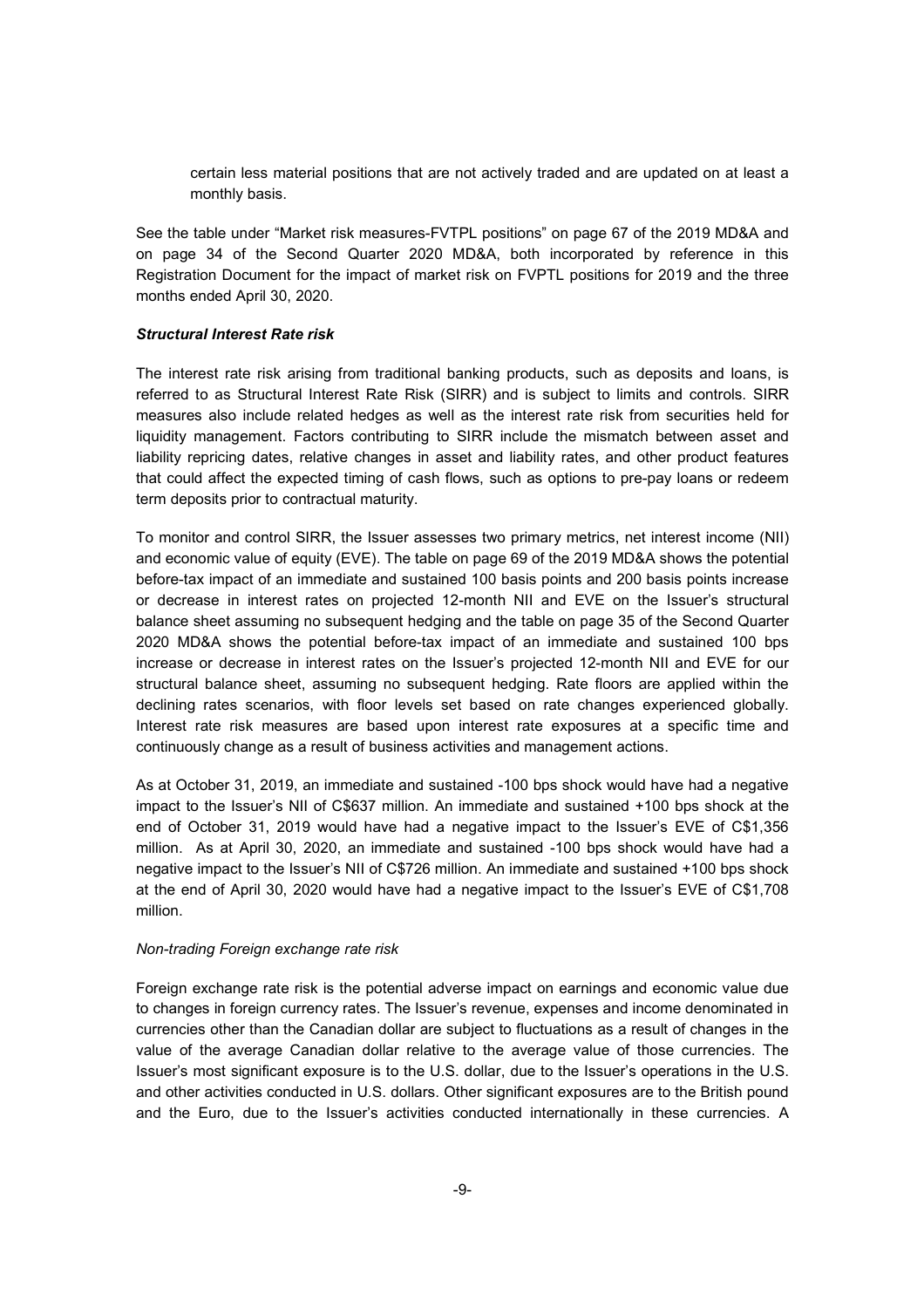strengthening or weakening of the Canadian dollar compared to the U.S. dollar, British pound and the Euro could reduce or increase, as applicable, the translated value of the Issuer's foreign currency denominated revenue, expenses and earnings and could have a significant effect on the results of the Issuer's operations. The Issuer is also exposed to foreign exchange rate risk arising from its investments in foreign operations.

The Issuer has adopted specific frameworks to manage market risks as described on pages 66 through 71 of the 2019 MD&A incorporated by reference in the Registration Document. Despite these frameworks, the Issuer remains exposed to the risk of loss a result of market risk which may negatively impact on its financial position.

#### *Liquidity and funding risk*

Liquidity and funding risk ("**liquidity risk**") is the risk that the Issuer may be unable to generate sufficient cash or its equivalents in a timely and cost-effective manner to meet its commitments as they come due. Liquidity risk arises from mismatches in the timing and value of on-balance sheet and off-balance sheet cash flows.

Core funding, comprising capital, longer-term wholesale liabilities and a diversified pool of personal and, to a lesser extent, commercial and institutional deposits, is the foundation of the Issuer's structural liquidity position. The Issuer's ability to access unsecured funding markets and to engage in certain collateralized business activities on a cost-effective basis are primarily dependent upon maintaining competitive credit ratings. Credit ratings and outlooks provided by rating agencies reflect their views and methodologies. Ratings are subject to change, based on a number of factors including, but not limited to, the Issuer's financial strength, competitive position, liquidity and other factors not completely within the Issuer's control. A lowering of the Issuer's credit ratings may have potentially adverse consequences for the Issuer's funding capacity or access to the capital markets, may affect the Issuer's ability, and the cost, to enter into normal course derivative or hedging transactions and may require the Issuer to post additional collateral under certain contracts, any of which may have an adverse effect on its results of operations and financial condition.

The Liquidity Coverage Ratio (LCR) is a Basel III metric that measures the sufficiency of highquality liquid assets (HQLA) available to meet liquidity needs over a 30-day period in an acute stress scenario. The Basel Committee on Banking Supervision and Office of the Superintendent of Financial Institutions ("**OSFI**") regulatory minimum coverage level for LCR is currently 100%. However, in accordance with an OSFI announcement addressing concerns around the impact of the COVID-19 pandemic in the second quarter of 2020, Canadian banks are temporarily permitted to fall below the regulatory minimum level of 100% by using their HQLA buffer. The Issuer's average LCR for the quarter ended October 31, 2019 and the quarter ended April 30, 2020 were 127% and 130%, respectively. Despite the Issuer's liquidity risk management policy described on pages 71 through 79 of the 2019 MD&A incorporated by reference into the Registration Document, any significant deterioration in its liquidity position may lead to an increase in funding costs or constrain the volume of new lending. These factors may adversely impact the Issuer's financial performance and position.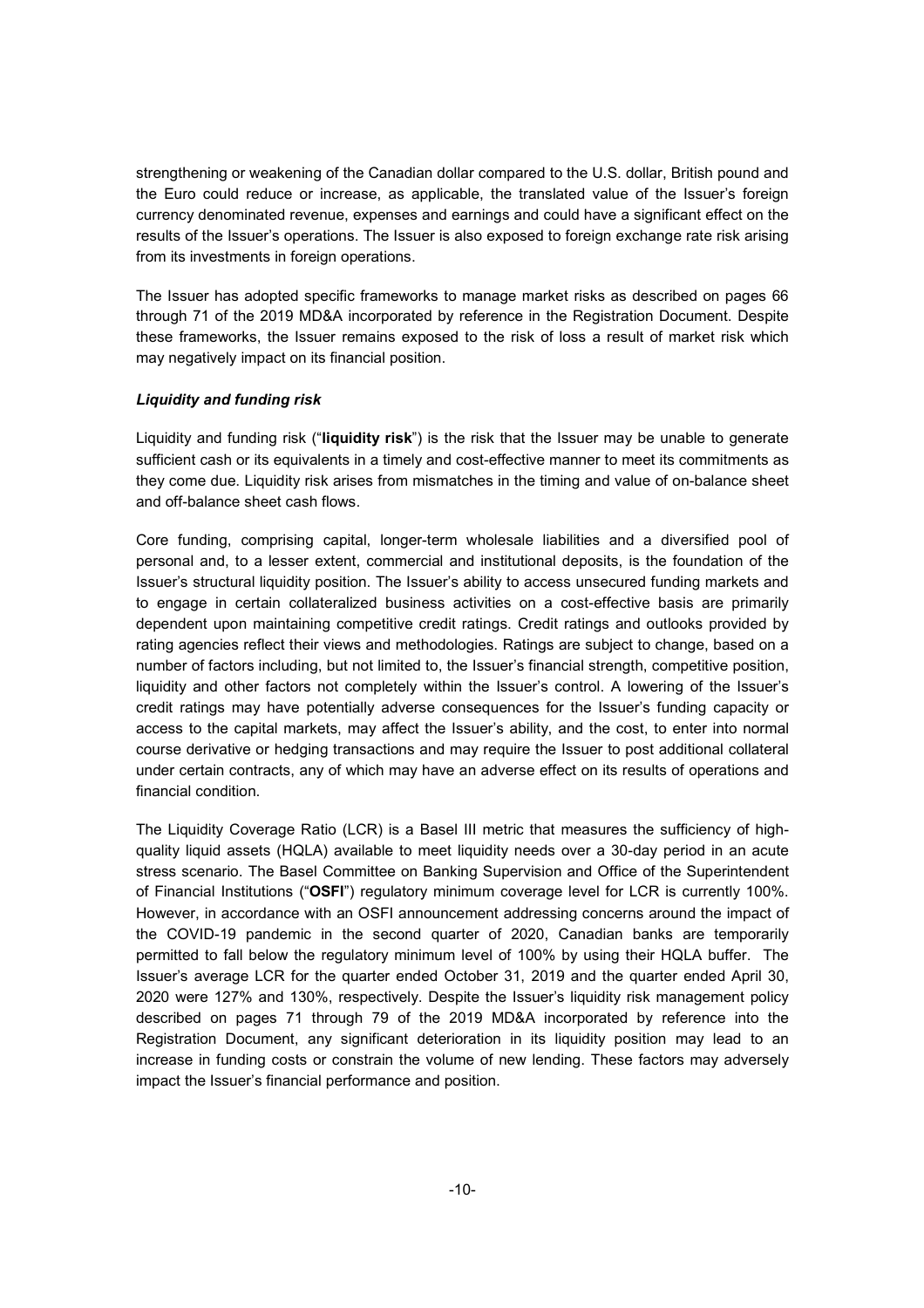#### *Insurance risk*

Insurance risk refers to the potential financial loss to the Issuer that may arise where the amount, timing and/or frequency of benefit and/or premium payments under insurance or reinsurance contracts are different than expected. Insurance risk is distinct from those risks covered by other parts of the Issuer's risk management framework (e.g., credit, market and operational risk) where those risks are ancillary to, or accompany, the risk transfer. Given that the Issuer's Canadian business involves life, health, home, travel and auto insurance and its international insurance business offers life, disability and longevity reinsurance products, the Issuer's four insurance subrisks are: morbidity, mortality, longevity and travel risk. Insurance risk may negatively impact the Issuer's financial performance and condition. See a description of the Issuer's insurance business on pages 33 and 36 of the 2019 MD&A incorporated by reference into the Registration Document.

#### **3. Operational risk**

Operational risk is the risk of loss or harm resulting from people, inadequate or failed internal processes and systems or from external events. Operational risk is inherent in all of the Issuer's activities and third party activities and failure to manage operational risk can result in direct or indirect financial loss, reputational impact or regulatory censure.

Notwithstanding anything in this risk factor, this risk factor should not be taken as implying that the Issuer will be unable to comply with its obligations as a company with securities admitted to the Official List of the FCA or as a supervised firm regulated by the FCA or PRA.

As at October 31, 2019, risk weighted assets of the Issuer amounted to C\$512,856 million, C\$66,104 million of which was for operational risk (compared to C\$417,835 million for credit risk and C\$28,917 million for market risk). As at April 30, 2020, risk weighted assets of the Issuer amounted to C\$558,412 million, C\$67,945 million of which was for operational risk (compared to C\$463,567 million for credit risk and C\$26,900 million for market risk.

The Issuer's operations expose it to many different operational risks, which may adversely affect its businesses and financial results. In addition to cybersecurity, data management and privacy, and third party risk, which are discussed above in "1. Top and emerging risks", the Issuer's results could also be adversely affected by risks associated with money laundering and terrorist financing:

Money laundering is any act or attempt to disguise the source of money or assets derived from criminal activity and terrorist financing is the provision of funds for terrorist activity. The Issuer maintains an enterprise-wide program designed to deter, detect and report suspected money laundering and terrorist financing activities across the organization, while ensuring compliance with the laws and regulations of the various jurisdictions in which the Issuer operates. Despite the Issuer's compliance programmes, non-compliance may still occur, leading to enforcement actions, criminal prosecutions, penalties and reputational damage which could negatively impact its financial performance and condition.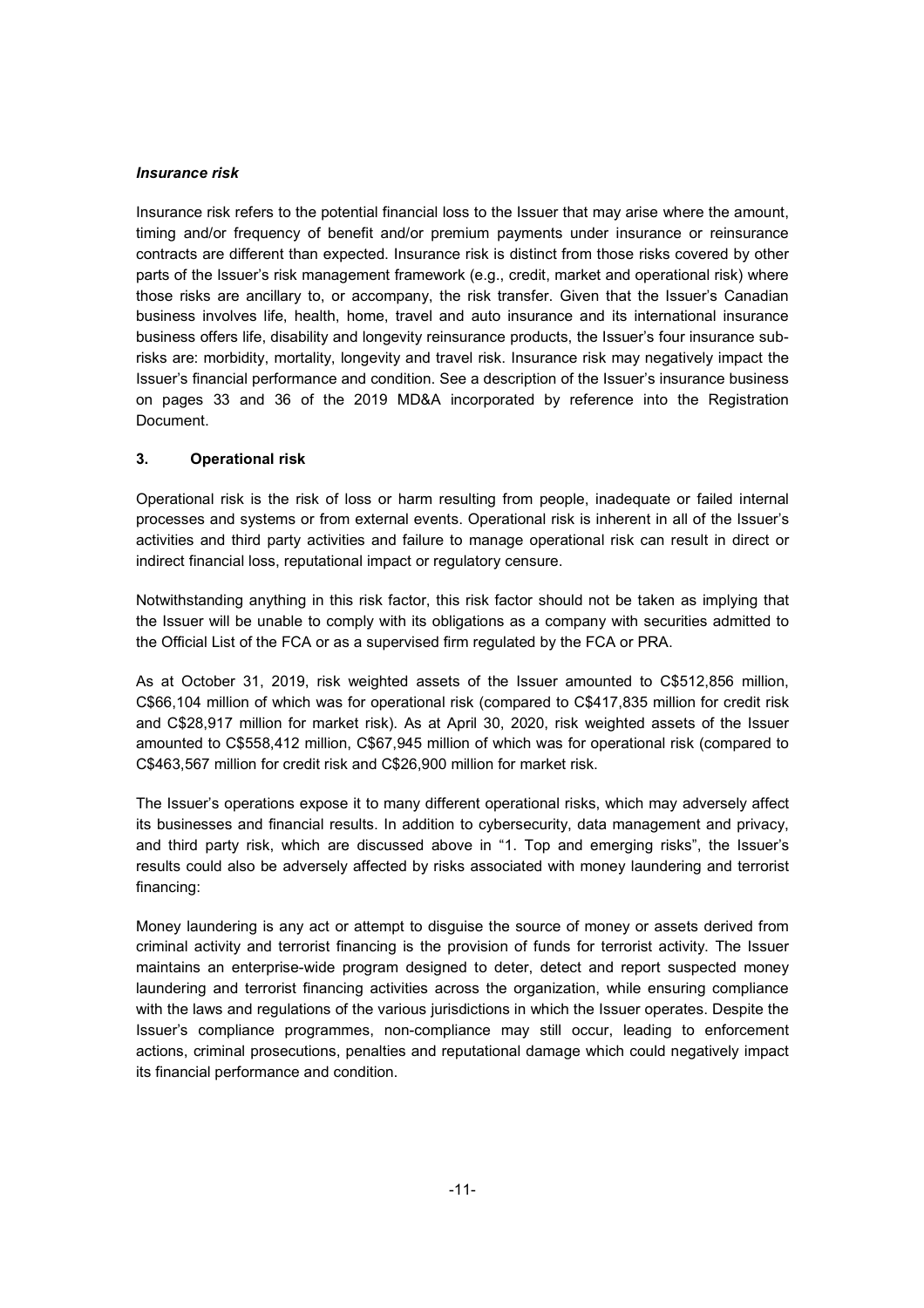#### **4. Strategic risks**

#### *Strategic risk*

Strategic risk is the risk that the Issuer or particular business areas of the Issuer will make inappropriate strategic choices, or will be unable to successfully implement selected strategies or achieve the expected benefits. For more information on the Issuer's strategic goals in each of its business segments, see pages 21 to 42 of the 2019 MD&A incorporated by reference into the Registration Document. Business strategy is a major driver of the Issuer's risk appetite and consequently the strategic choices the Issuer makes in terms of business mix determine how the Issuer's risk profile changes. The Issuer's ability to execute on its objectives and strategic goals will influence its financial performance. If the Issuer is unable to successfully implement selected strategies or related plans and decisions, if the Issuer makes inappropriate strategic choices or if the Issuer makes a change to its strategic goals, its financial performance and condition could be adversely affected.

#### *Reputation risk*

Reputation risk is the risk of an adverse impact on stakeholders' perception of the Issuer due to (i) an activity of the Issuer, its representatives, third party service providers, or clients, or (ii) public sentiment towards a global or industry issue. The Issuer's reputation is rooted in the perception of its stakeholders, and the trust and loyalty they place in the Issuer is core to the Issuer's purpose as a financial services organization. A strong and trustworthy reputation will generally strengthen the Issuer's market position, reduce the cost of capital, increase shareholder value, strengthen the Issuer's resiliency, and help attract and retain top talent. Conversely, damage to the Issuer's reputation can result in reduced share price and market capitalization, increased cost of capital, loss of strategic flexibility, inability to enter or expand into markets, loss of client loyalty and business, or regulatory fines and penalties. The sources of reputation risk are widespread; risk to the Issuer's reputation can occur in connection with credit, regulatory, legal and operational risks. The Issuer can also experience reputation risk from a failure to maintain an effective control environment, exhibit good conduct, or have strong risk culture practices.

#### *Legal and regulatory environment and regulatory compliance risk*

#### *(a) Legal and regulatory environment*

Legal and regulatory environment risk is the risk that new or modified laws and regulations, and the interpretation or application of those laws and regulations, will negatively impact the way in which the Issuer operates, both in Canada and in the other jurisdictions in which it conducts business. The full impact of some of these changes on the Issuer's business will not be known until final rules are implemented and market practices have developed in response. The Issuer continues to respond to these and other developments and is working to minimize any potential adverse business or economic impact. The following provides a high-level summary of some of the key regulatory changes that have potential to increase the Issuer's costs, impact its profitability, and increase the complexity of the Issuer's operations.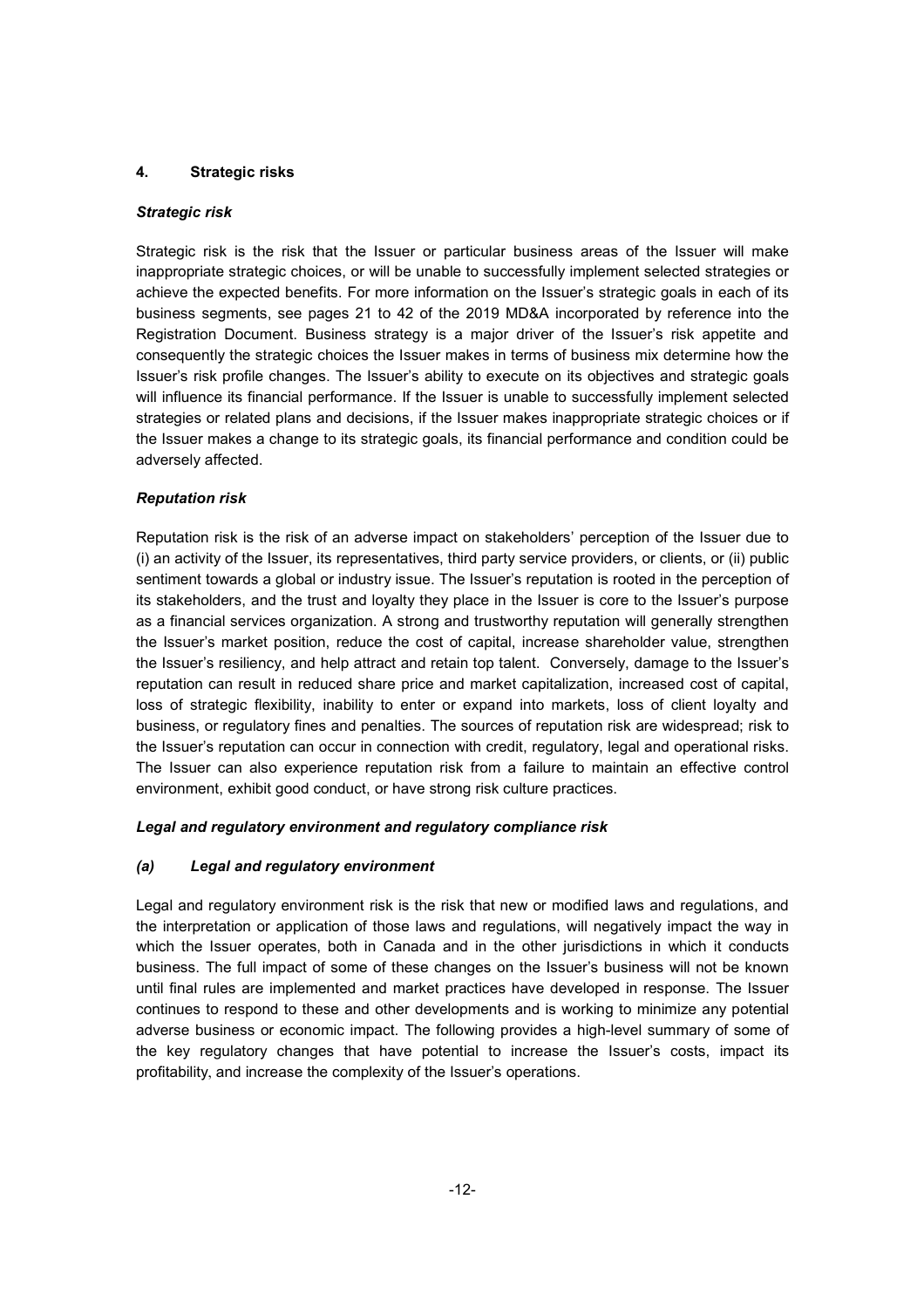#### *(i) Consumer Protection*

The Canadian federal government has focused its attention on issues relating to consumer protection and the sales practices of banks. While the government's proposed legislative changes to consumer protection provisions applicable to banks were approved on December 13, 2018, some of the changes have not yet become effective and the government remains in the early stages of developing a regulatory framework to support the new provisions.

#### *(ii) Privacy*

In May 2019, the Canadian government released a digital charter with principles for data use and governance, along with proposed privacy law reforms that include greater individual control over data and stronger regulatory enforcement and oversight. In addition, in June 2019, the Standing Senate Committee on Banking, Trade and Commerce released its report calling for urgent legal reform to quickly advance open banking. Although timing is uncertain, significant reform is anticipated that may impact Canadian and international business processes and privacy risk management practices.

Outside of Canada, unprecedented privacy breach fines and settlements have been issued, demonstrating increasing regulatory vigilance and enforcement. The CCPA, which became effective on January 1, 2020, is currently the most comprehensive state privacy law in the U.S., and includes numerous new and expanded privacy requirements and obligations for companies doing business in the state, or collecting California residents' personal information. The U.S. Regional Head of Privacy is coordinating activities across the Issuer's U.S. businesses, and a U.S. Information Governance and Privacy Committee was established to monitor the implementation of the CCPA and future state privacy laws as well as to oversee privacy issues. Legislative and regulatory developments are also being closely monitored since the General Data Protection Regulation became law in the EU. The Office of the Privacy Commissioner of Canada (OPC) continues to call for more modern legislation, including the ability to audit businesses and fine companies that do not adhere to privacy laws. These actions demonstrate the ongoing trend toward increased regulatory intervention in the use and safeguarding of personal information, and the Issuer is reviewing the potential implications for the Issuer's various businesses. The Issuer's Global Privacy Program is responsible for ensuring the Issuer's organization meets these evolving global principles.

### *(iii) Canadian Anti-Money Laundering (AML) regulations*

In July 2019, amendments to Canada's Proceeds of Crime (Money Laundering) and Terrorist Financing Act regulations were released and will become effective by June 2021. These amendments aim to improve the effectiveness of Canada's anti-money laundering and counterterrorism financing regime, and to improve compliance with international standards. New regulations, which represent increased oversight and regulatory monitoring, will require substantial changes to the Issuer's client-facing, transaction and payment processing, and records management systems mainly due to the need for the capture of additional client data.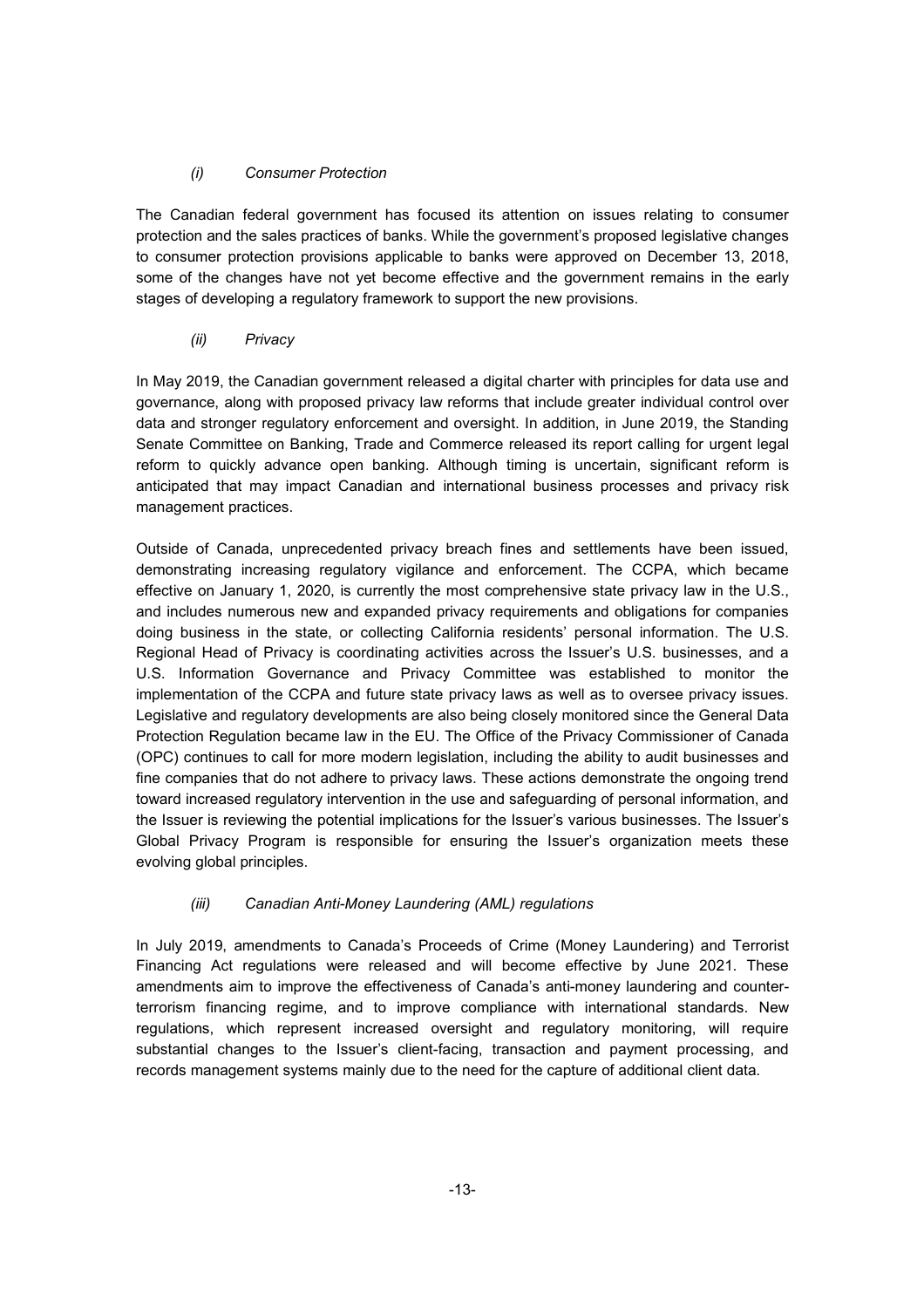#### *(iv) Interest Rate Benchmark Reform*

London Interbank Offered Rate (LIBOR) is the most widely referenced benchmark interest rate across the globe for derivatives, bonds, loans and other floating rate instruments; however, there is a regulator-led push to transition the market from LIBOR and certain other benchmark rates to alternative risk-free, or nearly risk-free, rates that are based on actual overnight transactions. However, some regulators and market participants continue to evaluate other options. In addition to the U.S. and U.K., regulators and national central banks internationally, including the Bank of Canada, have warned the market they will need to be prepared for certain benchmark rates to be discontinued at the end of 2021. Derivatives, floating rate notes and other financial contracts whose terms extend beyond 2021, and that refer to certain benchmark rates as the reference rate, will be impacted.

#### *(v) Canadian Benchmark Rate for Qualifying Insured Mortgages*

On February 18, 2020, the Department of Finance Canada announced changes to the minimum qualifying rate for insured mortgages. As a result of a review conducted by the federal financial agencies, it was concluded that the minimum qualifying benchmark rate should be more responsive to changes in market conditions. The new benchmark rate will be the weekly median 5-year fixed insured mortgage rate plus 2%, compared to the current benchmark rate of the fiveyear fixed rate posted by the Domestic Systemically Important Banks (D-SIBs). The Issuer is assessing the impacts and will continue to monitor for any further developments, including any future changes to the benchmark rate for uninsured mortgages.

#### *(vi) Client focused reforms*

The Canadian Securities Administrators (CSA) published amendments to National Instrument 31- 103 to implement the Client Focused Reforms (Reforms), which are intended to increase the standard of conduct required for Canadian securities registrants. The Reforms enhance core requirements relating to conflicts of interest, suitability, know-your-product and know-your-client requirements, and also introduce new requirements relating to relationship disclosure, training and recordkeeping. The changes come into effect in two phases: the first phase relating to conflicts of interest and the related disclosure requirements comes into effect on June 30, 2021, and the second phase relating to the remaining requirements, on December 31, 2021. The requirements will primarily impact the Issuer's Personal & Commercial Banking and Wealth Management platforms. The Issuer does not anticipate any significant challenges in meeting these requirements by the effective dates.

#### *(vii) Other Regulatory Initiatives Impacting Financial Services in Canada*

Several initiatives are underway or contemplated. From the perspective of the federal government this includes: a consultation process on the merits of open banking in a Canadian context; a consultation on the digital/data-driven economy; and consultations on the details of its deposit insurance review. From a provincial perspective, the Canadian Securities Administrators are engaged in a consultation process on registration and business conduct rules relating to over-thecounter (OTC) derivatives products, including bank activities in this area.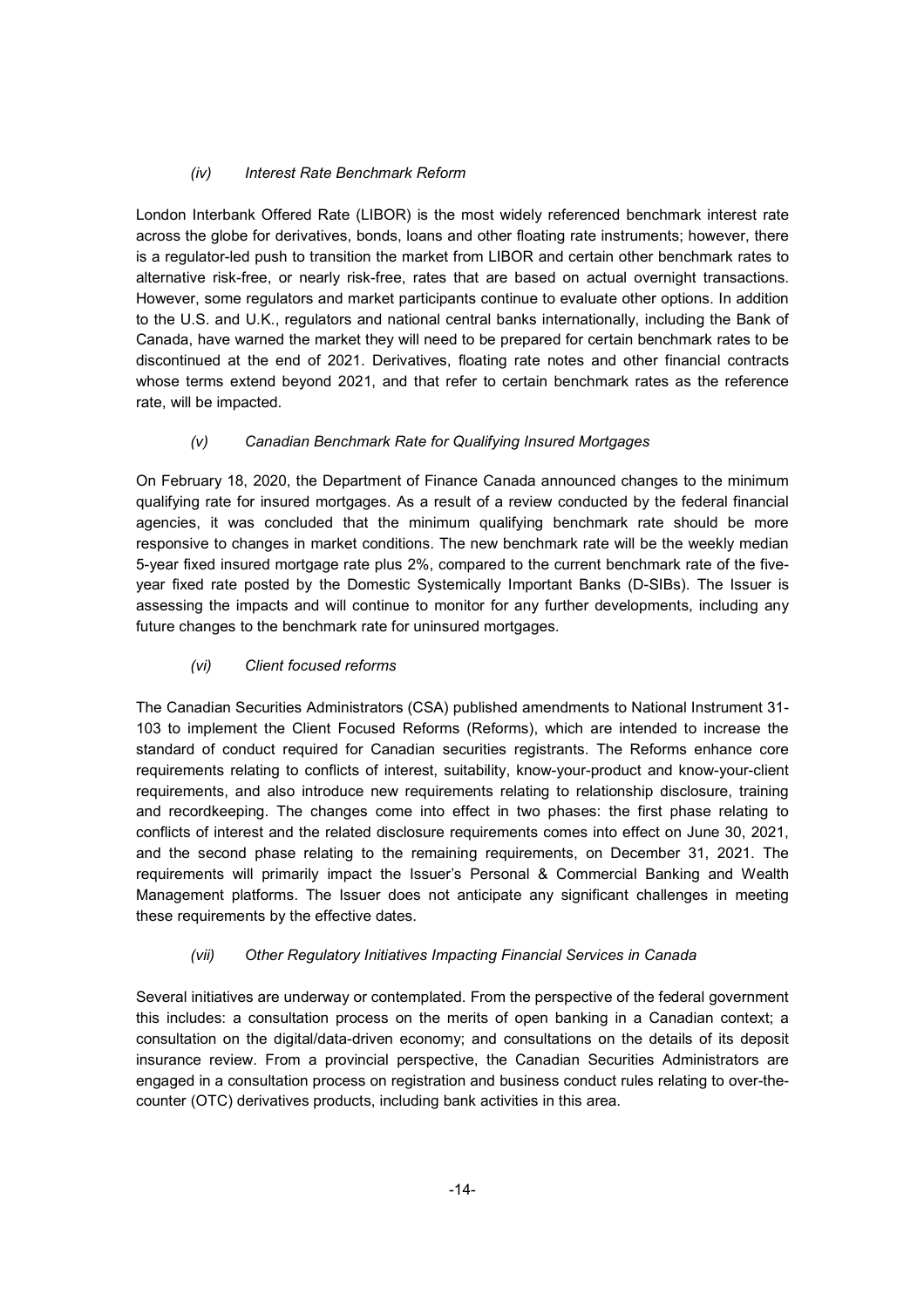#### *(viii) United States Tax Reform*

The majority of the provisions of the U.S. Tax Cuts and Jobs Act legislation (U.S. Tax Reform), which was passed in December 2017, took effect at the beginning of calendar 2018 or for fiscal years beginning in 2018. Regulations clarifying certain aspects of the new law, however, continue to be released. In December 2018, the U.S. Treasury released proposed regulations clarifying some of the international tax provisions of the law. In December 2019, the U.S. Treasury released final regulations and additional proposed regulations clarifying many of the rules for calculating a Base Erosion Anti-Abuse Tax (BEAT). The U.S. Treasury continues to release guidance on the U.S. Tax Reform. There has been no material impact for the Issuer; however, the Issuer will continue to monitor future guidance and the impact, if any, on the Issuer.

#### *(ix) United States Regulatory Initiatives*

Policymakers continue to evaluate and implement reforms to various U.S. financial regulations, which could result in either expansion or reduction to the U.S. regulatory requirements and associated changes in compliance costs. For example, the SEC has enacted Regulation Best Interest that establishes new standards of conduct for broker-dealers that make investment recommendations to retail customers. Broker-dealers will be required to comply starting in June 2020. Additionally, since August 2019, the financial regulatory agencies responsible for implementing the Volcker Rule have adopted amendments revising the requirements regarding proprietary trading and compliance programs, which are expected to reduce the Issuer's related compliance costs. In October 2019, the Fed and the Federal Deposit Insurance Corporation (FDIC) finalized rules related to resolution plans for bank holding companies, insured depository institutions, as well as foreign banks and their intermediate holding companies. Also in October 2019, the Fed, FDIC, and the Office of the Comptroller of the Currency (OCC) finalized rules related to enhanced prudential standards, regulatory capital, and liquidity requirements for foreign banking organizations operating in the U.S. In January 2020, the Fed finalized the Control and Divestiture Proceedings rule which is intended to clarify its process for determining when an entity is under control of a bank holding company and is effective on September 30, 2020. The rule is intended to simplify and provide greater transparency for determining control of a banking organization by establishing a comprehensive framework to determine when a company controls a bank or a bank controls a company. The Issuer will continue to monitor developments and any resulting implications for the Issuer.

#### *(xi) U.K. and European Regulatory Reform*

In addition to the implications from Brexit, which could impact the way in which the Issuer manages its operations and provides services in the U.K. and the EU, other forthcoming regulatory initiatives include:

• The EU's Securities Financing Transactions Regulation, which will require transaction reporting of securities financing transactions is expected to take effect in the third calendar quarter of 2020, extended from its previous effective date of the second calendar quarter of 2020;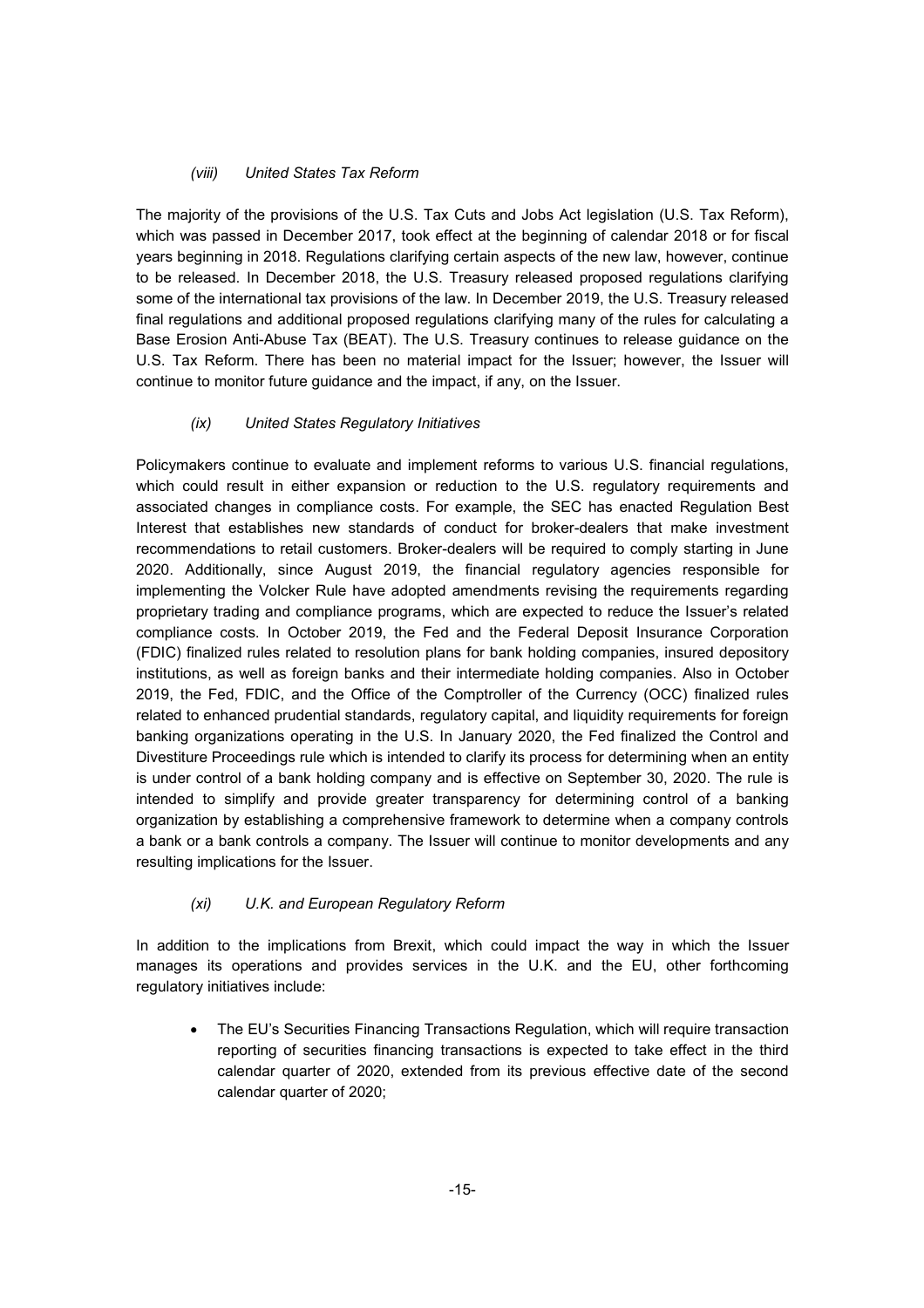- The EU's Central Securities Depository Regulation rules which are intended to increase discipline in the settlement of securities transactions and is scheduled to take effect in February 2021, extended from its previous effective date of September 2020; and
- The EU's published regulations on Sustainability-Related Disclosures which will require financial services firms to disclose their approaches to considering environmental, social and governance factors as part of their advice and investment decision process.

These regulations could increase compliance costs for the Issuer and the interpretation or application of these regulations could negatively impact the way in which the Issuer operates.

#### *(b) Regulatory compliance risk*

Regulatory compliance risk is the risk of potential non-conformance with laws, rules, regulations and prescribed practices in any jurisdiction in which the Issuer operates. Issues regarding compliance with laws and regulations can arise in a number of areas in a large complex financial institution such as the Issuer, and are often the result of inadequate or failed internal processes, people or systems.

Laws and regulations are in place to protect the financial and other interests of the Issuer's clients, investors and the public. As a large-scale global financial institution, the Issuer is subject to numerous laws and to extensive and evolving regulation by governmental agencies, supervisory authorities and self-regulatory organizations in Canada, the U.S., Europe and other jurisdictions in which the Issuer operates. In recent years, such regulation has become increasingly extensive and complex. In addition, the enforcement of regulatory matters has intensified. Recent resolution of such matters involving other global financial institutions have involved the payment of substantial penalties, agreements with respect to future operation of their business, actions with respect to relevant personnel and guilty pleas with respect to criminal charges.

Operating in this increasingly complex regulatory environment and intense regulatory enforcement environment, the Issuer is and has been subject to a variety of legal proceedings, including civil claims and lawsuits, criminal charges, regulatory examinations, investigations, audits and requests for information by various governmental regulatory agencies and law enforcement authorities in various jurisdictions, and the Issuer anticipates that its ongoing business activities will give rise to such matters in the future. Changes to laws, including tax laws, regulations or regulatory policies, as well as the changes in how they are interpreted, implemented or enforced, could adversely affect the Issuer, for example, by lowering barriers to entry in the businesses in which the Issuer operates, increasing the Issuer's costs of compliance or limiting the Issuer's activities and ability to execute its strategic plans. Further, there is no assurance that the Issuer always will be or will be deemed to be in compliance with laws, regulations or regulatory policies. Accordingly, it is possible that the Issuer could receive a judicial or regulatory judgment or decision that results in fines, damages, penalties, and other costs or injunctions, criminal convictions or loss of licences or registrations that would damage the Issuer's reputation and negatively impact its earnings and ability to conduct some of its businesses. In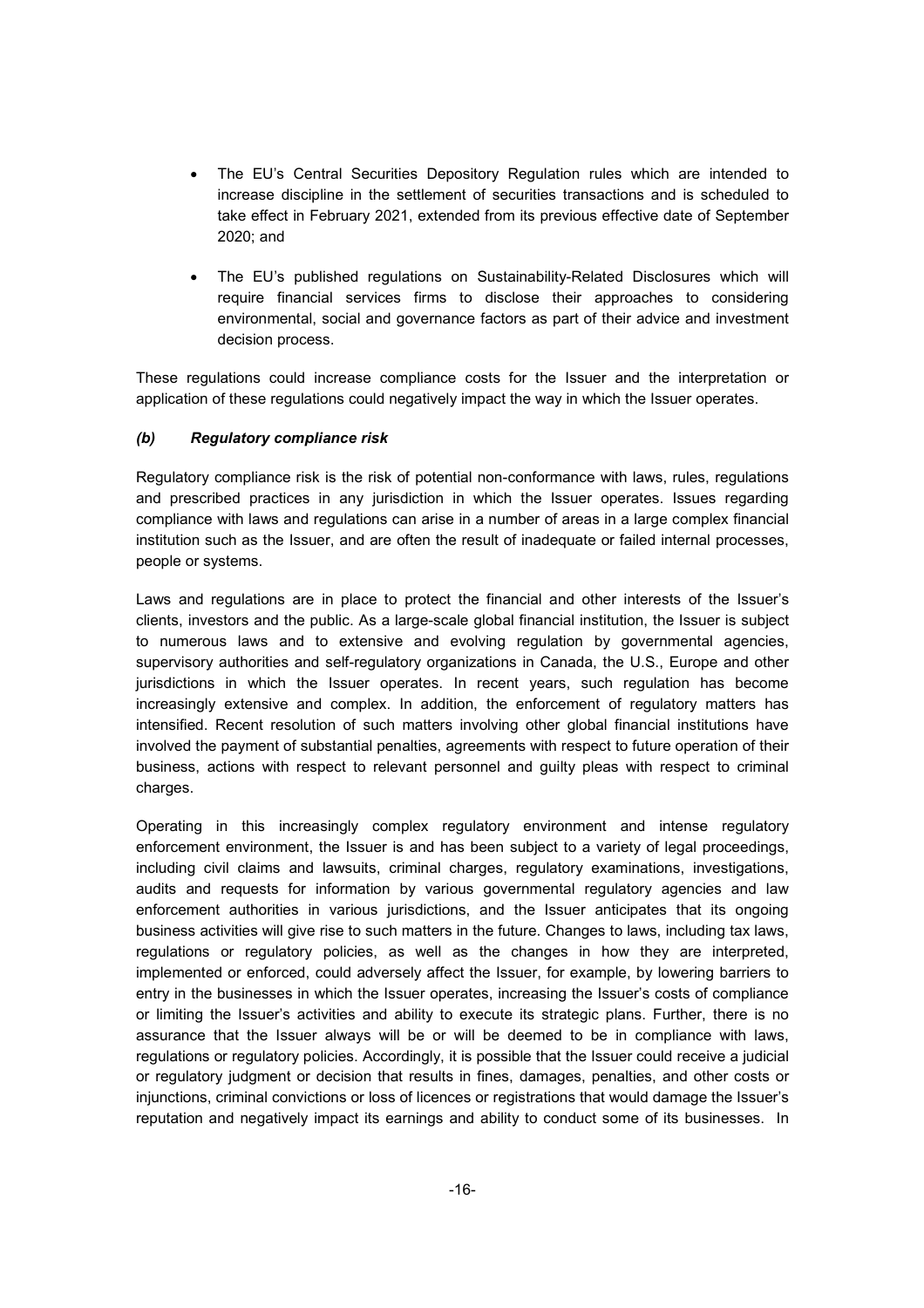addition, the Issuer is subject to litigation arising in the ordinary course of its business and the adverse resolution of any litigation could have a significant adverse effect on the Issuer's results or could give rise to significant reputational damage, which in turn could impact the Issuer's future business prospects. For more information on the Issuer's ongoing litigation, see Note 26 of the 2019 Audited Consolidated Financial Statements and Note 10 of the Second Quarter 2020 Unaudited Interim Condensed Consolidated Financial Statements incorporated by reference in the Registration Document.

Regulatory compliance risk includes the regulatory risks associated with financial crimes (which include, but are not limited to, money laundering, bribery and sanctions), privacy, market conduct, consumer protection, business conduct, prudential, and other generally applicable non-financial requirements. See 1. Top and Emerging Risks-"Privacy, Data management and Third–Party Related Risks" and "Regulatory Changes".

#### *Competitive Risk*

Competitive risk is the risk of an inability to build or maintain a sustainable competitive advantage in a given market or markets and includes the potential for loss of market share due to competitors offering superior products and services. Competitive risk can arise within or outside the financial sector, from traditional or non-traditional competitors, domestically or globally. The competition for clients among financial services companies in the markets in which the Issuer operates is intense. Client loyalty and retention can be influenced by a number of factors, including new technology used or services offered by the Issuer's competitors, relative service levels and prices, product and service attributes, the Issuer's reputation, actions taken by the Issuer's competitors, and adherence with competition and anti-trust laws. Other companies, such as insurance companies and non-financial companies, as well as new technological applications, are increasingly offering services traditionally provided by banks. This competition could also reduce the Issuer's revenue which could adversely affect the Issuer's results.

#### **5. Macroeconomic risks**

#### *Impact of pandemic*

Pandemics, epidemics or outbreaks of an infectious disease in Canada or worldwide could have an adverse impact on the Issuer's business, including changes to the way the Issuer operates and on its financial results and condition. During the second quarter of 2020, the spread of the COVID-19 pandemic adversely affected the Issuer's business and caused uncertainty in the global economy and it continues to pose risks to the global economy, the Issuer's clients and its business operations. Governments and regulatory bodies in affected areas have imposed a number of measures designed to contain the pandemic, including widespread business closures, travel restrictions, quarantines, and restrictions on gatherings and events. These measures are significantly impacting global economic activity and contributing to increased market volatility and changes to the macroeconomic environment. As impacts continue to materialize, the effects of the disruption on the Issuer's business strategies and initiatives have adversely affected and may continue to adversely affect the Issuer's financial results, including the realization of credit, market, or operational risk losses.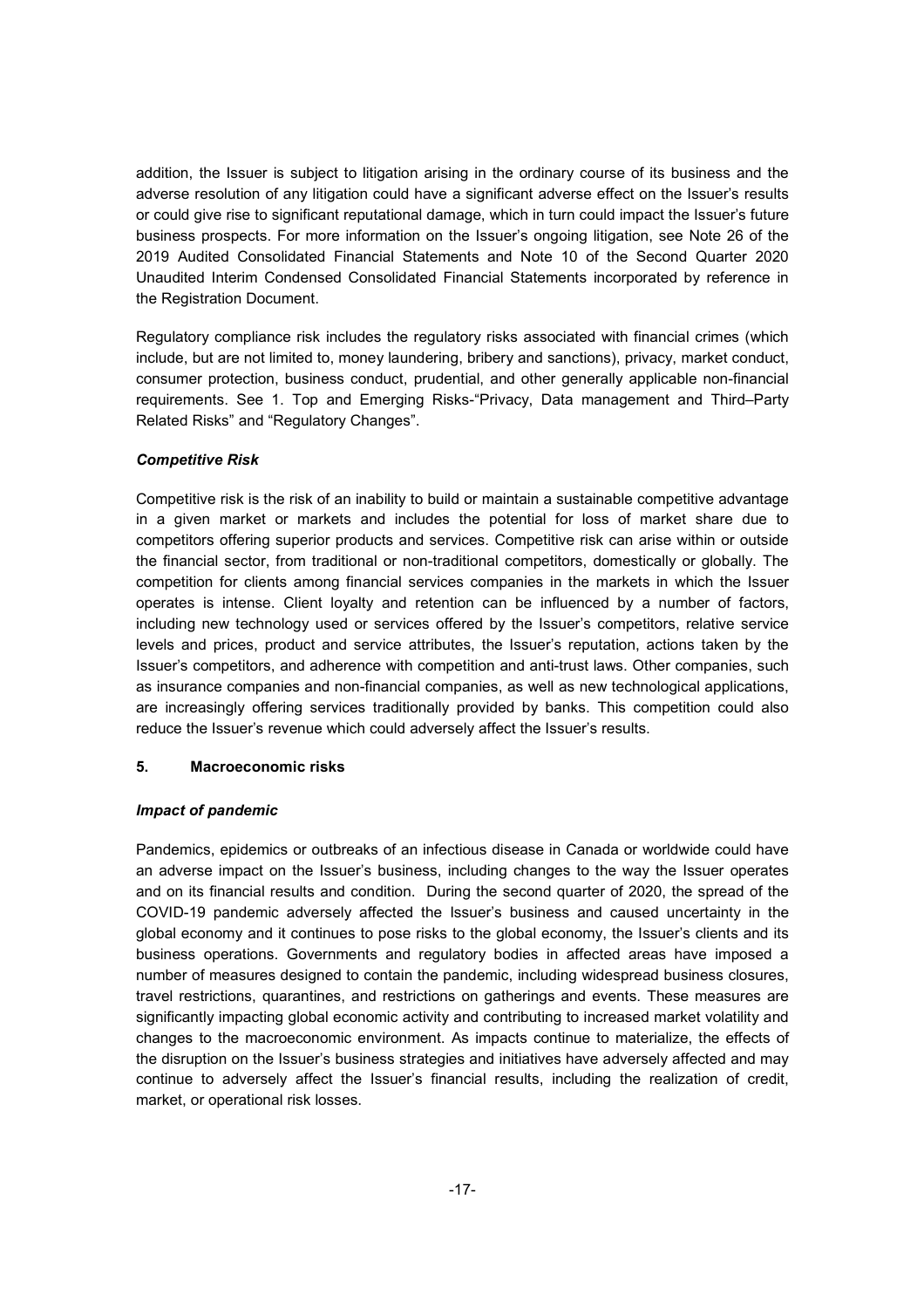Governments, monetary authorities, regulators and financial institutions, including the Issuer, have taken actions to support the economy and financial system. These actions include fiscal, monetary and other financial measures to increase liquidity, and provide financial aid to individual, small business, commercial and corporate clients. Additionally, regulatory relief measures in support of financial institutions has also been provided. For more information on these programs, refer to the Relief programs, Liquidity and funding risk and Capital management sections of the Second Quarter 2020 MD&A incorporated by reference in the Registration Document.

The Issuer is closely monitoring the potential continued effects and impacts of the COVID-19 pandemic, which is a rapidly evolving situation. Uncertainty remains as to the full impacts of COVID-19 on the global economy, financial markets, and the Issuer, including on the Issuer's financial results, regulatory capital and liquidity ratios and ability to meet regulatory and other requirements. The ultimate impacts will depend on future developments that are highly uncertain and cannot be predicted, including the scope, severity, duration and the possibility of subsequent waves of the pandemic, and the effectiveness of actions and measures taken by government, monetary and regulatory authorities and other third parties. With respect to client relief programs, the Issuer may face challenges, including increased risk of client disputes, litigation, government and regulatory scrutiny as a result of the effects of the COVID-19 pandemic on market and economic conditions and actions government authorities take in response to those actions. The Issuer may also face increased operational and reputational risk and financial losses such as higher credit losses amongst other things, depending on the effectiveness of these programs for the Issuer's individual, small business, commercial and corporate clients. The effectiveness of these programs will depend on the duration and scale of COVID-19 and will vary by region and industry, with varying degrees of benefit to the Issuer's clients.

The COVID-19 pandemic has and may continue to result in disruptions to the Issuer's clients and the way in which it conducts its business, including the closure of certain branches, increased staff working off premise, and changes to the Issuer's operations due to higher volumes of client requests, as well as disruptions to key suppliers of the Issuer's goods and services. These factors have and may continue to adversely impact the Issuer's business operations and the quality and continuity of service to customers. To date, the Issuer has taken proactive measures through its business continuity plans and its crisis management teams have increased their efforts to preserve the well-being of the Issuer's employees and its ability to serve clients. Additionally, the Issuer has launched various relief programs beyond the available government programs to further support its clients in financial need. For more information on the Issuer's relief programs, refer to the Relief programs section of the Second Quarter 2020 MD&A incorporated by reference in the Registration Document.

In addition to the impact that the COVID-19 pandemic has on the Issuer's business, it may also continue to increase financial stress on its clients. This could lead to increased pressure on the Issuer's individual clients as well as on the financial performance of its small business, commercial and corporate clients in conjunction with operational constraints due to the impacts of social distancing, including but not limited to continued closures or reduced operating hours, lost sales opportunities and/or increased operating costs, which could result in higher than expected credit losses for the Issuer.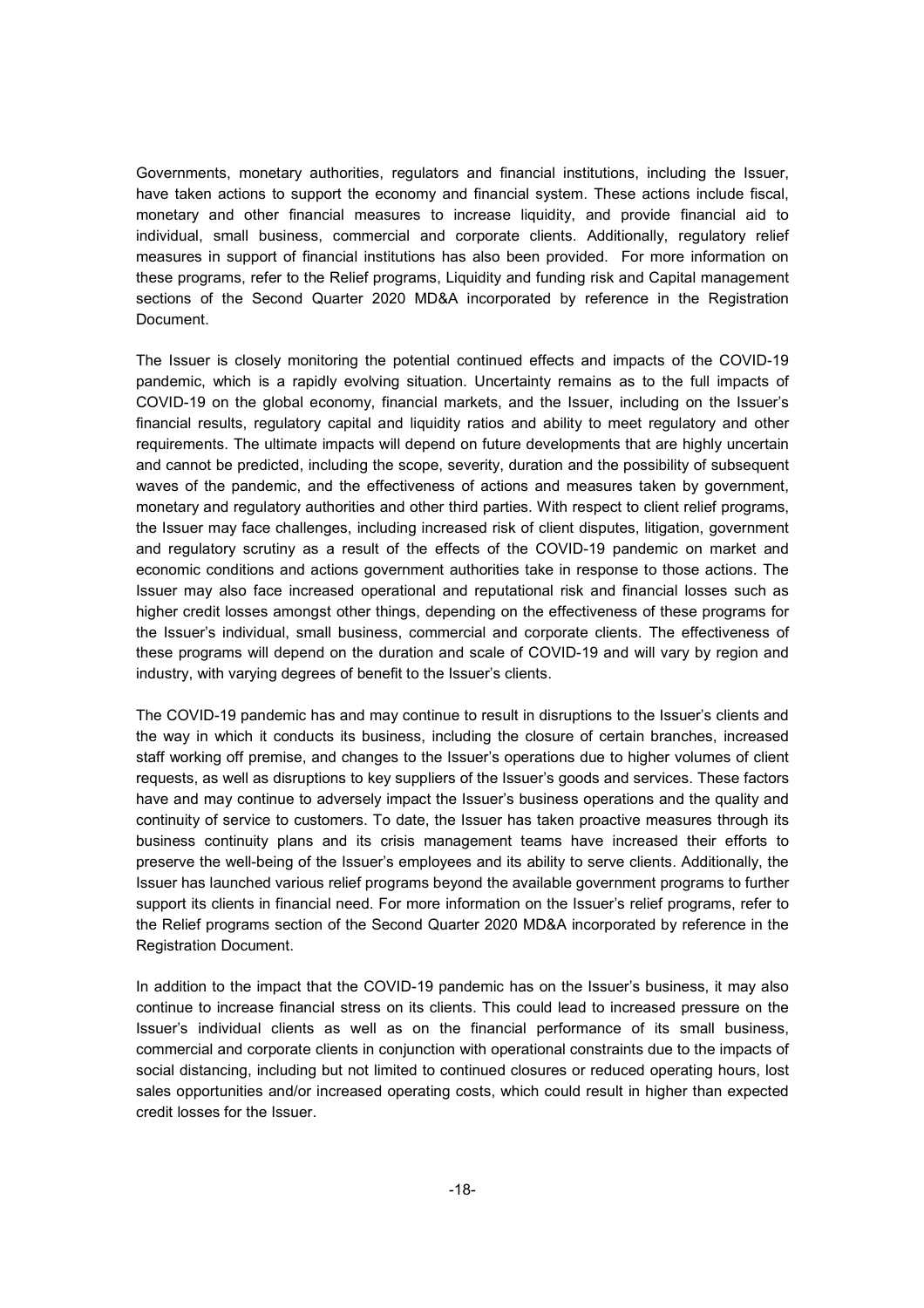If the COVID-19 pandemic is prolonged, including the possibility of subsequent waves, or further diseases emerge that give rise to similar effects, the adverse impact on the economy could deepen and result in further volatility and declines in financial markets. Moreover, it remains uncertain how the macroeconomic environment, societal and business norms will be impacted following this pandemic. Unexpected developments in financial markets, regulatory environments, or consumer behaviour and confidence may have adverse impacts on the Issuer's financial results and condition, business operations and reputation, for a substantial period of time.

In virtually all aspects of the Issuer's operations, the Issuer's view of risks is not static. Consistent with its Enterprise Risk Management Framework, the Issuer continues to evaluate top risks which are evolving and emerging risks arising from the impacts of the COVID-19 pandemic, including:

- Information Technology (IT) and Cyber risks have increased as malicious activities are creating more threats for cyber-attacks including COVID-19 phishing emails, malwareembedded mobile apps that purport to track infection rates, and targeting of vulnerabilities in remote access platforms as companies move to telework arrangements. The Issuer's IT and cyber controls are operating effectively and it is continuing to monitor the threat landscape.
- Privacy, Data and Third Party risks have also heightened as the use of telework arrangements have become common practice. As the Issuer's employees continue to work from home, the Issuer is continuously monitoring and enforcing best practices as it seeks to maintain the privacy and confidentiality of all sensitive information. The Issuer's security awareness program is required to be completed by each employee annually and includes cyber awareness training on managing risks while working remotely. Third party providers critical to the Issuer's operations are being monitored for any impact on their ability to deliver services, including fourth party risk.
- Canadian Housing and Household Indebtedness risks have increased as a result of a rise in unemployment and decline in labour participation. While interest rate cuts, government support programs and relief programs offered by banks will help many households, concerns related to housing affordability in certain markets and levels of Canadian household debt were already elevated before the additional challenges brought on by the COVID-19 pandemic and could continue to rise if the COVID-19 pandemic worsens, resulting in, among other things, higher credit losses.

#### *Systemic Risk*

Systemic risk is the risk that the financial system as a whole, or a major part of it – either in an individual country, a region, or globally – is put in real and immediate danger of collapse or serious damage with the likelihood of material damage to the economy, and that this will result in financial, reputation, legal or other risks for the Issuer.

The Issuer's earnings are significantly affected by the general business and economic conditions in the geographic regions in which it operates. These conditions include consumer saving and spending habits as well as consumer borrowing and repayment patterns, business investment,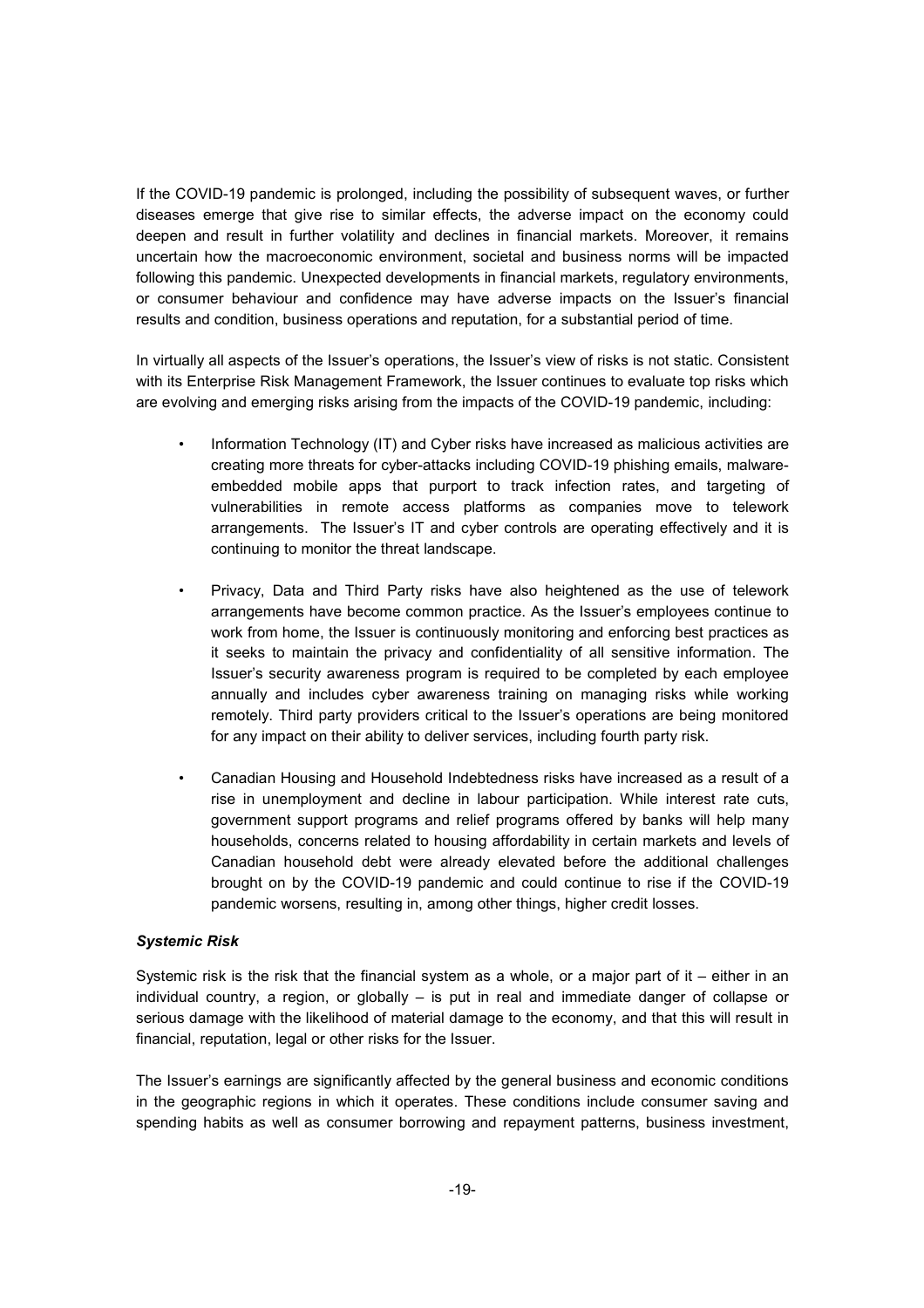government spending, exchange rates, sovereign debt risks, the level of activity and volatility of the capital markets, strength of the economy and inflation. For example, an extended economic downturn may result in higher unemployment and lower family income, corporate earnings, business investment and consumer spending, and could adversely affect the demand for the Issuer's loan and other products and result in higher provisions for credit losses. Given the importance of the Issuer's Canadian operations, an economic downturn in Canada or in the U.S. would largely affect the Issuer's personal and business lending activities in its Canadian banking businesses, including mortgages and credit cards, and could significantly impact the Issuer's results of operations. The U.S. economy is vulnerable to trade tensions with China and the Canadian economy is vulnerable to trade tensions with, and between, the U.S. and China, given Canada's trade relationship with both nations.

The Issuer's earnings are also sensitive to changes in interest rates. While the Bank of Canada left its policy rate unchanged in 2019, the Bank of Canada lowered its policy rate to 0.25% in March from 1.75% at the start of calendar 2020 and the U.S. Fed lowered its policy rate to a range of 0-0.25% in March from 1.50%-1.75% at the start of calendar 2020. A continuing low interest rate environment in Canada, the U.S. and globally would result in net interest income being unfavourably impacted by spread compression across many of the Issuer's businesses while an increase in interest rates would benefit the Issuer's businesses. However, a significant increase in interest rates could also adversely impact household balance sheets. This could result in credit deterioration which might negatively impact the Issuer's financial results, particularly in some of its Personal & Commercial Banking and Wealth Management businesses.

Deterioration in global capital markets could result in volatility that would impact results in the Issuer's Capital Markets business, while in Wealth Management weaker market conditions would lead to lower average fee-based client assets and transaction volumes. In addition, worsening financial and credit market conditions may adversely affect the Issuer's ability to access capital markets on favourable terms and could negatively affect the Issuer's liquidity, resulting in increased funding costs and lower transaction volumes in Capital Markets and Investor & Treasury Services.

Systemic risk is considered to be the least controllable risk facing the Issuer. The Issuer's ability to mitigate this risk when undertaking business activities is limited, other than through collaborative mechanisms between key industry participants, and, as appropriate, the public sector, to reduce the frequency and impact of these risks.

#### **6. Overview of other risks**

In addition to the risks described above, there are other risk factors, described below, which may adversely affect the Issuer's businesses and financial results. The following discussion is not exhaustive as other factors could adversely affect the Issuer's results.

#### *Government fiscal, monetary and other policies*

The Issuer's businesses and earnings are affected by monetary policies that are adopted by the BoC, the Federal Reserve in the U.S., the European Central Bank in the European Union and monetary authorities in other jurisdictions in which the Issuer operates; as well as the fiscal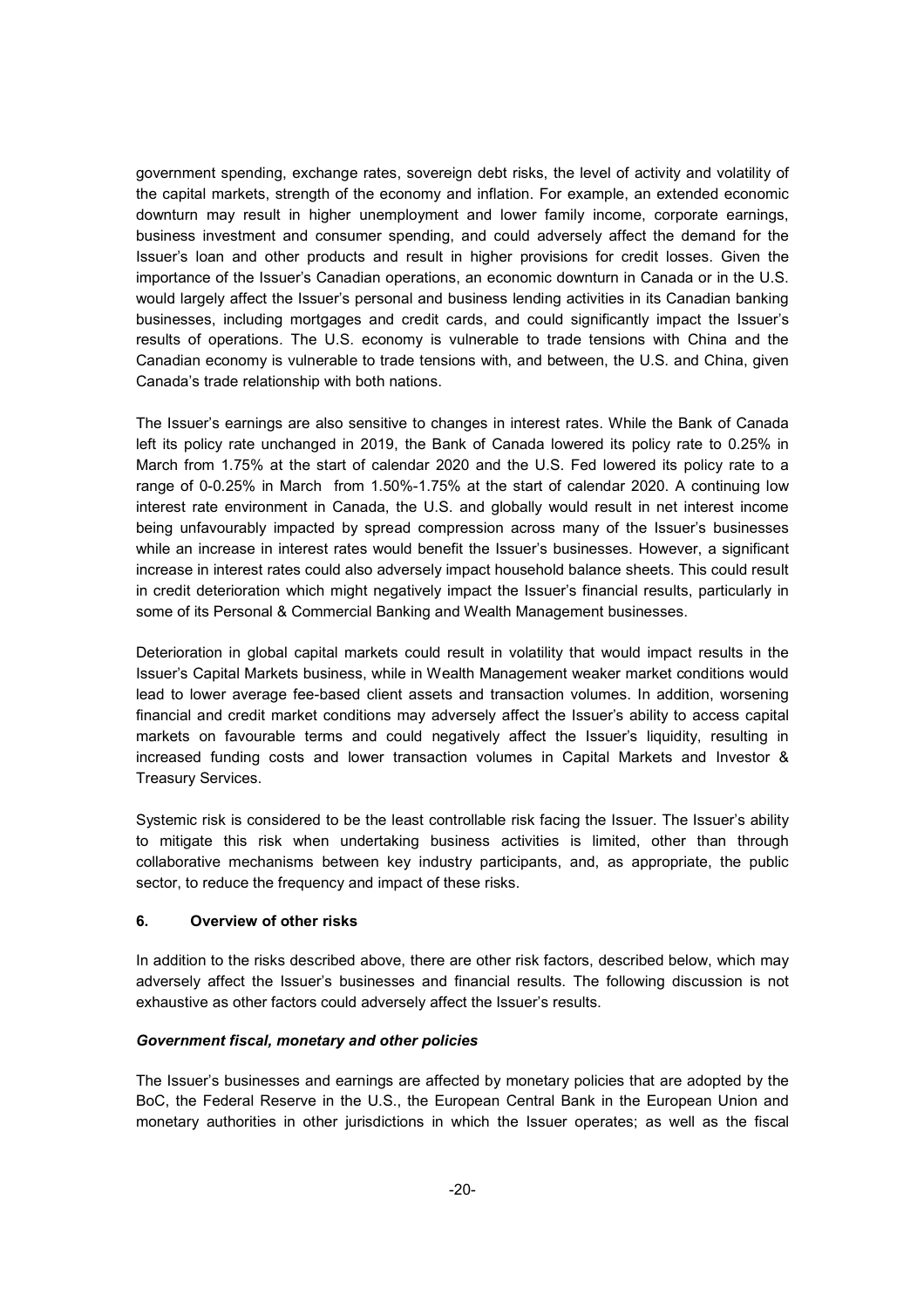policies of the governments of Canada, the U.S., Europe and such other jurisdictions. Such policies can also adversely affect the Issuer's clients and counterparties in Canada, the U.S. and internationally, which may increase the risk of default by such clients and counterparties.

#### *Tax risk and transparency*

Tax risk refers to the risk of loss related to unexpected tax liabilities. The tax laws and systems that are applicable to the Issuer are complex and wide ranging. As a result, the Issuer ensures that any decisions or actions related to tax always reflect its assessment of the long-term costs and risks involved, including their impact on the Issuer's relationship with clients, shareholders, and regulators, and its reputation.

The Issuer's tax strategy is designed to ensure transparency and support its business strategy, and is aligned with the Issuer's corporate vision and values. The Issuer seeks to maximize shareholder value by ensuring that its businesses are structured in a tax-efficient manner while considering reputational risk by being in compliance with all laws and regulations. The Issuer's framework seeks to ensure that it:

- Acts with integrity and in a straightforward, open and honest manner in all tax matters;
- Ensures tax strategy is aligned with the Issuer's business strategy supporting only bona fide transactions with a business purpose and economic substance;
- Ensures all intercompany transactions are conducted on arm's length terms;
- Ensures the Issuer's full compliance and full disclosure to tax authorities of its statutory obligations; and
- Endeavours to work with the tax authorities to build positive long-term relationships and where disputes occur, address them constructively.

With respect to assessing the needs of its clients, the Issuer considers a number of factors including the purpose of the transaction. The Issuer seeks to ensure that it only supports bona fide client transactions with a business purpose and economic substance. Should the Issuer become aware of client transactions that are aimed at evading their tax obligations, the Issuer will not proceed with the transactions.

Given that the Issuer operates globally, complex tax legislation and accounting principles have resulted in differing legal interpretations between the respective tax authorities the Issuer deals with and itself, and the Issuer is at risk of tax authorities disagreeing with prior positions the Issuer has taken for tax purposes. When this occurs, the Issuer is committed to an open and transparent dialogue with the tax authorities to ensure a quick assessment and prompt resolution of the issues where possible. Failure to adequately manage tax risk and resolve issues with tax authorities in a satisfactory manner could adversely impact the Issuer's results, potentially to a material extent in a particular period, and/or significantly impact the Issuer's reputation.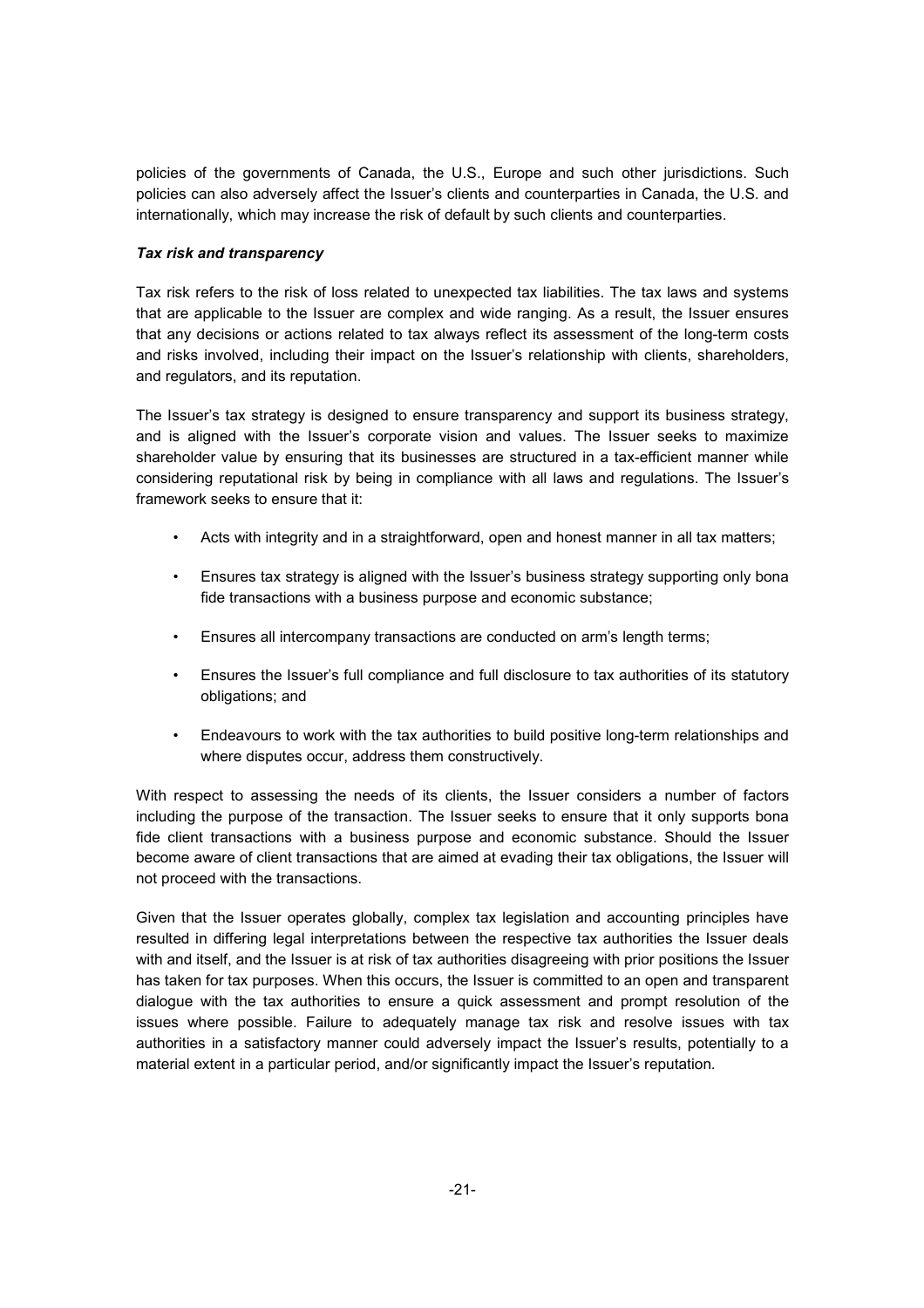#### *Environmental and social risk*

Environmental and social (E&S) risk is the risk that an E&S issue associated with a client, transaction, product, supplier or activity will create a risk of loss of financial, operational, legal and/or reputational value to the Issuer. E&S issues include, but are not limited to, site contamination, waste management, land and resource use, biodiversity, water quality and availability, climate change, environmental regulation, human rights, Indigenous Peoples' rights and consultation, and community engagement.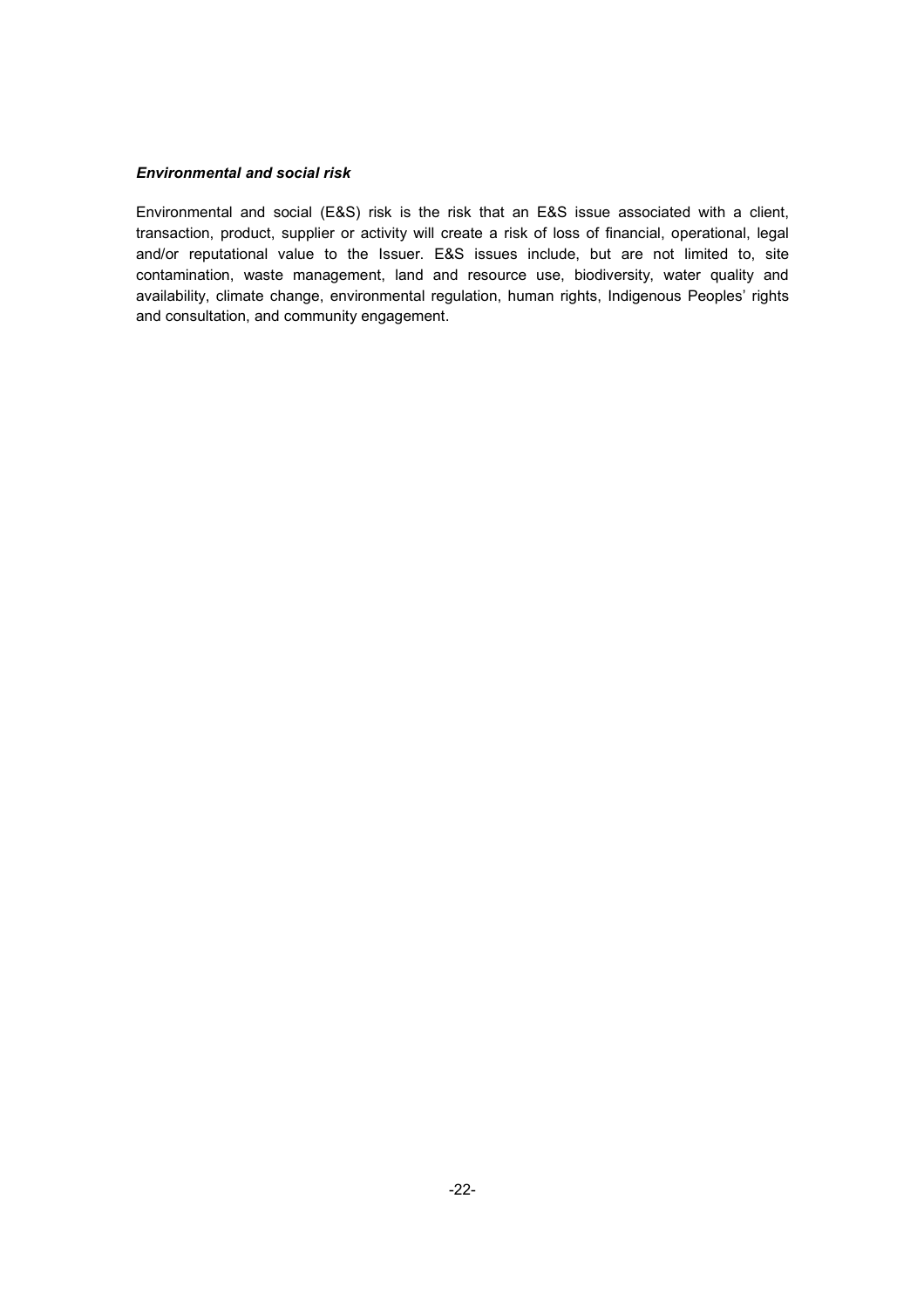# **DOCUMENTS INCORPORATED BY REFERENCE**

The following documents which have previously been published are hereby incorporated in, and form part of, this Registration Document:

- (a) the entire Annual Information Form dated December 3, 2019 (the "**2019 AIF**") (available at: *https://www.rbc.com/investor-relations/\_assets-custom/pdf/aif2019.pdf*), including, without limitation, the following sections:
	- (i) "Description of the Business General Summary" on page 3;
	- (ii) "Competition" on pages 3 and 4; and
	- (iii) "Appendix A Principal Subsidiaries" on page 27; and
- (b) the following sections of the Bank's 2019 Annual Report (the "**2019 Annual Report**") (available at: *https://annualreports.rbc.com/ar2019/site-content/uploads/2019/12/01- RBC\_AR\_2019\_ENG.pdf*) for the year ended October 31, 2019:
	- (i) the audited annual consolidated financial statements, which comprise the consolidated balance sheets as of October 31, 2019 and 2018, and the related consolidated statements of income, comprehensive income, changes in equity, and cash flows for the years then ended, including the related notes, prepared in accordance with International Financial Reporting Standards as issued by the International Accounting Standards Board on pages 111 through 211, together with Management's Report on Internal Control over Financial Reporting as of October 31, 2019, the Independent Auditor's Report and the Report of Independent Registered Public Accounting Firm on pages 112, 113 and 117, respectively, (the "**2019 Audited Consolidated Financial Statements**");
	- (ii) the entire Management's Discussion and Analysis for the year ended October 31, 2019 (the "**2019 MD&A**") on pages 12 through 109, including, without limitation, a description of risk factors related to the Bank and its business, and the steps taken to manage such risks, under the risk sections on pages 47 to 89 and information about trends, commitments, events and uncertainties for the Bank and each business segment known to the Bank's management which is provided under the heading "Economic, market and regulatory review and outlook – data as at December 3, 2019" on pages 14 to 15, "Strategic Priorities" and "Outlook" on pages 25, 29, 34, 37, and 39, "Quarterly results and trend analysis" on page 43 and 44, together with the caution provided under the heading "Caution regarding forward-looking statements" on page 12;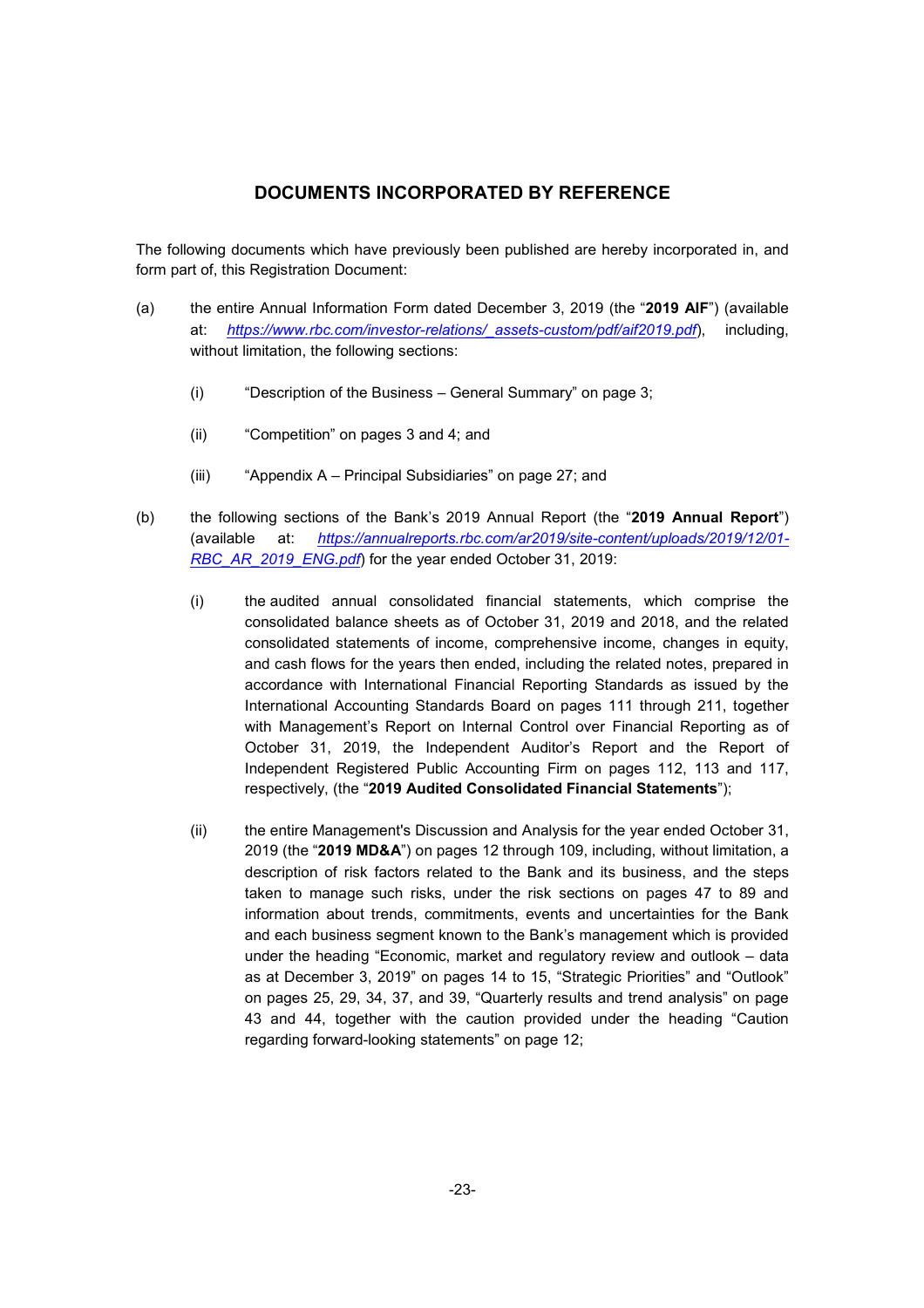(iii) the information about tax assessments and examinations and legal and regulatory matters to which the Issuer and its Subsidiaries are or have been subject in Note 23 on page 198 and Note 26 on pages 201 and 202, respectively; and

the remainder of the 2019 Annual Report is either not relevant for investors or covered elsewhere in this Registration Document and is not incorporated by reference;

- (c) the following sections of the Bank's Second Quarter 2020 Report to Shareholders (the "**Second Quarter 2020 Report to Shareholders**") (available at: *https://www.rbc.com/investor-relations/\_assets-custom/pdf/2020q2\_report.pdf ):*
	- (i) the entire Management's Discussion and Analysis (the "**Second Quarter 2020 MD&A**") on pages 2 to 51, including, without limitation, information about trends, commitments, events and uncertainties for the Bank known to the Bank's management which is provided on pages 4 to 9 and 23 to 24 under the headings "Economic, market and regulatory review and outlook – data as at May 26, 2020", "Significant developments: COVID-19" and "Quarterly results and trend analysis", respectively, together with the caution provided under the heading "Caution regarding forward-looking statements" on page 2;
	- (ii) the unaudited interim condensed consolidated financial statements, which comprise the unaudited interim condensed consolidated balance sheet of the Bank as of April 30, 2020 and the related unaudited interim condensed consolidated statements of income, comprehensive income, changes in equity, and cash flows for the three and six months ended April 30, 2020 and April 30, 2019 and selected explanatory notes (the "**Second Quarter 2020 Unaudited Interim Condensed Consolidated Financial Statements**"), set out on pages 53 to 83 presented in compliance with International Accounting Standard (IAS) 34 Interim Financial Reporting, which have not been audited or reviewed by auditors pursuant to the International Standard on Review Engagements (UK and Ireland) 2410; and
	- (iii) the information about legal proceedings and regulatory matters to which the Issuer and its subsidiaries are or have been subject in Note 10 on page 81;

the remainder of the Issuer's Second Quarter 2020 Report to Shareholders either is not relevant for an investor or is covered elsewhere in this Registration Document and is not incorporated by reference;

 provided that any statement contained in a document, all or the relative portion of which is incorporated by reference, shall be deemed to be modified or superseded for the purpose of this document to the extent that a statement contained herein or in any supplement hereto filed under Article 23 of the Prospectus Regulation or section 87G of FSMA, as the case may be, including any document incorporated therein by reference, modifies or supersedes such earlier statement (whether expressly, by implication or otherwise).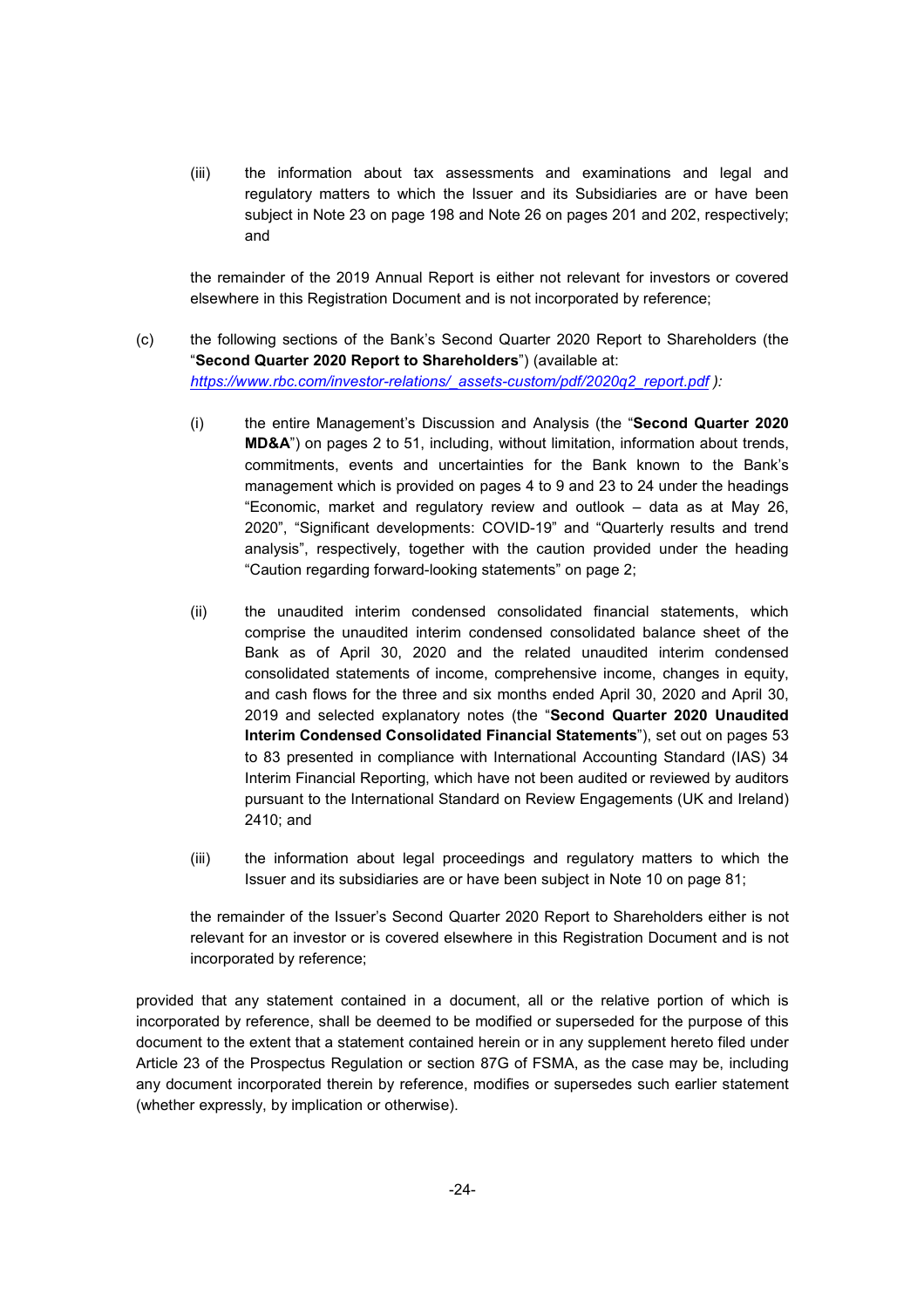Information, documents or statements expressed to be incorporated by reference into, or that form part of one or more of, the documents noted above form part of this document but do not form part of the Registration Document of the Issuer approved by the FCA for purposes of the Prospectus Regulation.

Copies of this Registration Document and the documents incorporated by reference herein and any supplement hereto approved by the FCA can be viewed on the Issuer's website at *https://www.rbc.com/investor-relations/european-senior-notes-program.html* and on the website of the Regulatory News Service operated by the London Stock Exchange at *http://www.londonstockexchange.com/exchange/news/market-news/market-news-home.html* under the name of the Issuer and the headline "Publication of Prospectus"; and (ii) obtained on written request and without charge from (a) the Issuer at  $20<sup>th</sup>$  Floor, 200 Bay Street, Toronto, Ontario, Canada M5J 2J5, Attention: Senior Vice President, Wholesale Finance and Investor Relations, (b) the office of the Issuing and Paying Agent, The Bank of New York Mellon, London Branch, One Canada Square, London E14 5AL, United Kingdom, Attention: Manager, EMEA Corporate & Sovereign, and (c) at the specified offices of any other paying agent (together with The Bank of New York Mellow, London Branch, the "**Paying Agents**") appointed in connection with the issuance of securities with respect to which the Registration Document forms part of a prospectus prepared by the Issuer or relating to such securities. For the avoidance of doubt, unless specifically incorporated by reference into this Registration Document, the information contained on the websites referred to above is not incorporated in, and does not form part of, this Registration Document or a prospectus.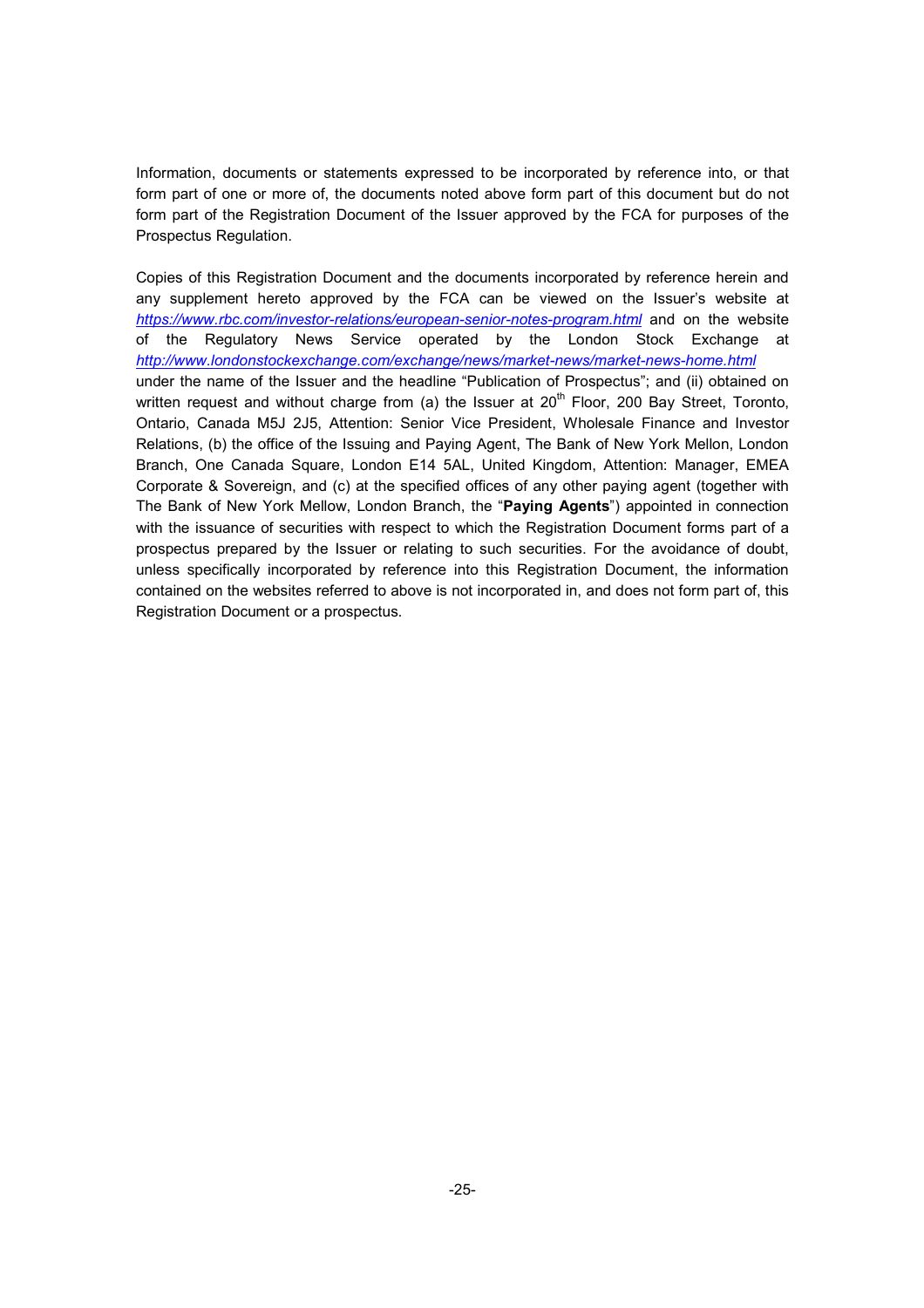# **DESCRIPTION OF ROYAL BANK OF CANADA**

*The information appearing below is supplemented by the more detailed information contained in the documents incorporated by reference in this Registration Document. See paragraphs (a), (b) and (c) of the section entitled "Documents Incorporated by Reference".* 

#### **History and Development of the Issuer**

Royal Bank of Canada (the "**Bank**") is a Schedule I bank under the *Bank Act* (Canada) (the "**Bank Act**"), which constitutes its charter. The Bank was created as Merchants Bank in 1864 and was incorporated under the "Act to Incorporate the Merchants' Bank of Halifax" assented to June 22, 1869. The Bank changed its name to The Royal Bank of Canada in 1901 and to Royal Bank of Canada in 1990.

The Bank's corporate headquarters are located at Royal Bank Plaza, 200 Bay Street, Toronto, Ontario, Canada M5J 2J5 and the telephone contact number is +1 (416) 974-5151. Its head office is located at 1 Place-Ville Marie, Montreal, Quebec, Canada. The Bank's website can be found at *http://www.rbc.com*. For the avoidance of doubt, unless specifically incorporated by reference into this Registration Document, the information contained on the websites referred to above is not incorporated in, and does` not form part of, the Registration Document or a prospectus.

On November 21, 2017, the Bank was added to the list of global systemically important banks ("**G-SIBs**") by the Financial Stability Board ("**FSB**") and was designated a G-SIB by the FSB. On November 22, 2019 the Issuer was re-designated as a G-SIB by the FSB. The Issuer does not expect any significant impacts resulting from the designation.

#### **RBC Group and its Principal Activities and Markets**

The Bank's business and powers are set out in Part VIII of the Bank Act. In particular, section 409 provides that, subject to the Bank Act, the Bank shall not engage in or carry on business other than the business of banking and such business as generally appertains thereto.

The RBC Group is a global financial institution with a purpose-driven, principles-led approach to delivering leading performance. The RBC Group's success comes from the 84,000+ employees who bring its vision, values and strategy to life so it can help its clients thrive and communities prosper. As Canada's biggest bank, and one of the largest in the world based on market capitalization, the RBC Group has a diversified business model with a focus on innovation and providing exceptional experiences to the Issuer's 17 million clients in Canada, the U.S. and 34 other countries. As at April 30, 2020, the RBC Group has total assets of approximately C\$1.676 trillion and total equity attributable to shareholders of approximately C\$84.935 billion.

The RBC Group's business segments are Personal & Commercial Banking, Wealth Management, Insurance, Investor & Treasury Services and Capital Markets. Additional information about the RBC Group's business and each segment (including segment results) can be found under "Overview and outlook" beginning on page 13 and under "Business segment results" beginning on page 21 of the Issuer's 2019 Annual Report, which sections form part of the 2019 MD&A incorporated by reference herein and under "Overview and outlook" beginning on page 2 and under "Business segment results" beginning on page 14 of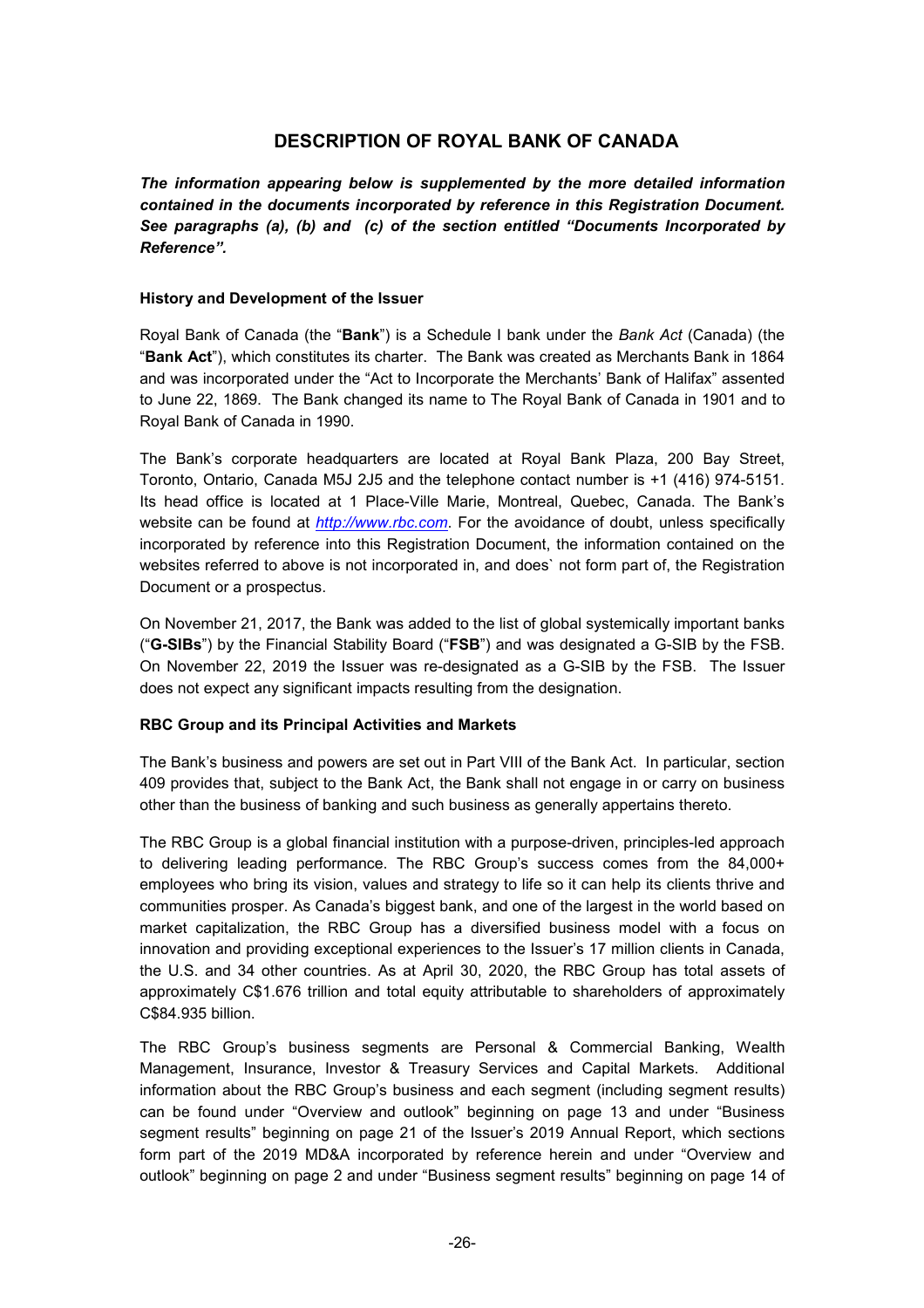the Issuer's Second Quarter 2020 Report to Shareholders, which sections form part of the Second Quarter 2020 MD&A incorporated by reference herein.

The Bank's common shares are listed on the Toronto Stock Exchange in Canada, New York Stock Exchange in the U.S. and the SIX Swiss Exchange in Switzerland. The trading symbol is "RY". Its preferred shares are listed on the Toronto Stock Exchange.

Except as indicated in Notes 20 and 21 of the 2019 Audited Consolidated Financial Statements, there are no other convertible bonds or options on the Bank's common or preferred shares outstanding which have been issued by the Bank or by group companies of the Bank.

Except for the number of Treasury Shares as at April 30, 2020 specified in the Bank's Second Quarter 2020 Unaudited Interim Condensed Consolidated Financial Statements incorporated herein by reference, neither the Bank nor any third party on its behalf owns any of its issued common or preferred shares.

#### **Competition**

The principal markets in which the Bank competes as at October 31, 2019 are described in the 2019 MD&A incorporated by reference herein.

#### **Organizational Structure**

The Bank's principal subsidiaries as at October 31, 2019 are listed in "Appendix A" of the Issuer's 2019 AIF, which is incorporated by reference herein.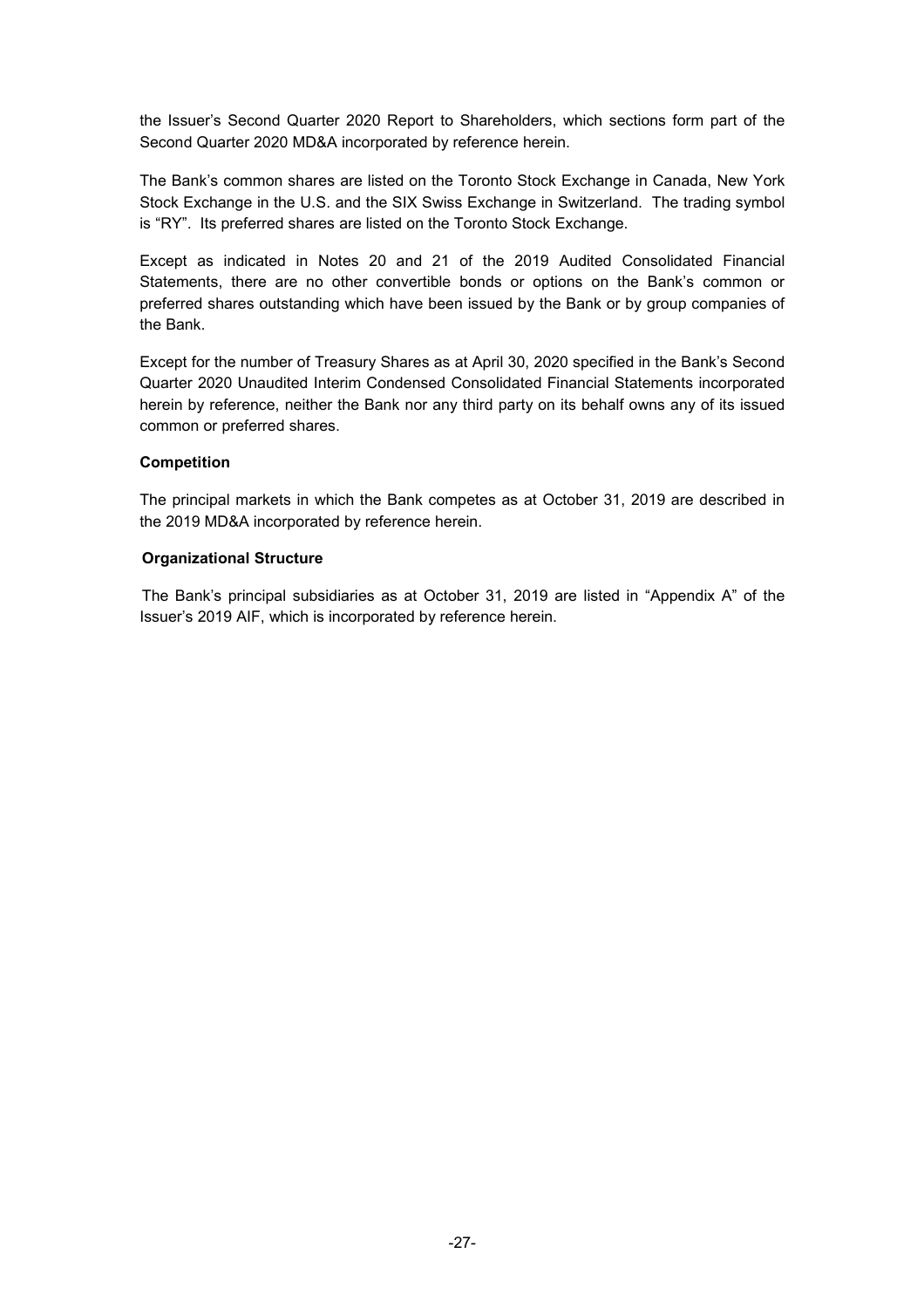#### **ISSUER RATINGS**

Each of the Bank's solicited debt and preferred share ratings as at the date of this Registration Document are listed below:

|                                              | Moody's USA | <b>S&amp;P USA</b> | Fitch    | <b>DBRS</b>   |
|----------------------------------------------|-------------|--------------------|----------|---------------|
|                                              | Rating      | Rating             | Rating   | Rating        |
| Legacy Senior Long-term<br>Debt <sup>1</sup> | Aa $2$      | $AA-$              | $AA+$    | AA (high)     |
| Senior Long-term Debt <sup>2</sup>           | A2          | A                  | AA       | AA            |
| Subordinated Debt                            | Baa1        | A                  | $A+$     | AA (low)      |
| NVCC Subordinated Debt <sup>3</sup>          | Baa1(hyb)   | $A -$              | $A+$     | A             |
| Short-term Senior Debt                       | $P-1$       | $A - 1 +$          | $F1+$    | $R-1$ (high)  |
| <b>Preferred Shares</b>                      | Baa3        | BBB+               |          | Pfd-1 (low)   |
| NVCC Preferred Shares <sup>3</sup>           | Baa3(hyb)   | BBB $/ P - 24$     |          | $Pfd-2(high)$ |
| Outlook                                      | Stable      | Stable             | Negative | Stable        |

Notes:

<sup>1</sup> Includes senior long-term debt issued prior to September 23, 2018 and senior long-term debt issued on or after

September 23, 2018 which is excluded from the Canadian Bank Recapitalization ("Bail-in") regime.<br><sup>2</sup> Includes senior long-term debt issued on or after September 23, 2018 which is subject to conversion under the Bail-

in regime.<br><sup>3</sup> Non-viability contingent capital or NVCC.

4 It is the practice of S&P USA to present an issuer's preferred share ratings on both the global rating scale and on the Canadian national scale when listing the ratings for a particular issuer.

Credit ratings including stability or provisional ratings (collectively, "**Ratings**") are not recommendations to purchase, sell or hold a security or financial obligation inasmuch as they do not comment on market price or suitability for a particular investor. Ratings may not reflect the potential impact of all risks on the value of securities or financial obligation. In addition, real or anticipated changes in the rating assigned to a security or financial obligation will generally affect the market value of that security or financial obligation. Ratings are determined by the rating agencies based on criteria established from time to time by them and are subject to revision or withdrawal at any time by the rating organization. Each Rating listed in the chart above should be evaluated independently of any other Rating applicable to the Issuer's debt and preferred shares. As is customary, the Issuer pays ratings agencies to assign Ratings for the parent company as well as its subsidiaries, and for certain other services.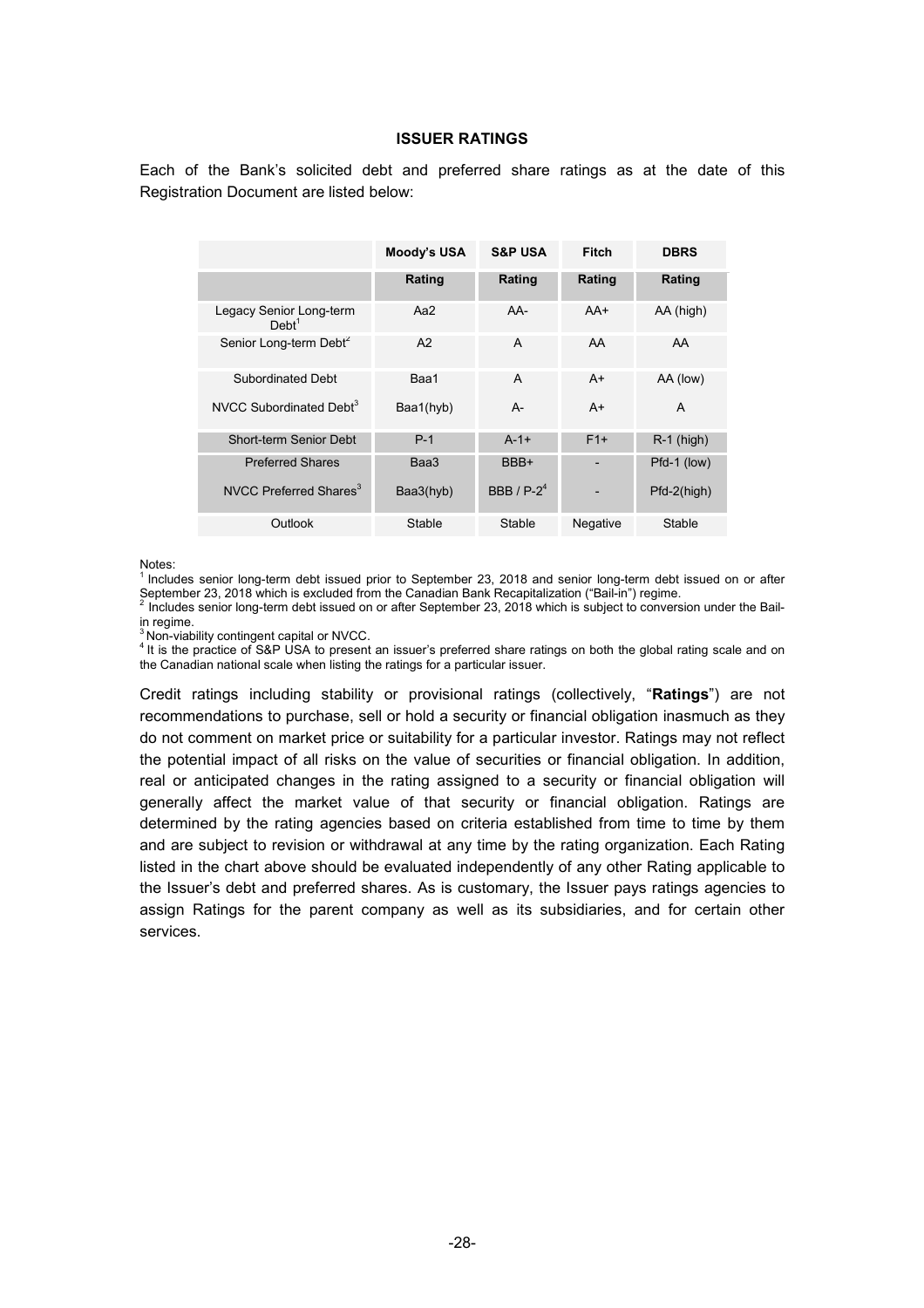#### **FINANCIAL SUMMARY**

With the exception of the figures for return on common equity, information in the tables below for the years ended October 31, 2019 and 2018 and for the six-month periods ended April 30, 2020 and 2019 have been extracted from the Issuer's 2019 audited consolidated financial statements, prepared in accordance with IFRS as issued by the International Accounting Standards Board and the unaudited interim condensed consolidated financial statements for the six-month period ended April 30, 2020 and 2019 presented in compliance with IAS 34 Interim Financial Reporting, respectively, all of which are incorporated by reference in this Registration Document. The amounts under return on common equity for the years ended October 31, 2019 and 2018 and for the six-month periods ended April 30, 2020 and 2019 have been extracted from the Issuer's 2019 MD&A and its Second Quarter 2020 MD&A, respectively.

An audit comprises audit tests and procedures deemed necessary for the purpose of expressing an opinion on financial statements taken as a whole. An audit opinion has not been expressed on individual balances of accounts or summaries of selected transactions in the table below.

| <b>Selected Consolidated Balance Sheet Information</b> |                                   |                           |                           |
|--------------------------------------------------------|-----------------------------------|---------------------------|---------------------------|
|                                                        | As at April 30,<br>2020           | As at October 31,<br>2019 | As at October 31,<br>2018 |
|                                                        | (in millions of Canadian dollars) |                           |                           |
| Loans, net of allowance for loan losses                | 673,448                           | 618,856                   | 576,818                   |
| Total assets                                           | 1,675,682                         | 1,428,935                 | 1,334,734                 |
| Deposits                                               | 1,009,447                         | 886,005                   | 836,197                   |
| Other liabilities                                      | 569,678                           | 447,827                   | 408,083                   |
| Subordinated debentures                                | 9.774                             | 9.815                     | 9,131                     |
| Non-Controlling interests                              | 105                               | 102                       | 94                        |
| Equity attributable to shareholders                    | 84,935                            | 83,523                    | 79,861                    |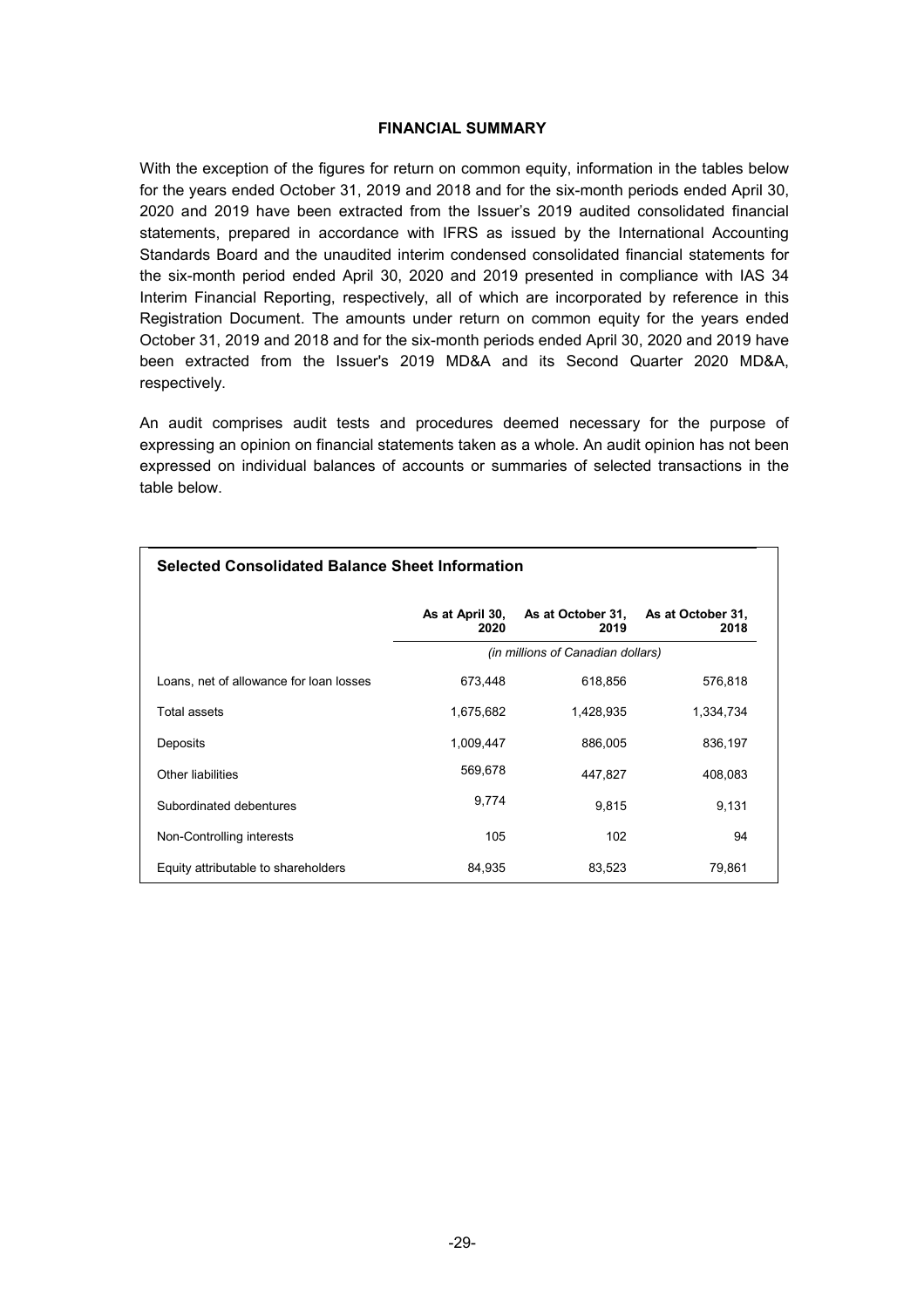| Consolidated and Condensed Consolidated Statement of Income Information <sup>2</sup> |                                       |                                       |                                                                                       |                                   |
|--------------------------------------------------------------------------------------|---------------------------------------|---------------------------------------|---------------------------------------------------------------------------------------|-----------------------------------|
|                                                                                      | Six-months<br>ended April<br>30, 2020 | Six-months<br>ended April<br>30, 2019 | Year ended<br>October 31,<br>2019                                                     | Year ended<br>October 31,<br>2018 |
|                                                                                      |                                       |                                       | (in millions of Canadian dollars, except per share amounts and<br>percentage amounts) |                                   |
| Net interest income                                                                  | 10.686                                | 9,620                                 | 19,749                                                                                | 17,952                            |
| Non-interest income                                                                  | 12.483                                | 13.468                                | 26,253                                                                                | 24,624                            |
| Total revenue                                                                        | 23,169                                | 23,088                                | 46,002                                                                                | 42,576                            |
| Provision for credit losses (PCL)                                                    | 3.249                                 | 940                                   | 1,864                                                                                 | 1,307                             |
| Insurance policyholder benefits,<br>claims and acquisition expense                   | 1,437                                 | 2,385                                 | 4,085                                                                                 | 2,676                             |
| Non-interest expense                                                                 | 12,320                                | 11,828                                | 24,139                                                                                | 22,833                            |
| Net Income                                                                           | 4.990                                 | 6,402                                 | 12,871                                                                                | 12,431                            |
| Earnings per share                                                                   |                                       |                                       |                                                                                       |                                   |
| - basic                                                                              | \$3.41                                | \$4.36                                | \$8.78                                                                                | \$8.39                            |
| - diluted                                                                            | \$3.40                                | \$4.34                                | \$8.75                                                                                | \$8.36                            |
| Return on common equity<br>$(ROE)^{3,4}$                                             | 12.5%                                 | 17.1%                                 | 16.8%                                                                                 | 17.6%                             |

1. Commencing Q4 2019, the interest component and the accrued interest payable recorded on certain deposits carried at Fair Value Through Profit and Loss (FVTPL) previously presented in trading revenue and deposits, respectively, are presented in net interest income and other liabilities, respectively. Comparative amounts have been reclassified to conform with this presentation.

2. Effective November 1, 2019, the Issuer adopted IFRS 16 Leases. Results from periods prior to November 1, 2019 are reported in accordance with IAS 17 Leases. For further details on the impacts of the adoption of IFRS 16 including the description of accounting policies selected, refer to Note 2 of the Issuer's Second Quarter 2020 Unaudited Interim Condensed Consolidated Financial Statements.

3. This measure does not have a standardized meaning under generally accepted accounting principles (GAAP) and may not be comparable to similar measures disclosed by other financial institutions. For further details, refer to the Key performance and non-GAAP measures section of the Issuer's 2019 Management's Discussion and Analysis in the Issuer's 2019 Annual Report and the Key performance and non-GAAP measures section of the Issuer's Second Quarter 2020 Management's Discussion and Analysis in the Issuer's Second Quarter 2020 Report to Shareholders.

4. Average amounts are calculated using methods intended to approximate the average of the daily balances for the period. This includes average common equity used in the calculation of ROE. For further details, refer to the Key performance and non-GAAP measures section of the Issuer's 2019 Management's Discussion and Analysis in the Issuer's 2019 Annual Report and the Key performance and non-GAAP measures section of the Issuer's Second Quarter 2020 Management's Discussion and Analysis in the Issuer's Second Quarter 2020 Report to Shareholders.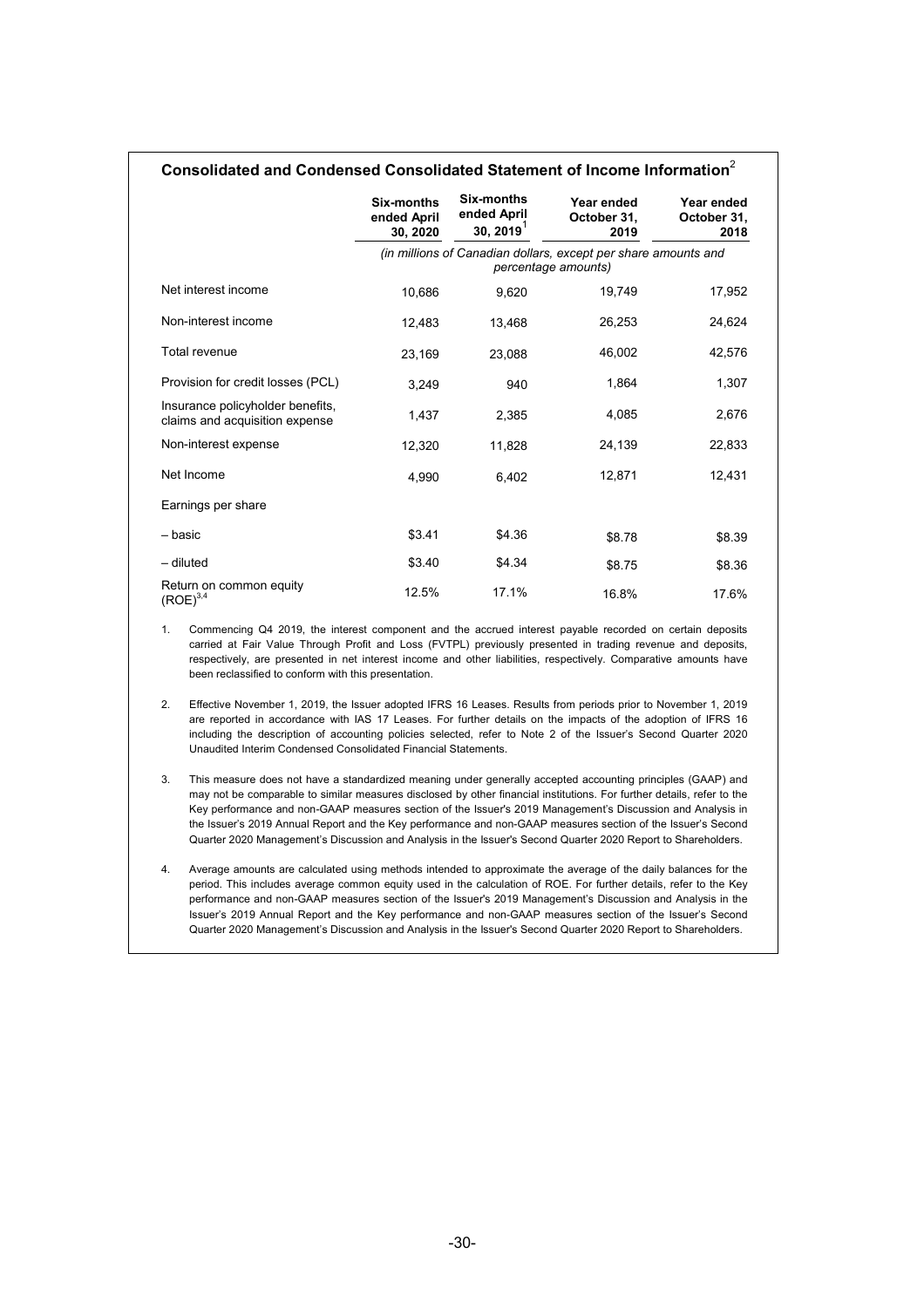#### **DIRECTORS**

The Directors of the Bank, each of whose address is the executive offices of the Bank, Royal Bank Plaza, 200 Bay Street, South Tower, Toronto, Ontario, Canada M5J 2J5, their function in the Bank and their other principal activities (if any) outside the Bank of significance to the Bank, are as follows<sup>1</sup>:

| <b>Name</b>                                     | <b>Function</b>                                                        | <b>Other Principal Activities outside the Bank</b>                                     |  |
|-------------------------------------------------|------------------------------------------------------------------------|----------------------------------------------------------------------------------------|--|
| Andrew A. Chisholm<br>Toronto, Ontario          | <b>Director</b>                                                        | Corporate Director                                                                     |  |
| Jacynthe Côté<br>Montreal, Québec               | <b>Director</b>                                                        | Chair of the Board, Hydro-Québec                                                       |  |
| Toos N. Daruvala<br>New York, New York          | <b>Director</b>                                                        | Co Chief Executive Officer, MIO Partners, Inc.                                         |  |
| David F. Denison<br>Toronto, Ontario            | <b>Director</b>                                                        | Chair of the Board, Element Fleet<br>Management Corp.                                  |  |
| Alice D. Laberge<br>Vancouver, British Columbia | <b>Director</b>                                                        | Corporate Director                                                                     |  |
| Michael H. McCain<br>Toronto, Ontario           | <b>Director</b>                                                        | President and Chief Executive Officer, Maple<br>Leaf Foods Inc.                        |  |
| David I. McKay<br>Toronto, Ontario              | <b>President and Chief</b><br><b>Executive Officer and</b><br>Director | Not applicable                                                                         |  |
| Dr. Heather Munroe-Blum<br>Montreal, Québec     | <b>Director</b>                                                        | Chairperson, Canada Pension Plan<br><b>Investment Board</b>                            |  |
| Kathleen P. Taylor<br>Toronto, Ontario          | Chair of the Board and<br>Director                                     | Corporate Director                                                                     |  |
| Maryann Turcke<br>New York, New York            | Director                                                               | Chief Operating Officer, National Football<br>League                                   |  |
| Bridget A. van Kralingen<br>New York, New York  | <b>Director</b>                                                        | Senior Vice-President, Global Industries,<br>Platforms and Blockchain, IBM Corporation |  |

 $\overline{a}$ 

<sup>&</sup>lt;sup>1</sup> On July 8, 2020 RBC announced that Cynthia Devine was appointed to its Board of Directors effective August 1, 2020.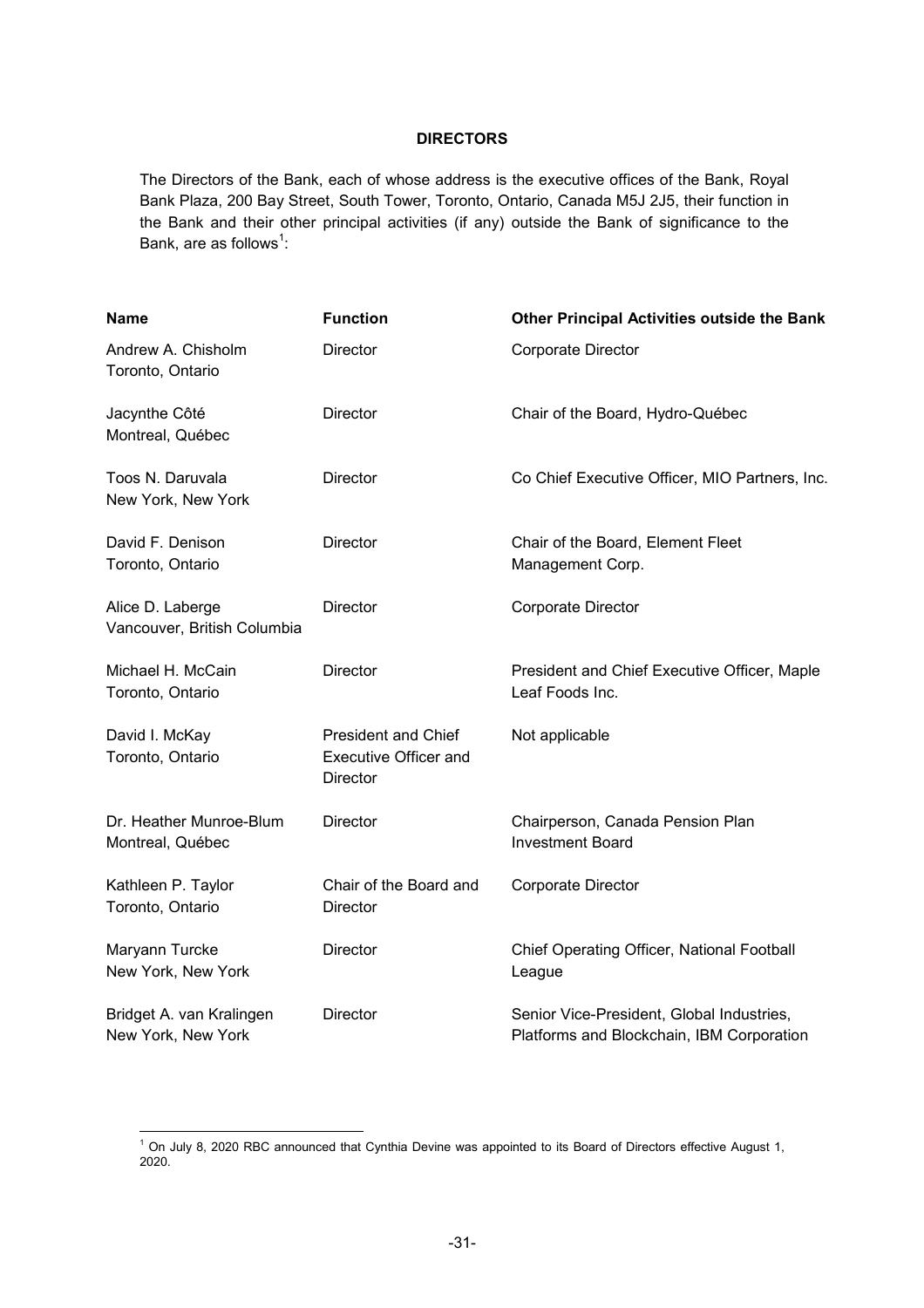| <b>Thierry Vandal</b>                     | Director | President, Axium Infrastructure US Inc.                |
|-------------------------------------------|----------|--------------------------------------------------------|
| Mamaroneck, New York                      |          |                                                        |
| <b>Frank Vettese</b><br>Toronto, Ontario  | Director | Corporate Director                                     |
| Jeffery W. Yabuki<br>Fox Point, Wisconsin | Director | President and Chief Executive Officer, Fisery,<br>Inc. |

There are no conflicts of interests between any duties owed to the Bank by the Directors and the private interests and/or other duties owed by these individuals. If a Director were to have a material interest in a matter being considered by the Board or any of its Committees, such Director would not participate in any discussions relating to, or any vote on, such matter.

### **MAJOR SHAREHOLDERS**

To the extent known to the Bank, the Bank is not directly or indirectly owned or controlled by any person.

Subject to certain exceptions contained in the Bank Act, no person may be a major shareholder of a bank having equity of C\$12 billion or more (which includes the Bank). A person is a major shareholder if: (a) the aggregate of the shares of any class of voting shares of the Bank beneficially owned by that person, by entities controlled by that person and by any person associated or acting jointly or in concert with that person is more than 20% of that class of voting shares, or (b) the aggregate of shares of any class of non-voting shares of the Bank beneficially owned by that person, by entities controlled by that person and by any person associated or acting jointly or in concert with that person is more than 30% of that class of non-voting shares.

Additionally, no person may have a significant interest in any class of shares of a bank (including the Bank) unless the person first receives the approval of the Minister of Finance. For purposes of the Bank Act, a person has a significant interest in a class of shares of a bank where the aggregate of any shares of the class beneficially owned by that person, by entities controlled by that person and by any person associated or acting jointly or in concert with that person exceeds 10% of all of the outstanding shares of that class of shares of such bank.

#### **MATERIAL CONTRACTS**

The Bank has not entered into any contracts outside the ordinary course of the Bank's business which could materially affect the Bank's obligations in respect of any securities to be issued by the Bank.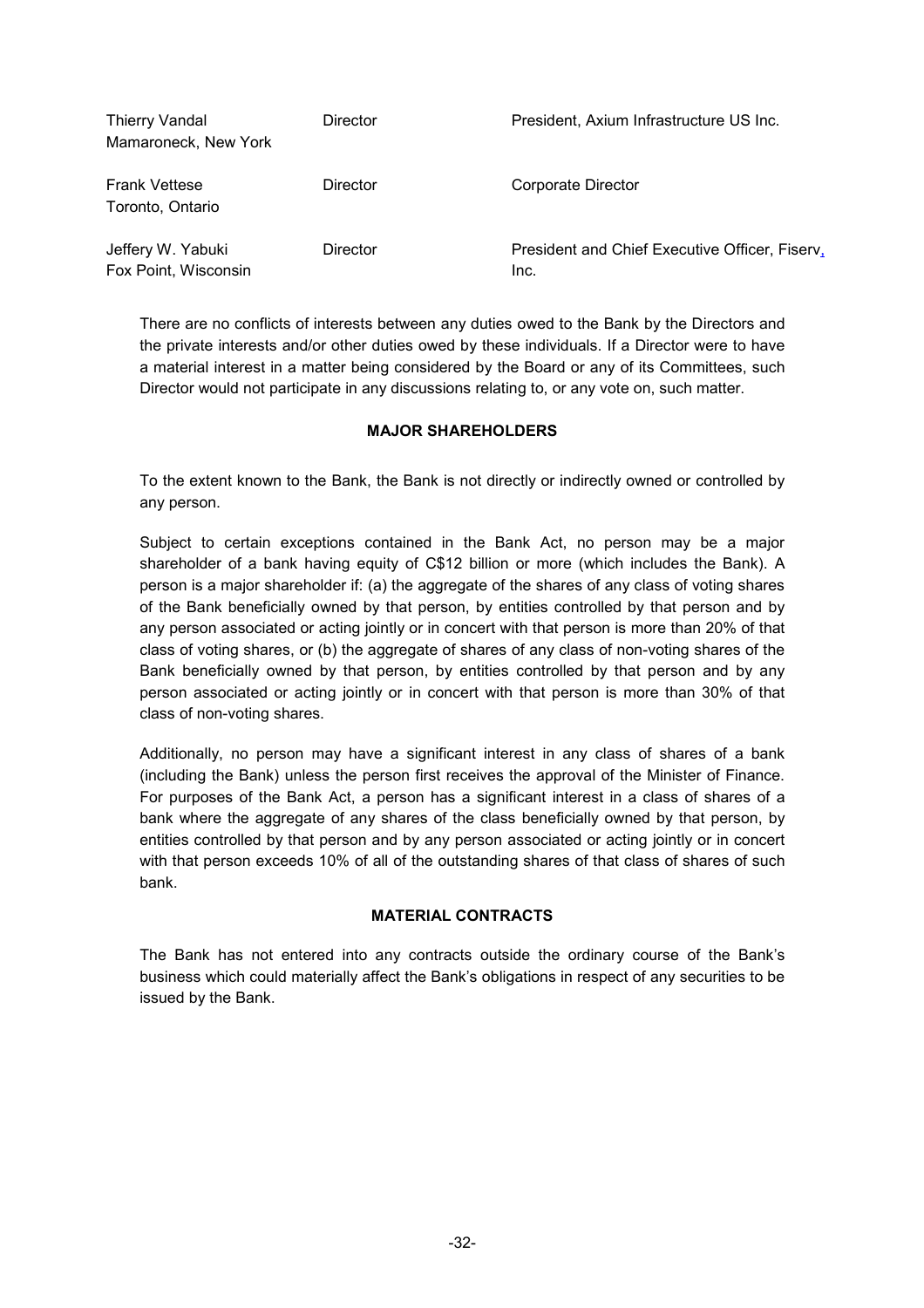#### **RECENT DEVELOPMENTS**

On March 11, 2020, the World Health Organization declared the outbreak of a strain of novel coronavirus disease, COVID-19, a global pandemic. The breadth and depth of the impact of COVID-19 on the global economy and financial markets continues to evolve with disruptive effects in countries in which the Issuer operates and the global economy while also contributing to increased market volatility and changes to the macroeconomic environment. In addition, COVID-19 continues to affect the Issuer's employees, clients and communities with resultant impacts on the Issuer's operations, financial results and present and future risks to its business. For further details on these risks, refer to the Impact of pandemic risk factor under Macroeconomic risks in the Risk Factors section above.

Measures to contain the spread of COVID-19, including business closures, social distancing protocols, travel restrictions and school closures have been widespread. Although gradual and staged reopening plans have begun across several regions, these measures are continuing to have extensive implications for the global economy and related market functions, unemployment rates, and fiscal and monetary policies. The pandemic and the containment measures implemented in response to COVID-19 could also have longer-term effects on economic and commercial activity and consumer behaviour after the pandemic recedes and the measures are lifted. In conjunction with the COVID-19 pandemic containment measures, governments, regulatory bodies, central banks and private organizations around the globe have extended unprecedented relief programs and temporary measures to facilitate the continued operation of the global economy and financial system which are intended to provide support to individuals and businesses. Regulatory guidance from the Government of Canada and OSFI have also been implemented to facilitate the continued strength of the Canadian financial systems, including the expansion of existing facilities, the introduction of new funding programs and capital modifications to support the programs implemented in response to COVID-19. In addition, the Bank of Canada, the Federal Reserve Bank and other central banks have taken further steps to stimulate the economy through reductions in benchmark interest rates. Despite these measures and programs, the extent and duration of the impact of COVID-19 continues to be uncertain.

For further details on these measures and their impact on the Issuer, refer to Impact of pandemic risk factor under Macroeconomic risks in the Risk Factors section of this Registration Document and the Relief program sections, Liquidity and funding risk section and Capital management sections of the Issuers Second Quarter 2020 Report to Shareholders, which is incorporated by reference in this Registration Document.

In addition to the broad impacts of COVID-19 on the Issuer's employees, clients, communities and operations, COVID-19 has impacted the Issuer's financial results in the second quarter of 2020 across all of its business segments to varying degrees. The impact on the Issuer's consolidated results is primarily reflected in higher PCL and fair value changes due to the impact of market volatility, including movements in Other comprehensive income. Results across all of the Issuer's business segments in the second quarter of 2020 were also impacted by downstream implications from the changes in the macroeconomic environment, including lower interest rates, reduced consumer spending, widening of credit spreads, as well as other impacts, including increased client-driven volumes and higher operating costs. Notwithstanding these challenges, the Issuer's financial results and condition amid these challenges demonstrate the resilience of its capital and liquidity positions, which were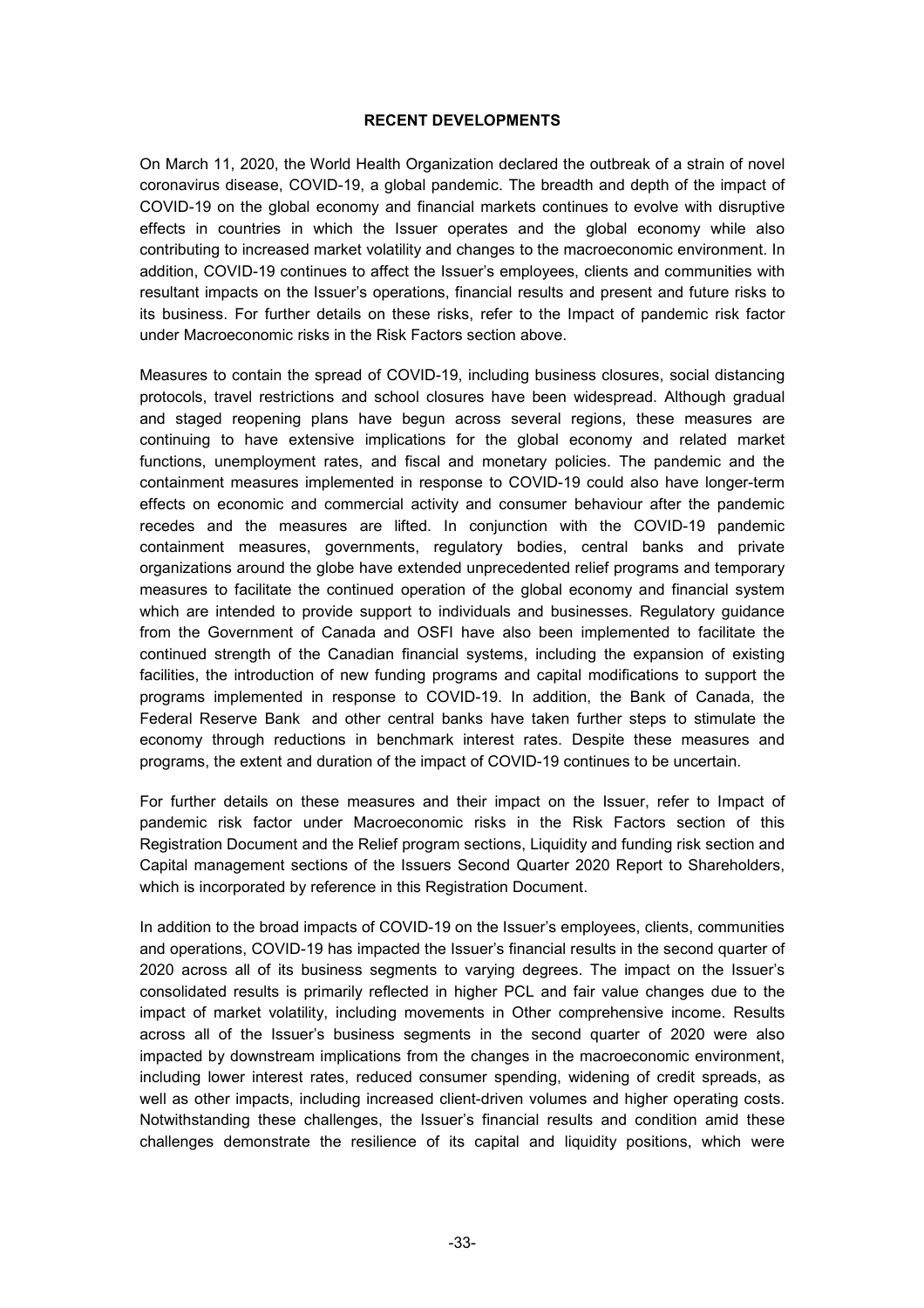bolstered by its position of strength at the time of entering this crisis and throughout the period.

Given the uncertainty in the extent and duration of the COVID-19 impacts on the economy and society as a whole, as well as the timeline of the transition to reopen the economy, the future impact on the Issuer's businesses and its financial results and condition remains uncertain.

In response to the COVID-19 pandemic, the Issuer has instituted various measures and programs to protect and support its employees, clients and communities, while also striving to ensure continued customer service to its clients, including the following:

- Promoting the safety and well-being of its employees by transitioning the majority of its workforce to work from home arrangements, offering paid leave days, additional compensation for those required to work on-site and 24/7 access to mental well-being support networks.
- Supporting its clients with targeted outreach and relief programs for its individual, small business, commercial and corporate clients such as payment deferrals, refinancing or restructuring and new loans as well as participation in various government relief programs. For further details, refer to the Relief programs section in the Second Quarter 2020 Report to Shareholders which is incorporated by reference in this Registration Document.
- In response to the needs of its communities, the Issuer has committed to support efforts focused on food security, mental health and strategic preparedness and response as well as the introduction of the Frontline Healthcare Workers Essential Care Program.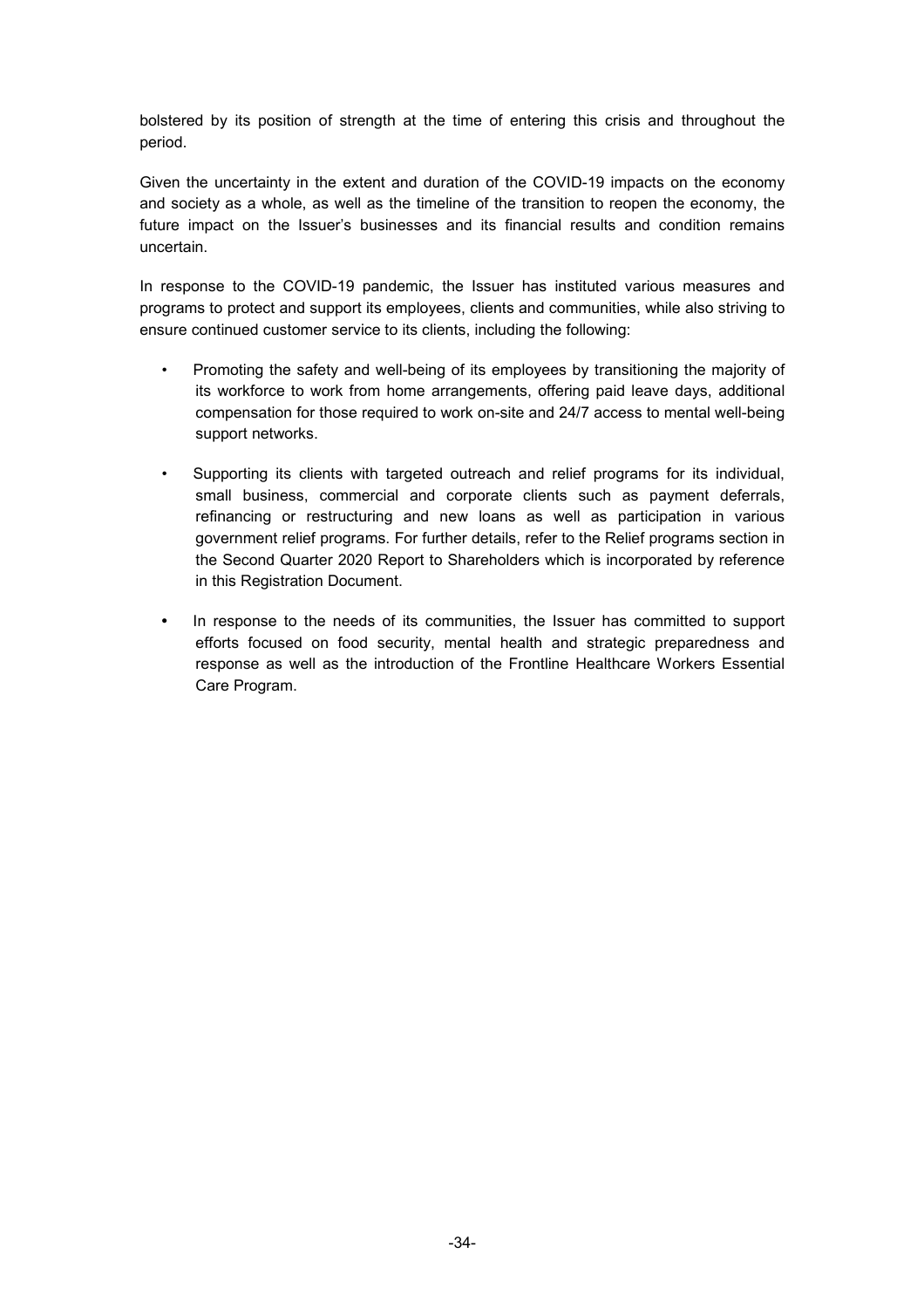# **GENERAL INFORMATION**

- 1. The Registration Document was authorized by (i) resolutions of the Board of Directors of the Issuer passed on February 29, 2012 amending and restating prior resolutions of the Board of the Issuer in respect of the Programme and Administrative Resolutions of the Board of Directors of the Issuer adopted on October 14, 2004 and most recently amended at a meeting held on October 19, 2017, and (ii) a resolution of the Board of Directors authorizing the issuance of subordinated indebtedness dated December 3, 2019 or any subsequent resolution replacing such resolution as is specified in the relevant Final Terms. The Issuer has obtained or will obtain from time to time all necessary consents, approvals and authorizations in connection with the Registration Document.
- 2. Other than the matters disclosed under the subsection entitled "Tax examinations and assessments" in Note 23 of the 2019 Audited Consolidated Financial Statements set out on page 198 of the Issuer's 2019 Annual Report, and the matters disclosed (with the exception of the subsection entitled "Other matters") in Note 26 of the 2019 Audited Consolidated Financial Statements set out on pages 201 and 202 of the Issuer's 2019 Annual Report and in each case incorporated by reference herein as updated by the litigation matters disclosed in Note 10 of the Second Quarter 2020 Unaudited Interim Condensed Consolidated Financial Statements set out on page 81 of the Issuer's Second Quarter 2020 Report to Shareholders incorporated by reference herein, there are no, nor have there been any governmental, legal or arbitration proceedings (including any such proceedings which are pending or threatened of which the Issuer is aware) during the twelve months prior to the date of this document which may have, or have had in the recent past, individually or in the aggregate, a significant effect on the financial position or profitability of the Issuer or of the Issuer and its subsidiaries taken as a whole.
- 3. Since April 30, 2020, the last day of the financial period in respect of which the most recent unaudited interim condensed consolidated financial statements of the Issuer have been published, there has been no significant change in the financial performance or financial position of the Issuer and its subsidiaries taken as a whole. Except as disclosed in the section entitled "Significant developments: COVID-19" on pages 5 to 9 of the Second Quarter 2020 Report to Shareholders and as disclosed in "5. Macroeconomic Risks-Impact of Pandemic" on page 17 hereof, since October 31, 2019, the date of its last published audited annual consolidated financial statements, there has been no material adverse change in the prospects of the Issuer and its subsidiaries taken as a whole.
- 4. The independent auditors and independent registered public accounting firm of the Issuer are PricewaterhouseCoopers LLP (PwC) who are Chartered Professional Accountants, and Licensed Public Accountants and are subject to oversight by the Canadian Public Accounting Board and Public Company Accounting Oversight Board (United States). PwC is also registered in the Register of Third Country Auditors maintained by the Professional Oversight Board in the United Kingdom, the Irish Auditing and Accounting Supervisory Authority in Ireland and the Supervisory Board of Public Accounting in Sweden, all in accordance with the European Commission Decision of January 19, 2011 (Decision 2011/30/EU). PwC is independent of the Bank within the meaning of the Rules of Professional Conduct of the Chartered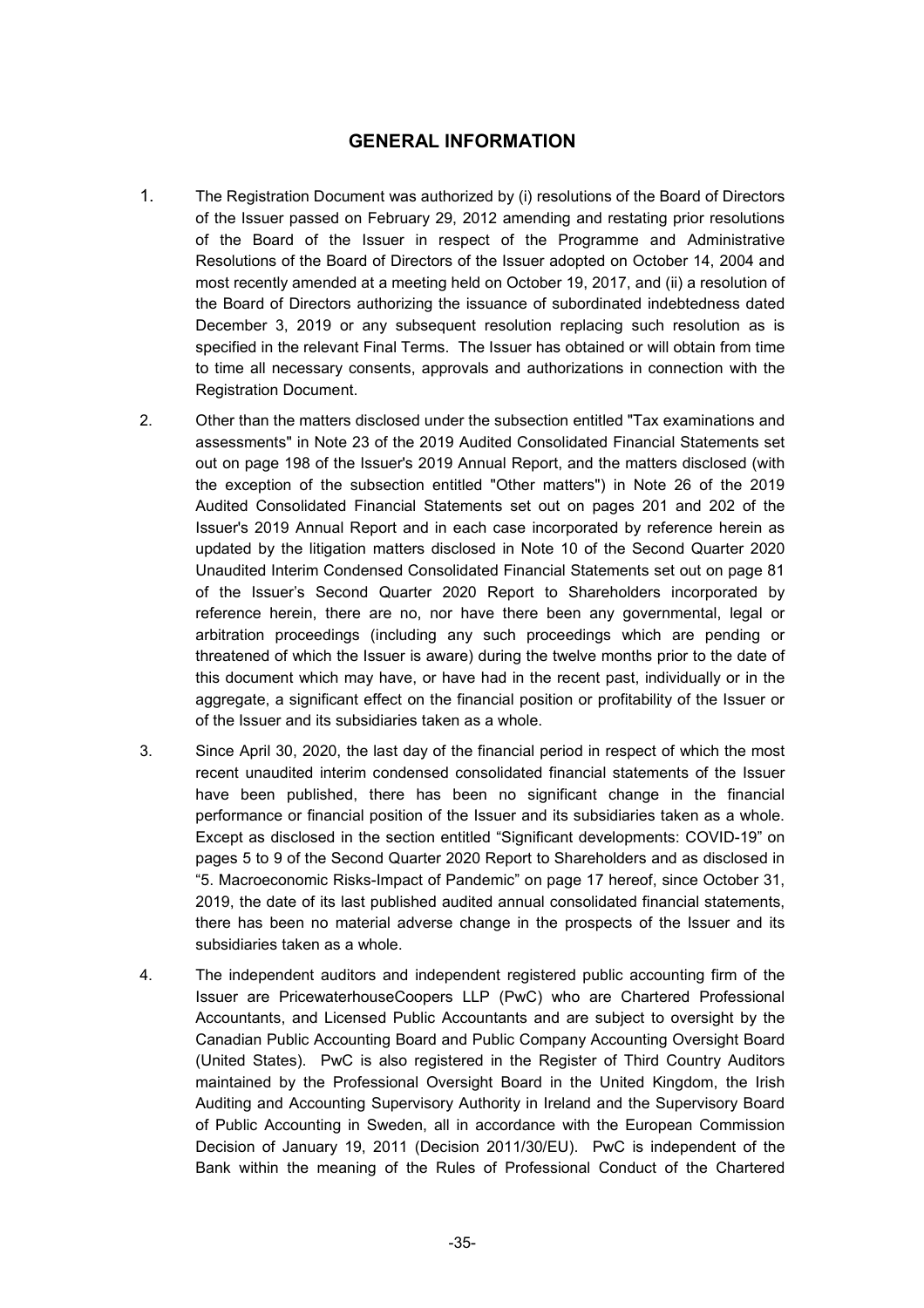Professional Accountants of Ontario and has no material interest in the Bank. The address for PwC is set out on the last page hereof.

- 5. The 2019 Audited Consolidated Financial Statements, prepared in accordance with IFRS, were audited in accordance with Canadian generally accepted auditing standards and the standards of the Public Company Accounting Oversight Board (United States) by PwC. PwC expressed an unmodified opinion on the audited consolidated financial statements for the year ended October 31, 2019 in the Independent Auditor's Report and the Report of Independent Registered Public Accounting Firm both dated December 3, 2019.
- 6. For so long as the Issuer may issue securities with respect to which this Registration Document forms part of a prospectus prepared by the Bank relating to such securities, copies of the following documents may be inspected free of charge at *http://www.rbc.com*, namely
	- (i) the *Bank Act* (Canada) (being the charter of the Issuer) and by-laws of the Issuer;
	- (ii) the latest Annual Report of the Issuer for the two most recently completed fiscal years, which includes audited annual consolidated financial statements of the Issuer, management's report on internal control over financial reporting and the auditor's reports;
	- (iii) the most recent quarterly report including the unaudited interim condensed consolidated financial statements; and
	- (iv) a copy of the Registration Document together with any supplement to the Registration Document.

In addition, copies of this Registration Document will be available for inspection on the website of the Regulatory News Service operated by the London Stock Exchange at http://www.londonstockexchange.com/exchange/news/market-news/market-newshome.html or the National Storage Mechanism at *https://data.fca.org.uk/#/nsm/nationalstoragemechanism*. Copies of the Bank's periodic financial reports may also be available for viewing under the name of the Issuer on the Canadian System for Electronic Document Analysis and Retrieval (SEDAR) at *www.sedar.com* (an internet based securities regulatory filing system). For the avoidance of doubt, unless specifically incorporated by reference into this Registration Document, the information contained on the websites referred to above is not incorporated in, and does not form part of, the Registration Document or a prospectus.